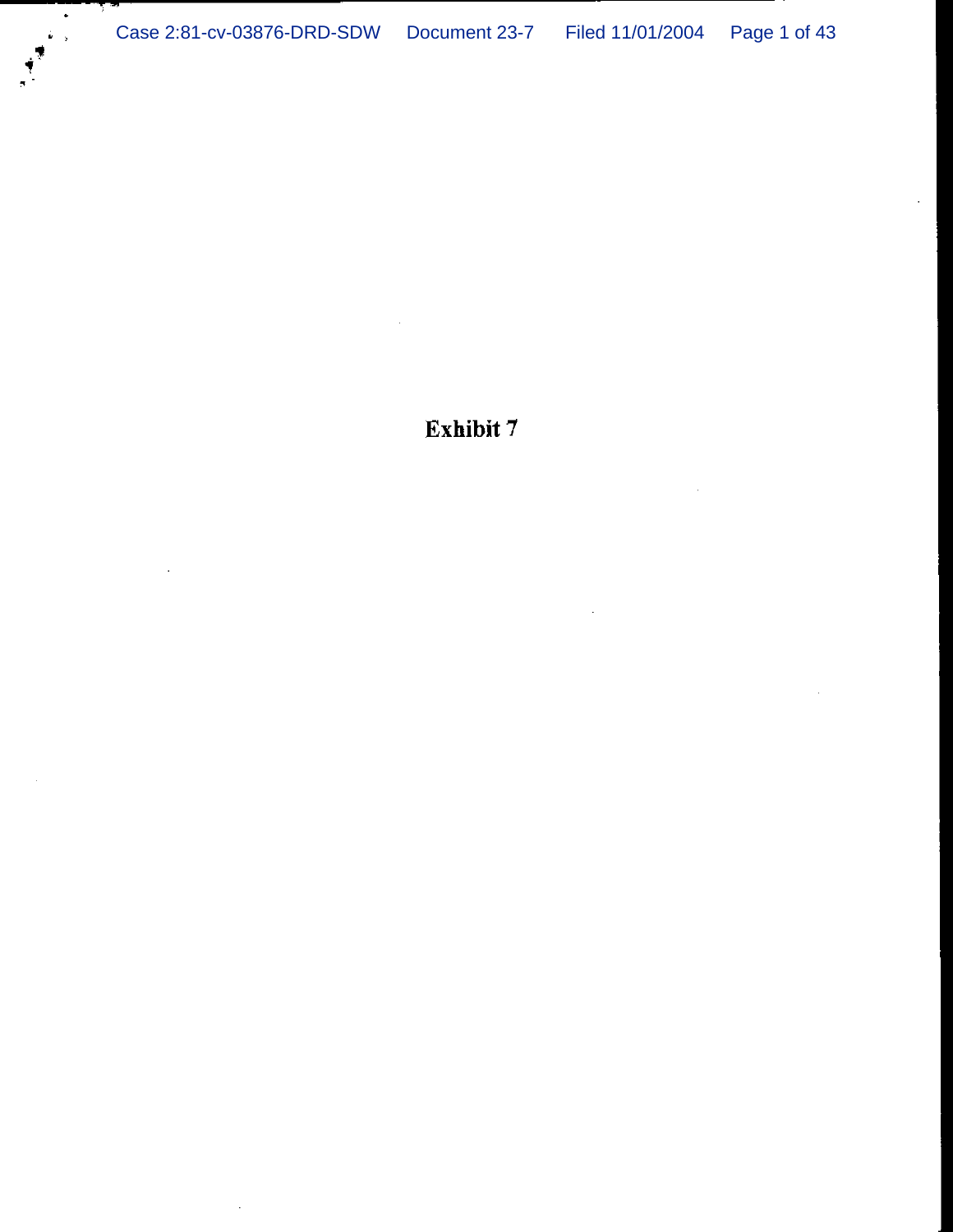# Kelly Ganzberger - Legal

 $\bar{\epsilon}$  $\frac{1}{2}$  ,  $\frac{1}{2}$  ,  $\frac{1}{2}$ 

| From:<br>Sent:<br>To:                                                          | drachelson@georgewbush.com<br>Tuesday, October 05, 2004 6:49 PM<br>Tyler Lown; Wade Lairsen; Lauren Barnett - Political; Holland Patterson - Political; Trey Best -<br>Political; Janey Rudd - Communications; Courtney Sanders - Research/Communications;<br>Kelly Ganzberger - Legal; John Parker; Michael Neal - Political; zdeitch@georgewbush.com;<br>Elizabeth Toon                                |                                                          |
|--------------------------------------------------------------------------------|----------------------------------------------------------------------------------------------------------------------------------------------------------------------------------------------------------------------------------------------------------------------------------------------------------------------------------------------------------------------------------------------------------|----------------------------------------------------------|
| Subject:                                                                       | RE: Voter Reg Fraud Strategy conference calls                                                                                                                                                                                                                                                                                                                                                            |                                                          |
| we're all on the same page -                                                   | We've locked down a time and an email will go out shortly - believe                                                                                                                                                                                                                                                                                                                                      |                                                          |
| -----Original Message-----<br>From: Tyler Lown                                 | Sent: Tuesday, October 05, 2004 6:48 PM<br>To: Wade Lairsen; Lauren Barnett; 'Holland Patterson - Political'; 'Trey<br>Best - Political'; Janey Rudd - RNC; 'Courtney Sanders -<br>Research/Communications <sup>1</sup> ; 'Kelly Ganzberger - Legal'; John Parker; David<br>Rachelson; 'Michael Neal - Political'; Zach Dietch; Elizabeth Toon<br>Subject: RE: Voter Reg Fraud Strategy conference calls |                                                          |
|                                                                                | Any update on where we stand with scheduling these?                                                                                                                                                                                                                                                                                                                                                      |                                                          |
| Tyler Lown<br>Bush-Cheney '04, Inc.<br>Election Day Operations<br>703.647.2789 |                                                                                                                                                                                                                                                                                                                                                                                                          |                                                          |
| -----Original Message-----<br>From: Wade Lairsen                               | Sent: Tuesday, October 05, 2004 8:28 AM<br>To: Lauren Barnett; Holland Patterson - Political; Trey Best -<br>Political; Janey Rudd - RNC; Courtney Sanders - Research/Communications;<br>Kelly Ganzberger - Legal; John Parker; David Rachelson; Michael Neal -<br>Political; Tyler Lown; Zach Dietch; Elizabeth Toon<br>Subject: RE: Voter Reg Fraud Strategy conference calls                          |                                                          |
| evening. Thanks.                                                               | Does anyone have a problem with 1:30, 2:30, and 8:30 for these calls?<br>These are the times that I have been able to confirm with all of the<br>folks at the campaign. We do have someone that will be on a flight from<br>the legal team here, which would conflict with doing these all in the                                                                                                        |                                                          |
| -----Original Message-----<br>From: Lauren Barnett<br>Political; Tyler Lown    | Sent: Tuesday, October 05, 2004 12:14 AM<br>To: Holland Patterson - Political; Trey Best - Political; Janey Rudd -<br>RNC: Courtney Sanders - Research/Communications; Kelly Ganzberger -<br>Legal; John Parker; David Rachelson; Wade Lairsen; Michael Neal -<br>Subject: RE: Voter Reg Fraud Strategy conference calls                                                                                 |                                                          |
|                                                                                | Can we all pull together first thing in the morning to schedule these?<br>Believe, we've finally isolated Tuesday (10/5) early evenings -                                                                                                                                                                                                                                                                | RNC 000177                                               |
|                                                                                | Please advise if anyone's principle has a conflict that cannot be                                                                                                                                                                                                                                                                                                                                        |                                                          |
| rescheduled.                                                                   | 1                                                                                                                                                                                                                                                                                                                                                                                                        | Confidential Information-<br>Subject to Protective Order |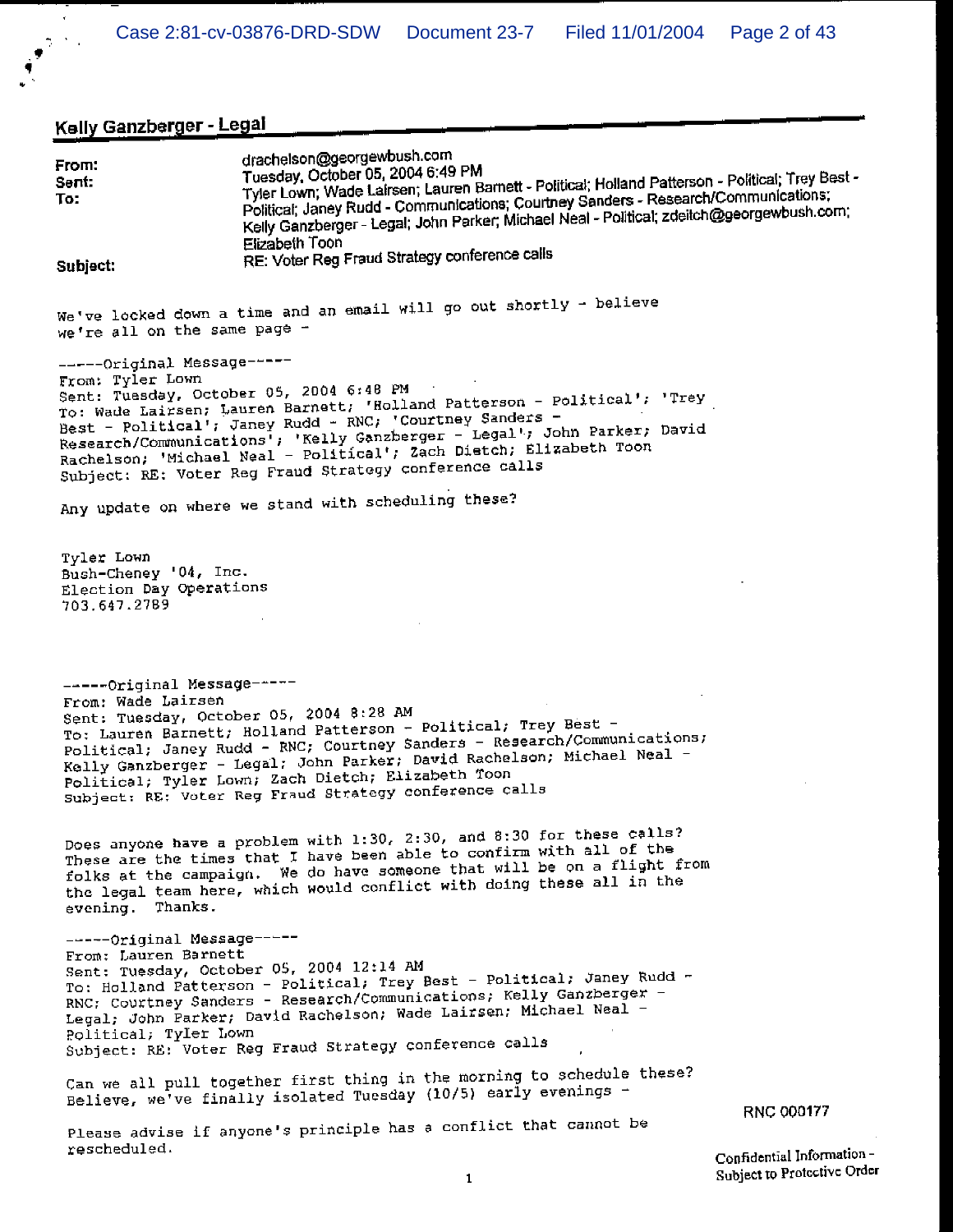\* Quick revision: State Chairman's participation is greatly appreciated but no longer required. As such, when we confirm exact states' times, RNC Coordinators please reach out but convey they do not necessarily need to join.

Thanks

```
> ------Original Message-----
             Lauren Barnett - Political
> From:
             Thursday, September 30, 2004 12:16 AM
- ------<br>> To: Holland Patterson - Political; Trey Best - Political; Janey Rudd
- Communications; Courtney Sanders - Research/Communications; Kelly
Ganzberger - Legal; John Parker; David Rachelson (E-mail); Wade Lairsen
(E-mail); Michael Neal - Political; 'tlown@georgewbush.com'
> Cc: Blaise Hazelwood - Political
> Subject: Votor Reg Fraud Strategy conference calls
\geq> Team,
> We've been asked to schedule the remaining HAVA / Voter Reg Fraud
> Strategy conference calls by week's end.
\sim> NV> OH
> NM
\rightarrow PA
> (Note: FL was conducted today, 9/29)
\rightarrow> RNC Coordinators - Please discern the State Chairman's availability.
> BC04 Team - I haven't added all your folks to this preliminary email -
please advise / forward as you see best.
Þ
> Suggested Windows:
> Thursday 9/30: 4:00 \text{ pm} - 6:30 \text{ pm} = 508:00 am - 11:30 am EDT
> Friday 10/1:
              12:00 \text{ pm } - 2:00 \text{ pm } \text{EDT}\geq3:00 \text{ pm } - 6:30 \text{ pm } \text{EDT}> Let's assume 30 minutes per state. < NOTE: Calls must be separate,
> individual with each state. As such, we need to find 2 hours of
time.>
> Suggested Participants:
> State Leadership (*State Chair especially*)
> RNC RPD
 > Caroline Hunter
 > Jill Holtzman-Vogel
 > Jim Dyke
 > Blaise
 > Tim Griffin
 > Tom J.
 > Coddy
 > BC04 RPD
 > Thor
 > Christopher Guith
 > Jennifer Millerwise and/or Reed Dickens
 > Glad to jump on a quick scheduling call with folks to figure this out.
 > Thank you in advance!!
 \geq×
```
Confidential Information -Subject to Protective Order

RNC 000178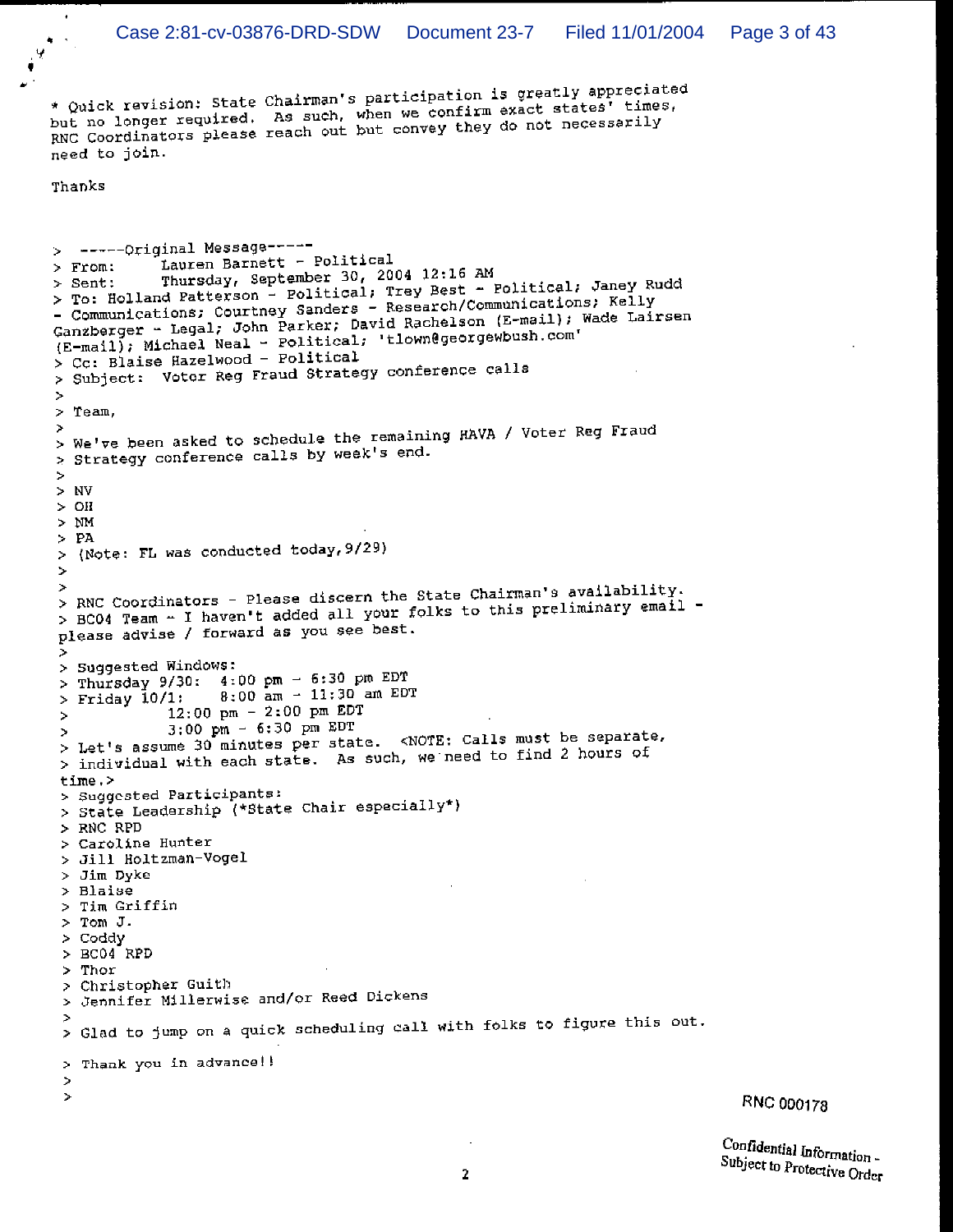## Kelly Ganzberger - Legal

| From:<br>Sent:<br>To:               | Janey Rudd - Communications<br>Tuesday, October 05, 2004 8:42 AM<br>'Tyler Lown'; Kelly Ganzberger - Legal; 'Wade Lairsen'; Lauren Barnett - Political; Holland<br>Patterson - Political; Trey Best - Political; Courtney Sanders - Research/Communications;<br>John Parker, drachelson@georgewbush.com; Michael Neal - Political;<br>zdeitch@georgewbush.com; 'Elizabeth Toon' |  |
|-------------------------------------|---------------------------------------------------------------------------------------------------------------------------------------------------------------------------------------------------------------------------------------------------------------------------------------------------------------------------------------------------------------------------------|--|
| Subject:                            | RE: Voter Reg Fraud Strategy conference calls                                                                                                                                                                                                                                                                                                                                   |  |
| Jim is in cleveland today           |                                                                                                                                                                                                                                                                                                                                                                                 |  |
| -----Original Message-----<br>From: | Tyler Lown [mailto:tlown@georgewbush.com]<br>AC AO TALAM COOL                                                                                                                                                                                                                                                                                                                   |  |

Kelly Ganzberger - Legal; Wade Lairsen; Lauren Barnett - Political; Holland Sent: Tue Oct 05 08:34:41 2004 Patterson - Political; Trey Best - Political; Janey Rudd - Communications; Courtney Sanders - Research/Communications; John Parker; drachelson@georgewbush.com; Michael Neal -Political; zdeitch@georgewbush.com; Elizabeth Toon RE: Voter Reg Fraud Strategy conference calls Subject:

Christopher is also available.

Tyler Lown Bush-Cheney '04, Inc. Election Day Operations 703.647.2789

-----Original Message-----From: Kelly Ganzberger - Legal [mailto:KGanzberger@rnchq.org] Sent: Tuesday, October 05, 2004 8:34 AM To: Wade Lairsen: Lauren Barnett; Holland Patterson - Political; Trey Best - Political; Janey Rudd - RNC; Courtney Sanders -Research/Communications; John Parker; David Rachelson; Michael Neal -Political; Tyler Lown; Zach Dietch; Elizabeth Toon Subject: RE: Voter Reg Fraud Strategy conference calls

Jill is available at the times you listed. -----Original Message-----From: Wade Lairsen [mailto:wlairsen@georgewbush.com] Sent: Tuesday, October 05, 2004 8:28 AM To: Lauren Barnett - Political; Holland Patterson - Political; Trey Best - Political, Janey Rudd - Communications, Courtney Sanders -Research/Communications; Kelly Ganzberger - Legal; John Parker; drachelson@georgewbush.com; Michael Neal - Political; Tyler Lown; zdeitch@georgewbush.com; Elizabeth Toon Subject: RE: Voter Reg Fraud Strategy conference calls

Does anyone have a problem with 1:30, 2:30, and 8:30 for these calls? These are the times that I have been able to confirm with all of the folks at the campaign. We do have someone that will be on a flight from the legal team here, which would conflict with doing these all in the evening. Thanks.

-----Original Message-----RNC 000179 From: Lauren Barnett Sent: Tuesday, October 05, 2004 12:14 AM To: Holland Patterson - Political; Trey Best - Political; Janey Rudd -Confidential Information - $\mathbf{I}$ 

Subject to Protective Order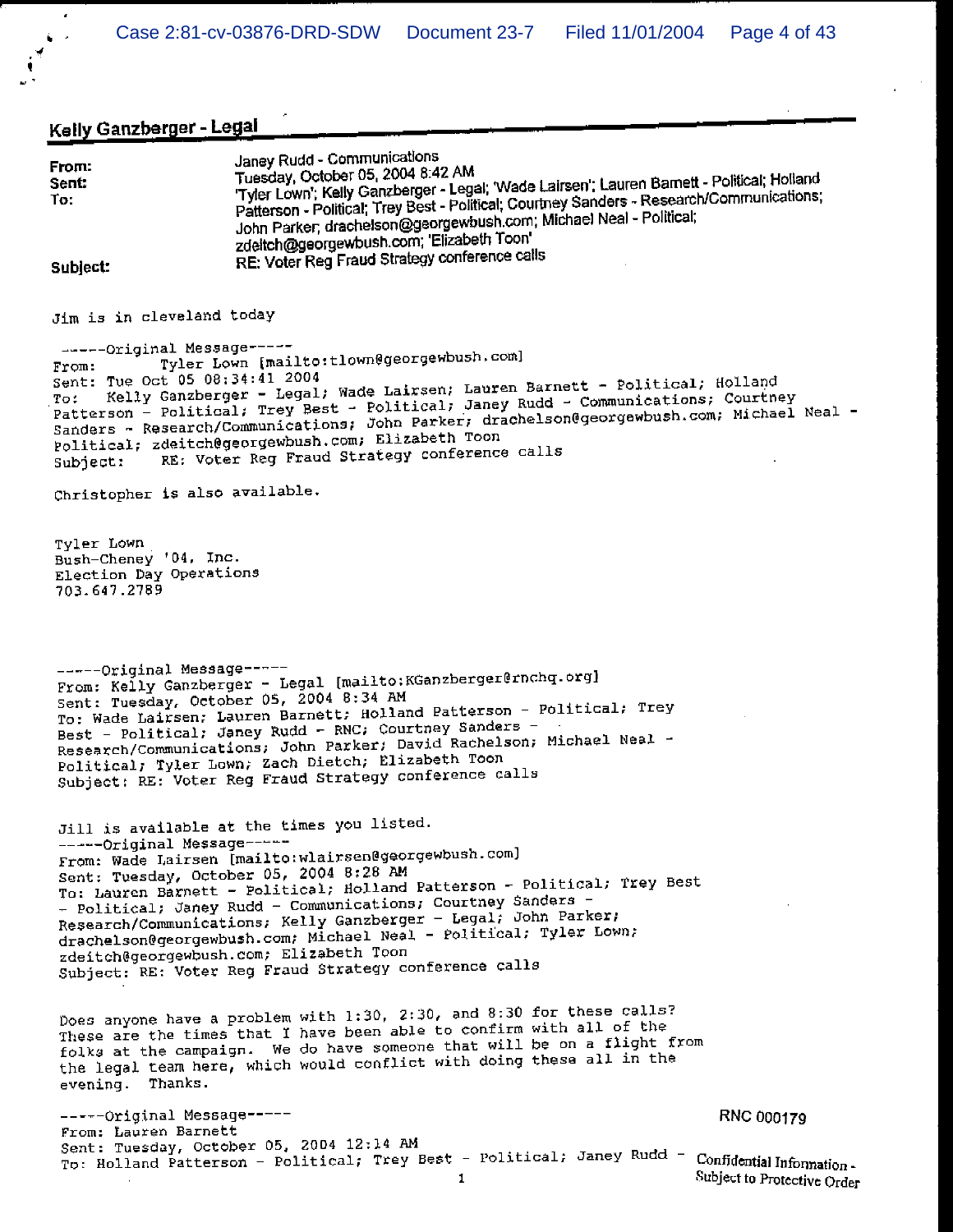RNC; Courtney Sanders - Research/Communications; Kelly Ganzberger -Legal; John Parker; David Rachelson; Wade Lairsen; Michael Neal -Political; Tyler Lown Subject: RE: Voter Reg Fraud Strategy conference calls Can we all pull together first thing in the morning to schedule these? Believe, we've finally isolated Tuesday (10/5) early evenings -Please advise if anyone's principle has a conflict that cannot be rescheduled. \* Quick revision: State Chairman's participation is greatly appreciated but no longer required. As such, when we confirm the exact states' times, RNC Coordinators please reach out but convey they do not necessarily need to join. Thanks > ------Original Message-----Lauren Barnett - Political  $>$  From: Thursday, September 30, 2004 12:16 AM > Sent: > To: Holland Patterson - Political; Trey Best - Political; Janey Rudd - Communications; Courtney Sanders - Research/Communications; Kelly Ganzberger - Legal; John Parker; David Rachelson (E-mail); Wade Lairsen (E-mail); Michael Neal - Political; 'tlown@georgewbush.com' > Cc: Blaise Hazelwood - Political > Subject: Voter Reg Fraud Strategy conference calls  $\gamma$  $>$  Team. þ, > We've been asked to schedule the remaining HAVA / Voter Reg Fraud Strategy conference calls by week's end. ×  $> W$  $>$  OH  $>$  NM  $>$  PA > (Note: FL was conducted today, 9/29)  $\geq$  $\geq$ > RNC Coordinators - Please discern the State Chairman's availability. > BC04 Team - I haven't added all your folks to this preliminary email please advise / forward as you see best. Þ > Suggested Windows: > Thursday 9/30: 4:00 pm - 6:30 pm EDT  $B:00$  am  $-11:30$  am EDT > Friday 10/1:  $12:00$  pm - 2:00 pm EDT  $\rightarrow$  $3:00 \text{ pm } - 6:30 \text{ pm } \text{EDT}$  $\overline{a}$ > Let's assume 30 minutes per state. < NOTE: Calls must be separate, individual with each state. As such, we need to find 2 hours of time.> > Suggested Participants: > State Leadership (\*State Chair especially\*) > RNC RPD > Caroline Hunter > Jill Holtzman-Vogel > Jim Dyke  $>$  Blaise > Tim Griffin  $>$  Tom J.  $>$  Coddy **RNC 000180**  $> BC04 RPD$  $>$  Thor > Christopher Guith

Confidential Information -Subject to Protective Order

 $\mathbf{r}$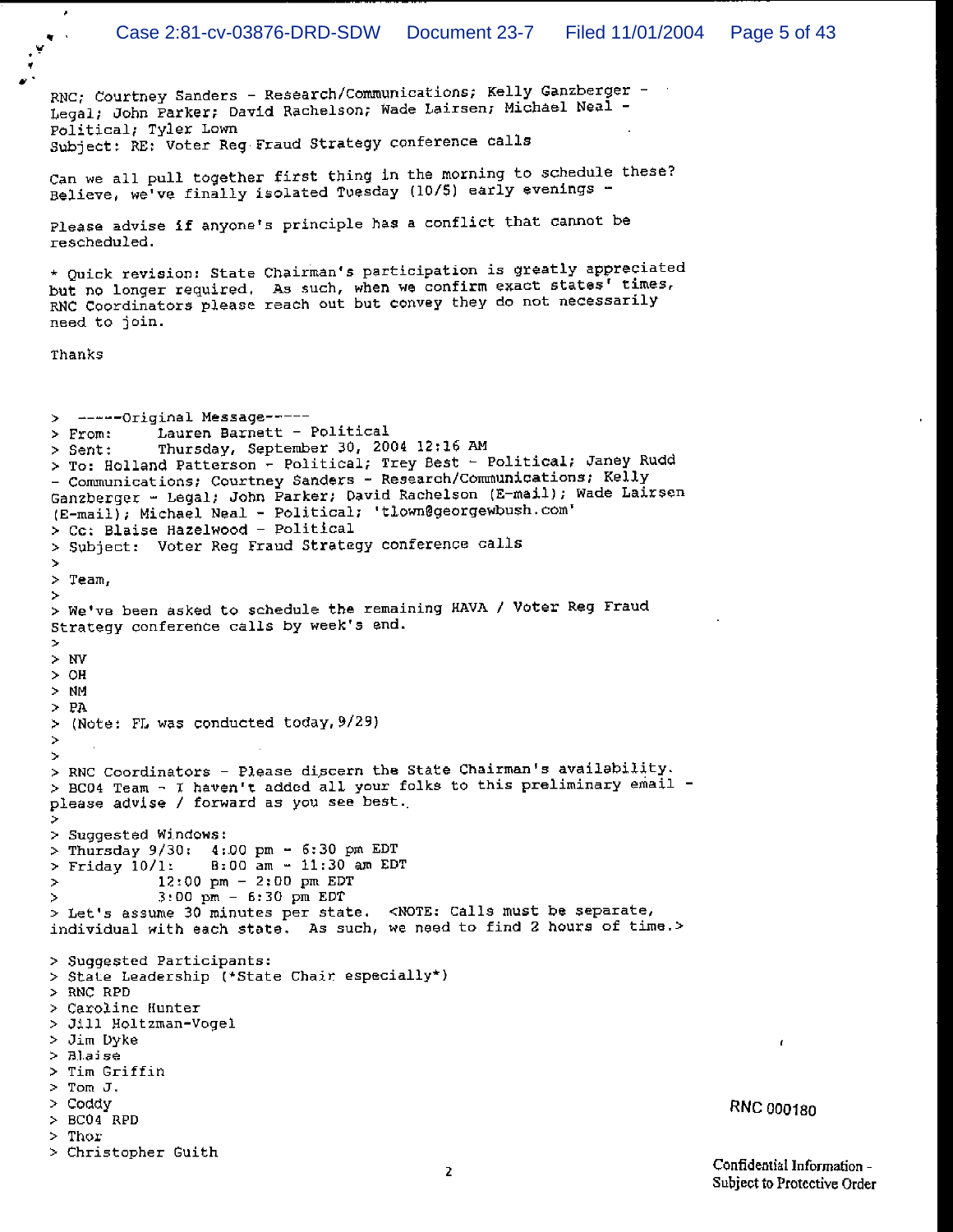> Jennifer Millerwise and/or Reed Dickens

 $\hat{\mathbf{r}}$ 

 $\epsilon$ 

 $\geq$  $\geq$ 

 $\bar{\bf k}$ > Glad to jump on a quick scheduling call with folks to figure this out.<br>Thank you in advance!!

RNC 000181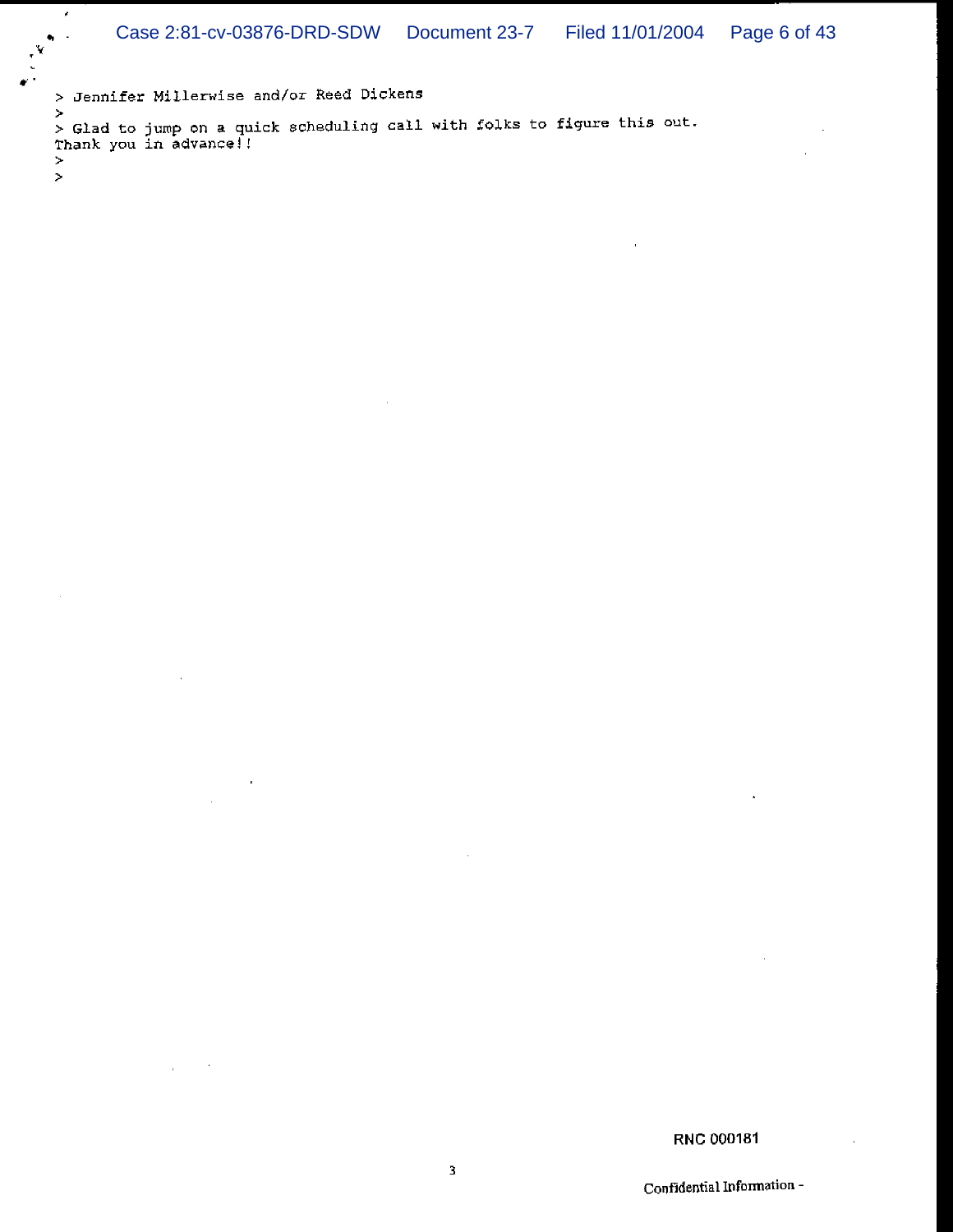Kelly Ganzberger - Legal

```
Wade Lairsen [wlairsen@georgewbush.com]
From:
                       Friday, October 01, 2004 9:06 AM
Sent:
                       Lauren Barnett - Political; Holland Patterson - Political; Trey Best - Political; Janey Rudd -
To:
                       Communications; Courtney Sanders - Research/Communications; Kelly Ganzberger - Legal;
                       John Parker; drachelson@georgewbush.com; Michael Neal - Political; Tyler Lown
                       RE: Voter Reg Fraud Strategy conference calls
Subject:
Please disregard my last email.
-----Original Message-----
From: Lauren Barnett
Sent: Friday, October 01, 2004 8:42 AM
To: Holland Patterson - Political; Trey Best - Political; Janey Rudd -
RNC; Courtney Sanders - Research/Communications; Kelly Ganzberger -
Legal; John Parker; David Rachelson; Wade Lairsen; Michael Neal -
Political; Tyler Lown
Subject: RE: Voter Reg Fraud Strategy conference calls
Bad news bears...
A few folks have conflicts that can't be rescheduled. We'll look to
Monday to reschedule these -- I will round up with everyone shortly.
Sorry for the late notice.
  ------Original Message-----
\overline{ }Lauren Barnett - Political
> From:
             Thursday, September 30, 2004 6:11 PM
> Sent:
> To: Holland Patterson - Political; Trey Best - Political; Janey Rudd
- Communications; Courtney Sanders - Research/Communications; Kelly
Ganzberger - Legal; John Parker; 'David Rachelson (E-mail)'; 'Wade
Lairsen (E-mail)'; Michael Neal - Political; 'tlown@georgewbush.com'
> Subject: RE: Voter Reg Fraud Strategy conference calls
Þ
> Thanks for your patience yall - We've had a few scheduling shifts in
light of debate travel, etc.
\simĎ.
 We would like to propose 3 times tomorrow (NV, NM, OH).
\rightarrowÞ
\rightarrow1:00 - 1:30 PM EDT
\geq5:00 - 5:30 PM EDT
\mathbf{r}5:30 - 6:00 PM EDT
Š.
> BC04 Team: Please advise if your principle has a conflict which any of
these options.
> Trey & Holland: Can you please ask your state parties and confirm
their participation?
> Trey: Please discern when PA can hold this call early next week ...
Monday, preferably.
ž.
\simĎ.
> Thank you for helping lock these in -- we'll circle up again shortly.
\geq\geq> LB
                                                                                 RNC 000182
\geq\geqConfidential Information -
```
1

Subject to Protective Order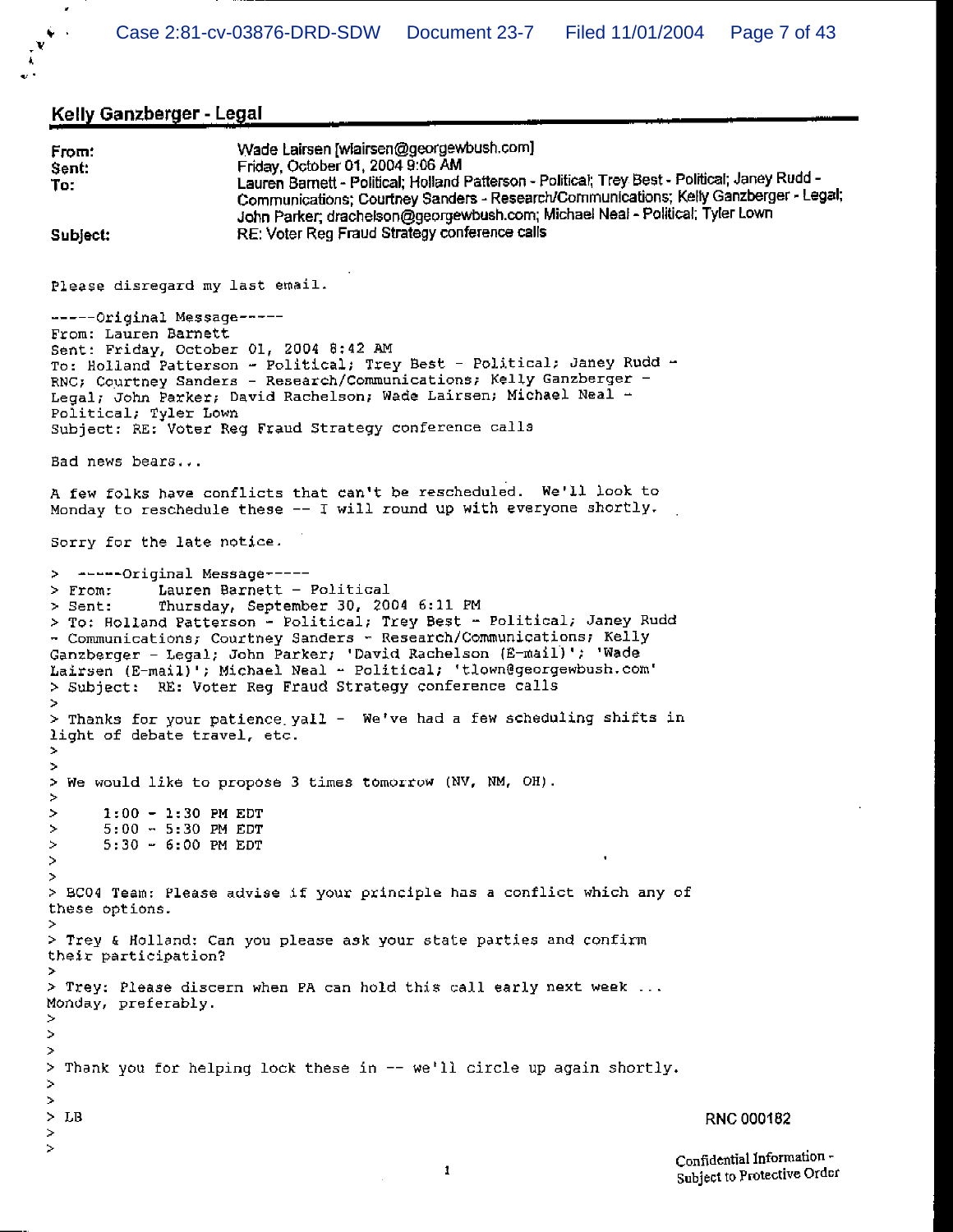```
\geq-----Original Message-----
÷.
                     Lauren Barnett - Political
       From:
÷.
       Sent: Thursday, September 30, 2004 12:16 AM
\geqTo: Holland Patterson - Political; Trey Best - Political;
\geqJaney Rudd - Communications; Courtney Sanders - Research/Communications;
Kelly Ganzberger - Legal; John Parker; David Rachelson (E-mail); Wade
Lairsen (E-mail), Michael Neal - Political; 'tlown@georgewbush.com'
              Blaise Hazelwood - Political
\mathcal{D}C_{\rm C}:
                    Voter Reg Fraud Strategy conference calls
\,>Subject:
\geq\mathcal{L}\geqTeam,
\, >We've been asked to schedule the remaining HAVA / Voter Reg
\geqFraud Strategy conference calls by week's end.
Ď.
\geqNV
       OH
\bar{z}\,NM
       PA
\,(Note: FL was conducted today, 9/29)
\,\geq\bar{\nu}RNC Coordinators - Please discern the State Chairman's
×
availability.
       BC04 Team - I haven't added all your folks to this preliminary
\geqemail - please advise / forward as you see best.
\geq\,Suggested Windows:
       Thursday 9/30:
                            4:00 \text{ pm } - 6:30 \text{ pm } \text{EDT}\geq8:00 am - 11:30 am EDT
\,Friday 10/1:
                     12:00 pm - 2:00 pm EDT
×,
                     3:00 \text{ pm} - 6:30 \text{ pm} \text{EDT}ò.
       Let's assume 30 minutes per state. < NOTE: Calls must be
\geqseparate, individual with each state. As such, we need to find 2 hours
of time.>
       Suggested Participants:
\,State Leadership (*State Chair especially*)
\,RNC RPD
×
\boldsymbol{\gamma}Caroline Hunter
\bar{\nu}Jill Holtzman-Vogel
\,Jim Dyke
\rightarrowBlaise
\,Tim Griffin
\,Tom J.
\,Coddy
\geqBC04 RPD
\geqThor
\overline{ }Christopher Guith
\rightarrowJennifer Millerwise and/or Reed Dickens
Š.
\,Glad to jump on a quick scheduling call with folks to figure
this out. Thank you in advance!!
\,
```
 $\geq$ 

 $\pmb{\cdot}$ 

RNC 000183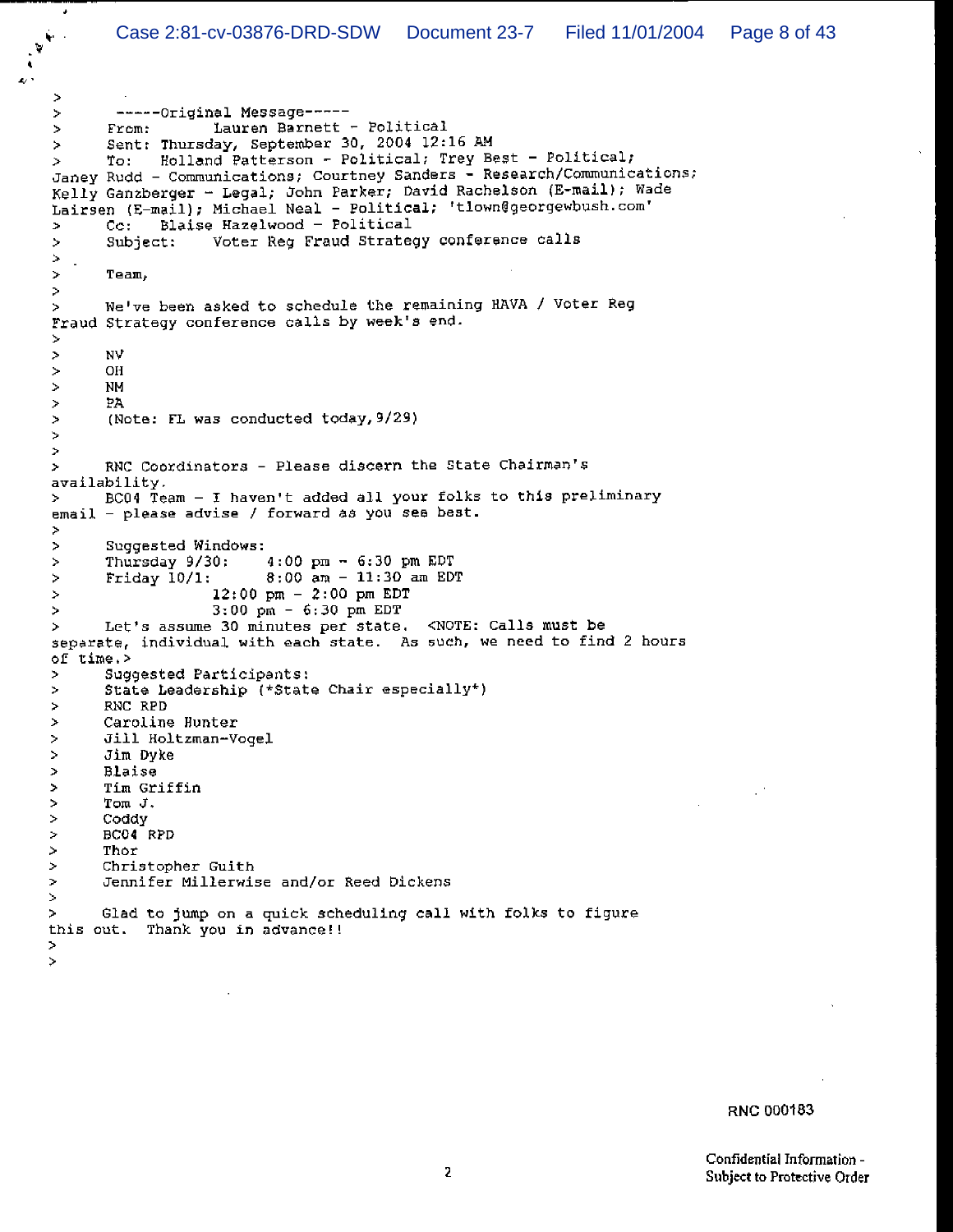#### **Kelly Ganzberger - Legal**

| From:    | Jill HoltzmanVogel - Legal                    |
|----------|-----------------------------------------------|
| Sent:    | Thursday, September 30, 2004 11:08 AM         |
| To:      | Kelly Ganzberger - Legal                      |
| Subject: | RE: Voter Reg Fraud Strategy conference calls |

Morning works best for me.

J

ł

ш.

|          | ---Original Message--                         |
|----------|-----------------------------------------------|
| From:    | Kelly Ganzberger - Legal                      |
| sent:    | Thursday, September 30, 2004 10:49 AM         |
| To:      | Jill HoltzmanVogel - Legal                    |
| Subject: | FW: Voter Reg Fraud Strategy conference calls |

**FYI** 

-----Original Message----

| From:    | Lauren Barnett - Political                                                                                                     |
|----------|--------------------------------------------------------------------------------------------------------------------------------|
| Sent:    | Thursday, September 30, 2004 10:48 AM                                                                                          |
| To:      | Holland Patterson - Political; Trey Best - Political; Janey Rudd - Communications; Courtney Sanders - Research/Communications; |
|          | Kelly Ganzberger - Legal; John Parker; drachelson@georgewbush.com; 'Wade Lairsen (E-mail)'; Michael Neal - Political;          |
|          | 'tlown@georgewbush.com'                                                                                                        |
| Subject: | RE: Voter Reg Fraud Strategy conference calls                                                                                  |

The option for calls today is out - so folks can release that as an option.

Please continue to hold the Friday morning windows, that appears to be the best -

Thanks.

- Original Message From: Lauren Barnett - Political Thursday, September 30, 2004 12:16 AM Sent: Holland Patterson - Political; Trey Best - Political; Janey Rudd - Communications; Courtney Sanders - Research/Communications; To: Kelly Ganzberger - Legal; John Parker; David Rachelson (E-mail); Wade Lairsen (E-mail); Michael Neal - Political; 'down@georgewbush.com' Blaise Hazelwood - Political  $cc$ Subject: Voter Reg Fraud Strategy conference calls Team

We've been asked to schedule the remaining HAVA / Voter Reg Fraud Strategy conference calls by week's end.

**NV OH NM** PA (Note: FL was conducted today, 9/29)

RNC Coordinators - Please discern the State Chairman's availability.

BC04 Team - I haven't added all your folks to this preliminary email - please advise / forward as you see best.

#### **Suggested Windows:**

RNC 000184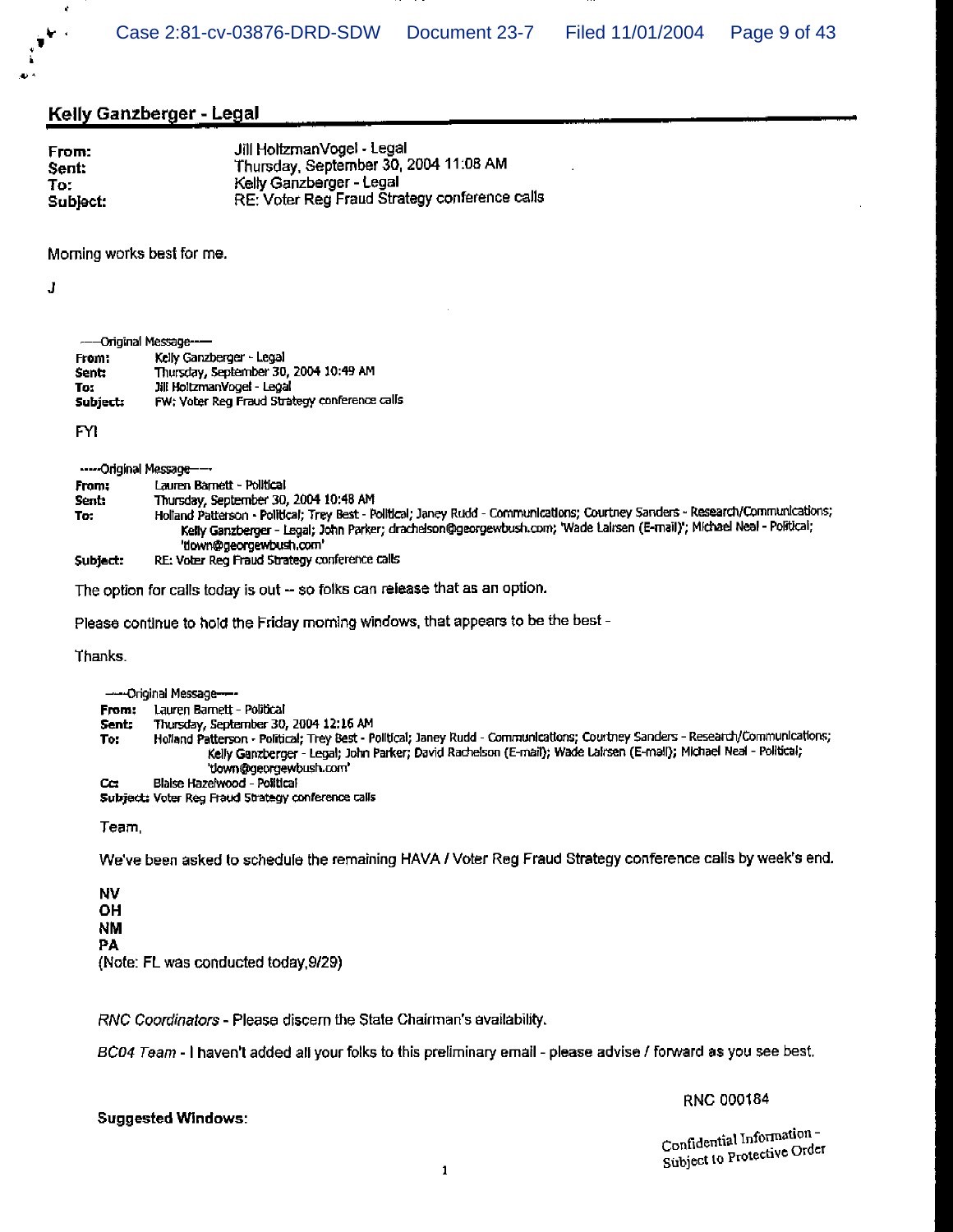

 $\overline{\phantom{a}}$ 

Thursday 9/30: 4:00 pm - 6:30 pm EDT

8:00 am - 11:30 am EDT Friday 10/1:

12:00 pm - 2:00 pm EDT

3:00 pm - 6:30 pm EDT

Let's assume 30 minutes per state. <NOTE: Calls must be separate, individual with each state. As such, we need to find 2 hours of time.>

> **Suggested Participants:** State Leadership ("State Chair especially")<br>RNC RPD Caroline Hunter Jill Holtzman-Vogel Jim Dyke Blaise Tim Griffin Tom J. Coddy **BC04 RPD Thor** Christopher Guith Jennifer Millerwise and/or Reed Dickens

Glad to jump on a quick scheduling call with folks to figure this out. Thank you in advance!!

RNC 000185

Confidential Information -Confidential Intormation<br>Subject to Protective Order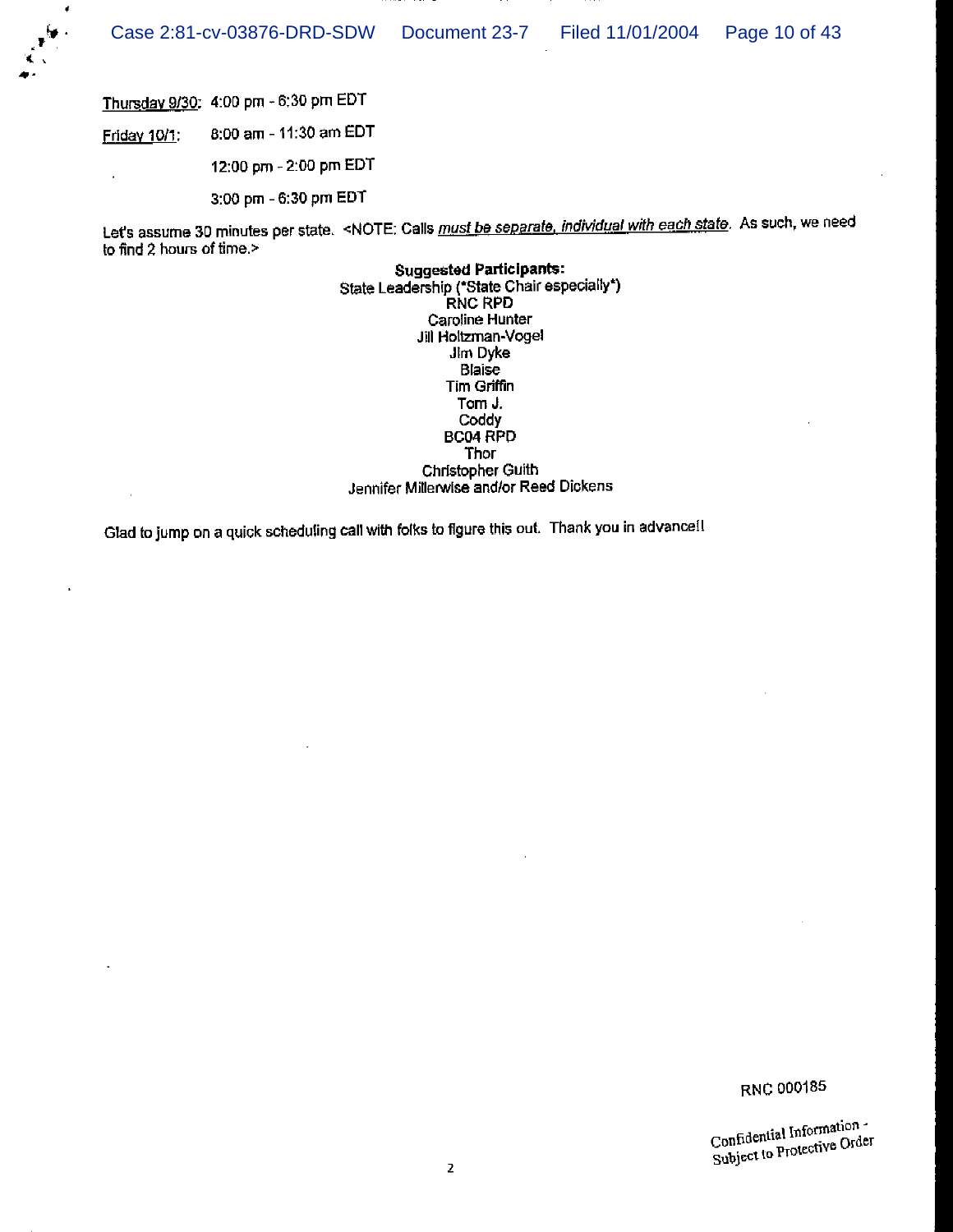Exhibit 8

 $\alpha$ 

 $\bar{z}$ 

 $\overline{\phantom{a}}$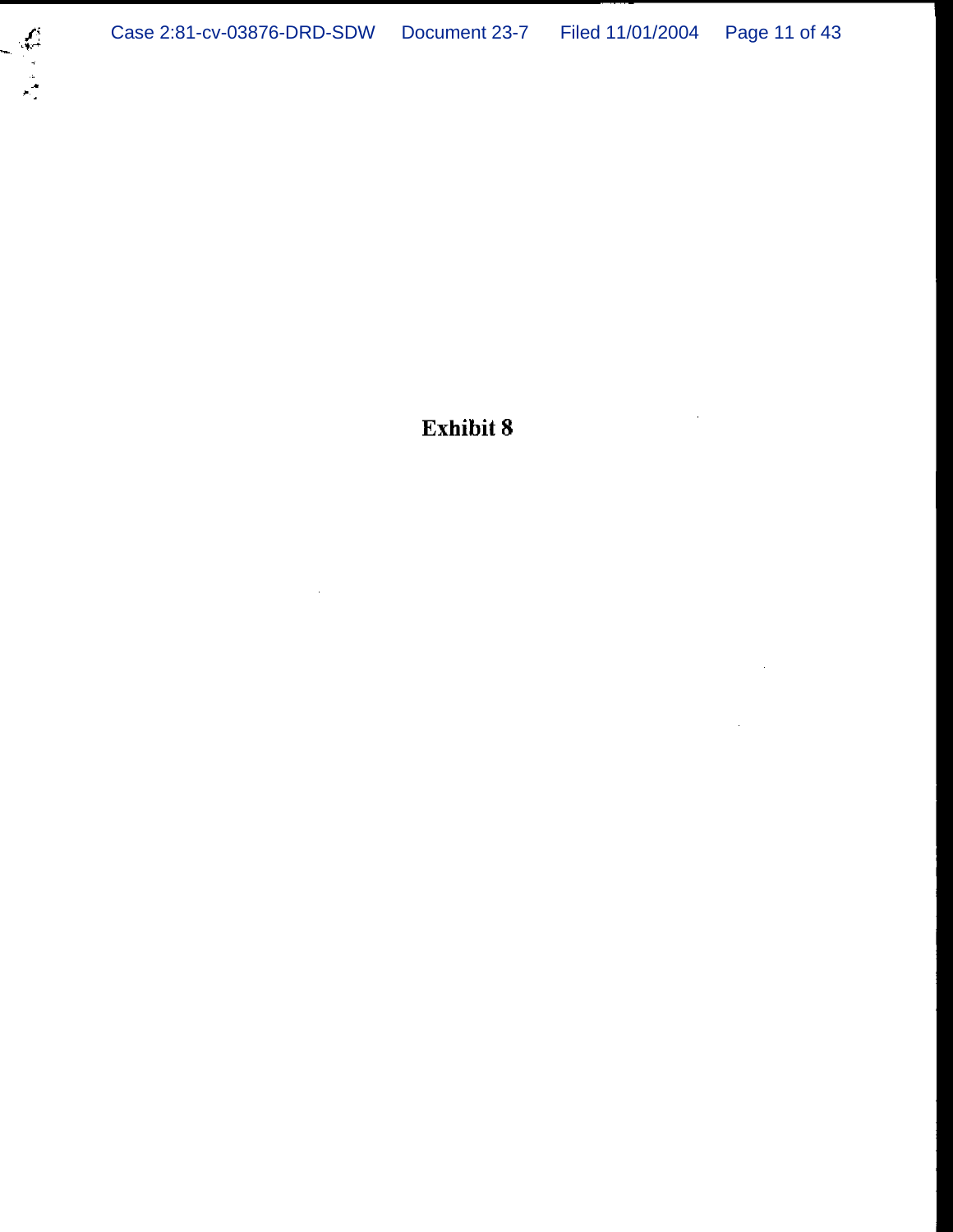Participants<br>Chairman Gillespie<br>Maria Cino<br>Mike Duncan<br>Jim Dyke<br>Tim Griffin<br>Jill Holtzman Vogel<br>Caroline Hunter

Ţ

 $\mathcal{F}_{\mathcal{F}_{\mathcal{F}}}$ 

Í

## Blaise Hazelwood - Political

| From:<br>Sent:<br>To:<br>Cc.<br>Subject:                                                                                                                                                                                                     | cguith@georgewbush.com<br>Tuesday, October 05, 2004 6:33 PM<br>Tim Griffin - Research/Communications; Coddy Johnson; Blaise Hazelwood - Political; Terry<br>Nelson<br>Shawn Reinschmiedt - Research/Communications; Christopher P. McInemey -<br>Research/Communications<br>RE: Cuyahoga Returned List                                                                                                                                                                                                                                                                                                               |                                                           |
|----------------------------------------------------------------------------------------------------------------------------------------------------------------------------------------------------------------------------------------------|----------------------------------------------------------------------------------------------------------------------------------------------------------------------------------------------------------------------------------------------------------------------------------------------------------------------------------------------------------------------------------------------------------------------------------------------------------------------------------------------------------------------------------------------------------------------------------------------------------------------|-----------------------------------------------------------|
|                                                                                                                                                                                                                                              |                                                                                                                                                                                                                                                                                                                                                                                                                                                                                                                                                                                                                      |                                                           |
| So how hest do we proceed?                                                                                                                                                                                                                   |                                                                                                                                                                                                                                                                                                                                                                                                                                                                                                                                                                                                                      |                                                           |
| -----Original Message-----<br>From: Tim Griffin<br>Sent: Tuesday, October 05, 2004 6:29 PM<br>McInerney - Research/Communications<br>Subject: Re: Cuyahoga Returned List                                                                     | To: Christopher Guith; Coddy Johnson; Blaise Hazelwood; Terry Nelson<br>Cc: Shawn Reinschmiedt - Research/Communications; Christopher P.                                                                                                                                                                                                                                                                                                                                                                                                                                                                             |                                                           |
| Yes agree<br>Tim Griffin<br>Research Director and<br>Deputy Communications Director<br>Republican National Committee<br>310 First Street, S.E.<br>Washington, D.C. 20003<br>$w: (202)$ 863-8815<br>$E: (202)$ 863-8744<br>tgriffin@rnchq.org |                                                                                                                                                                                                                                                                                                                                                                                                                                                                                                                                                                                                                      |                                                           |
| -----Original Message-----<br>Sent: Tue Oct 05 18:26:07 2004<br>Subject: RE: Cuyahoga Returned List                                                                                                                                          | From: cguith@georgewbush.com <cguith@georgewbush.com><br/>To: Tim Griffin - Research/Communications <tgriffin@rnchq.org>; Coddy<br/>Johnson <cjohnson@georgewbush.com>; Blaise Hazelwood - Political<br/><bhazelwood@rnchq.org>; Terry Nelson <tnelson@georgewbush.com><br/>CC: Shawn Reinschmiedt - Research/Communications<br/><sreinschmiedt@rnchq.org>; Christopher P. McInerney -<br/>Research/Communications <cmcinerney@rnchq.org></cmcinerney@rnchq.org></sreinschmiedt@rnchq.org></tnelson@georgewbush.com></bhazelwood@rnchq.org></cjohnson@georgewbush.com></tgriffin@rnchq.org></cguith@georgewbush.com> |                                                           |
| the hit?                                                                                                                                                                                                                                     | I would think we are less worried about "fingerprints" if we have decent<br>evidence that fraudulent ballots are being cast. I think the intent is<br>to take the list and challenge ABs? At that point, isn't it more<br>important to stop ABs that we have a hi certainty of fraud than avoid                                                                                                                                                                                                                                                                                                                      |                                                           |
| -----Original Message-----<br>From: Tim Griffin<br>Sent: Tuesday, October 05, 2004 6:01 PM                                                                                                                                                   | To: Christopher Guith, Coddy Johnson; Blaise Hazelwood; Terry Nelson<br>Cc: Shawn Reinschmiedt - Research/Communications; Christopher P.                                                                                                                                                                                                                                                                                                                                                                                                                                                                             | RNC 000147                                                |
|                                                                                                                                                                                                                                              | 203<br>۰                                                                                                                                                                                                                                                                                                                                                                                                                                                                                                                                                                                                             | Confidential Information -<br>Subject to Protective Order |

Г.

 $\sim$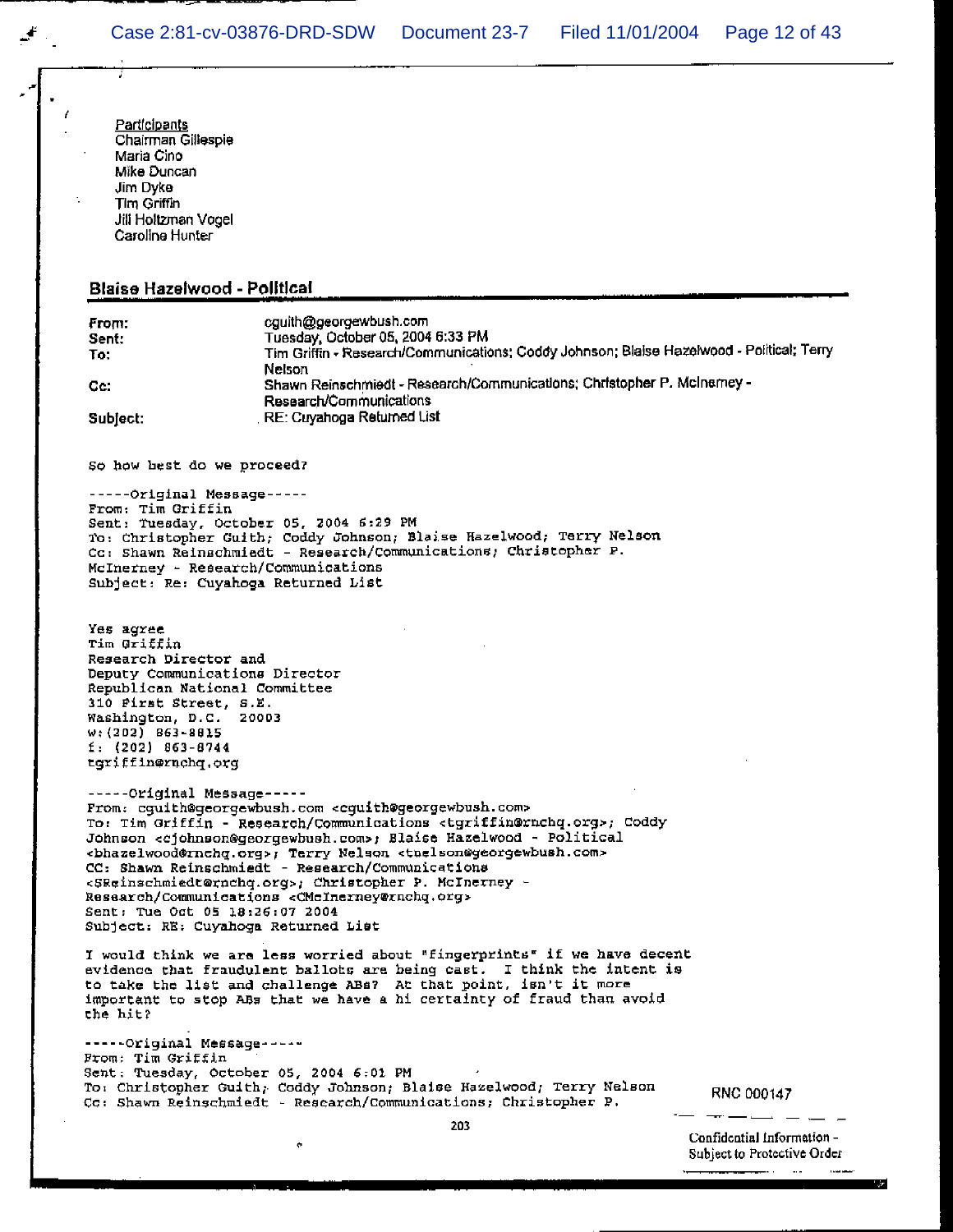McInerney - Research/Communications Subject: RE: Cuyahoga Returned List

chris mc says this:

Jack Christopher and I have already tasked our IT person with creating a match list between the BoE's return mail list and the AB request list. Jack thought this would be a good idea to have - to reference as part of the larger DenHerder press strategy. We should have the result of this match later tonight.

I can't speak to other states, but if they don't have flagged voter rolls, we run the risk of having GOP fingerprints...

 $-CM$ 

-----Original Message-----From: cguith@georgewbush.com Sent: Tuesday, October 05, 2004 5:45 PM To: Tim Griffin - Research/Communications; Coddy Johnson; Blaise Hazelwood - Political; Terry Nelson Cc: Shawn Reinschmiedt - Research/Communications Subject: RE: Cuyahoga Returned List

Does Chris M know how it worked in OH? Can he reach out to Jack Christopher to get a sense?

-----Original Message-----From: Tim Griffin Sent: Tuesday, October 05, 2004 5:34 PM To: Coddy Johnson; Blaise Hazelwood; Terry Nelson Cc: Christopher Guith, Shawn Reinschmiedt - Research/Communications Subject: RE: Cuyahoga Returned List

if you want to compare our mailings to the absentee ballot requested. that might work. not sure how labor intensive it would be.

-----Original Message-----From: Coddy Johnson Sent: Tuesday, October 05, 2004 5:01 PM To: Blaise Hazelwood - Political; Terry Nelson; Tim Griffin -Research/Communications Cc: cguith@georgewbush.com Subject: FW: Cuyahoga Returned List

We should do this in all these states - flag the reg returns vs. the AB ballots requested, no?  $\cap$ 

-----Original Message-----From: Christopher Guith Sent: Tuesday, October 05, 2004 4:59 PM To: Coddy Johnson; Robert Paduchik; 'Mike Magan'; Dave DenHerder; Caroline Hunter - Legal Subject: RE: Cuyahoga Returned List

We can do this in NV, FL, PA, and NM because we have a list to run against the AB requests, and should.

But to my knowledge, OH is the only state that requires the counties to keep a list of "flagged" registrations from bounce backed mailings.

**RNC 000148**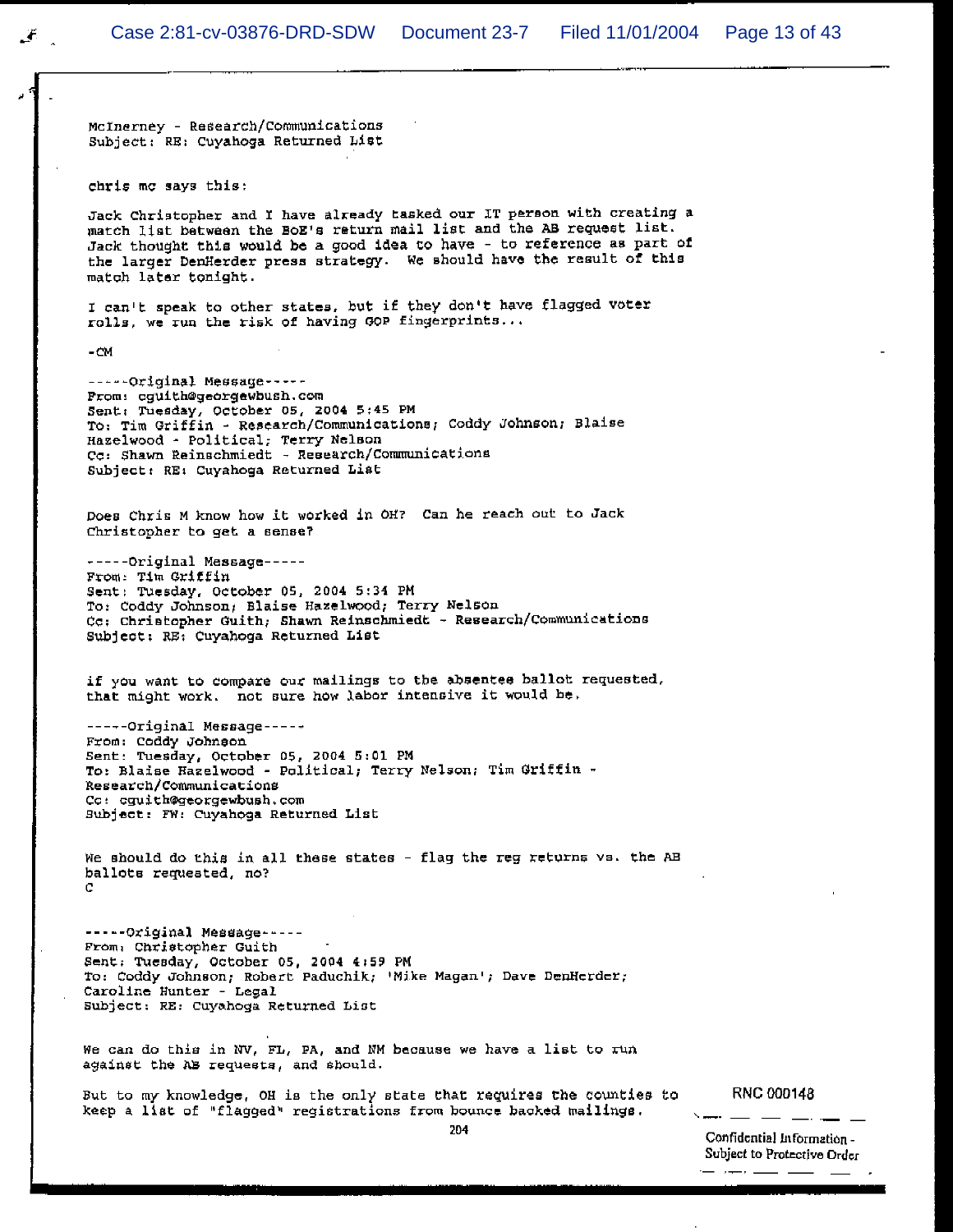-----Original Message-----From: Coddy Johnson Sent: Tuesday, October 05, 2004 3:31 PM To: Robert Paduchik; 'Mike Magan'; Dave DenHerder; Christopher Guith Subject: RE: Cuyahoga Returned List

We need to be doing this in other states as well -

 $Gulth - advise -$ 

C.

**出兰江伊特里斯加亚省美国区或城市美国加拿大加美国** Sign up to be a Bush Volunteer! www.georgewbush.com/volunteer www.compositional Field Director, Bush-Cheney '04 work: 703-647-2733 cell: 202-441-4733 fax: 703-647-2995 email: cjohnson@georgewbush.com

-----Original Message-----From: Robert Paduchik Sent: Tuesday, October 05, 2004 3:21 PM To: 'Mike Magan'; Coddy Johnson; Dave DenHerder; Christopher Guith Subject: RE: Cuyahoga Returned List

A bad registration card can be an accident or fraud. A bad card AND an Absentee Ballot request is a clear case of fraud.

-----Original Message -----From: Mike Magan (mailto: Magan@ohiogop.org) Sent: Tuesday, October 05, 2004 3:19 PM To: Robert Paduchik; Coddy Johnson; Dave DenHerder; Christopher Guith Subject: RE: Cuyahoga Returned List

We are doing a larger check on this tonight running the Franklin Co return list against the AB requests. We will have to start doing this in our target counties. I am coordinating with Amanda Walker to see how ORP is coming along with uploading AB requests in the system.

Mike

Michael Magan Ohio Republican Party 211 South Fifth Street Columbus, OH 43215 Office: (614)228-2481 ext. 148  $(614)425 - 6519$  $Cell:$  $(614)$  228-1093 Fax: magan@ohiogop.org

-----Original Message-----From: Robert Paduchik [mailto:bpaduchik@georgewbush.com] Sent: Tuesday, October 05, 2004 3:16 PM To: Coddy Johnson; Dave DenHerder; Christopher Guith; Mike Magan Subject: RE: Cuyahoga Returned List Importance: High

RNC 000149

I have just learned that Summit County has recvd 200 AB requests from

205

Confidential Information -Subject to Protective Order  $\mathcal{L}_{\mathcal{L}}$  and  $\mathcal{L}_{\mathcal{L}}$  and  $\mathcal{L}_{\mathcal{L}}$  are also assumed to the contract of é.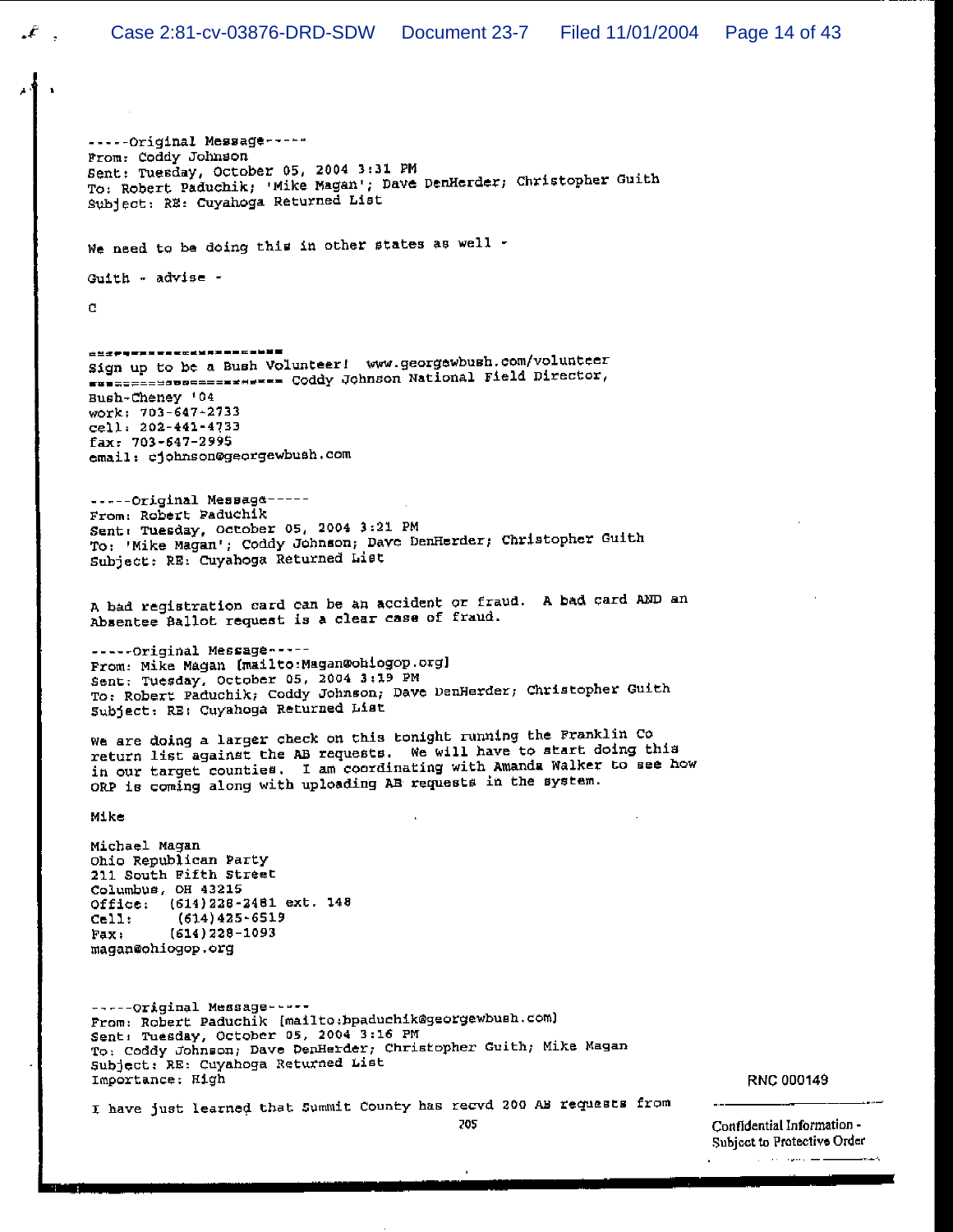$\mathcal{L}$ 

"10-U voters" (these are people the BOB mails address confirmation forms to and they're returned as undeliverable). If this is true it is proof that people with questionable registrations are trying to vote absentee. -----Original Message-----From: Coddy Johnson Sent: Tuesday, October 05, 2004 3:05 PM To: 'SReinschmiedt@rnchq.org'; Dave DenHerder; Robert Paduchik; Christopher Guith; 'Magan@ohiogop.org'; Kevin Madden; 'Mauk@ohiogop.org' Cc: 'CMcInerney@rnchq.org'; Tim Griffin; Sean Cairncross Subject: Re: Cuyahoga Returned List This is goldmine -----Original Message-----From: Shawn Reinschmiedt - Research/Communications <SReinschmiedt@rnchq.org> To: Dave DenHerder <ddenherder@georgewbush.com>; Coddy Johnson <cjohnson@georgewbush.com>; Robert Paduchik <bpaduchik@georgewbush.com>; Christopher Guith <cguith@georgewbush.com>; Mike Magan (E-mail) <Magan@obiogop.org>; Kevin Madden <kmadden@georgewbush.com>; Mauk@ohiogop.org <Mauk@ohiogop.org> CC: Christopher P. McInerney - Research/Communications <CMcInerney@rnchq.org>; Tim Griffin <Tgriffin@rnchq.org>; Sean Cairncross <scairncross@rnchq.org> Sent: Tue Oct 05 14:51:50 2004 Subject: Cuyahoga Returned List Received Cuyahoga county returned mailing/inactive CD from McInerney. I extracted from the total returned list (of kick backs from the county's own mailing), the ACT and ACORN #s. > NOTE: This is just a partial list, as the BOE was unable to put onto a CD the entire returned mailings to date. It does, however give a great snapshot. > According to the CD, there have been 502 returned registration mailings for ACT, and 1068 for ACORN. > > <<Inactive Returned List-ACT.xls>> > > <<Inactive Returned List-ACORN.xls>>  $\overline{a}$  $\ddot{\phantom{0}}$ 

RNC 000150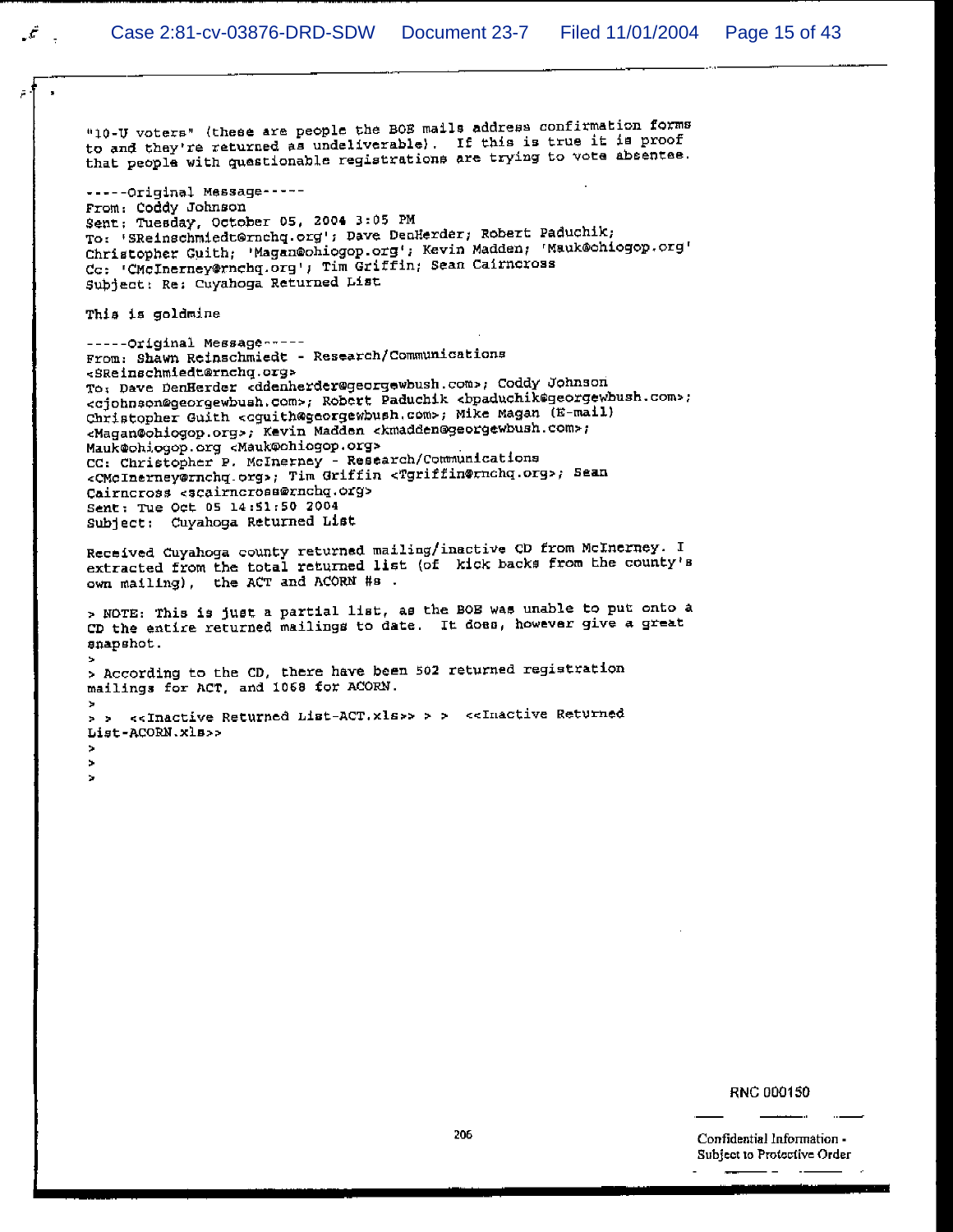## Blaise Hazelwood - Political entry and the contract of the contract of the contract of the contract of the contract of the contract of the contract of the contract of the contract of the contract of the contract of the con

 $\sim 10^{-1}$ 

 $\mathcal{L}_{\mathcal{L}}$ 

| From:<br>Sent:<br>To:<br>Cc:                                                                                                                                                                                                                 | Tim Griffin - Research/Communications<br>Tuesday, October 05, 2004 6:35 PM<br>cguith@georgewbush.com; Coddy Johnson; Blaise Hazelwood - Political; Terry Nelson<br>Shawn Reinschmiedt - Research/Communications; Christopher P. McInemey -<br>Research/Communications<br>RE: Cuyahoga Returned List                                                                                                                                                                                                                                                                                                                  |                                                           |
|----------------------------------------------------------------------------------------------------------------------------------------------------------------------------------------------------------------------------------------------|----------------------------------------------------------------------------------------------------------------------------------------------------------------------------------------------------------------------------------------------------------------------------------------------------------------------------------------------------------------------------------------------------------------------------------------------------------------------------------------------------------------------------------------------------------------------------------------------------------------------|-----------------------------------------------------------|
| Subject:                                                                                                                                                                                                                                     |                                                                                                                                                                                                                                                                                                                                                                                                                                                                                                                                                                                                                      |                                                           |
| bodies.                                                                                                                                                                                                                                      | i guess we have to make sure we have bodies. It seems like it always comes down to                                                                                                                                                                                                                                                                                                                                                                                                                                                                                                                                   |                                                           |
|                                                                                                                                                                                                                                              | why dont you ask your peeps in each state at issue if they have the resources to do this.<br>then, i might can put some resources in the states that are lacking.                                                                                                                                                                                                                                                                                                                                                                                                                                                    |                                                           |
| -----Original Message-----<br>From: cguith@georgewbush.com<br>Sent: Tuesday, October 05, 2004 6:33 PM<br>Hazelwood - Political; Terry Nelson<br>McInerney - Research/Communications<br>Subject: RE: Cuyahoga Returned List                   | To: Tim Griffin - Research/Communications; Coddy Johnson; Blaise,<br>Co: Shawn Reinschmiedt - Research/Communications; Christopher P.                                                                                                                                                                                                                                                                                                                                                                                                                                                                                |                                                           |
| So how best do we proceed?                                                                                                                                                                                                                   |                                                                                                                                                                                                                                                                                                                                                                                                                                                                                                                                                                                                                      |                                                           |
| -----Original Message-----<br>From: Tim Griffin<br>Sent: Tuesday, October 05, 2004 6:29 PM<br>McInerney - Research/Communications<br>Subject: Re: Cuyahoga Returned List                                                                     | To: Christopher Guith; Coddy Johnson; Blaise Hazelwood; Terry Nelson<br>Cc: Shawn Reinschmiedt - Research/Communications; Christopher P.                                                                                                                                                                                                                                                                                                                                                                                                                                                                             |                                                           |
| Yes agree<br>Tim Griffin<br>Research Director and<br>Deputy Communications Director<br>Republican National Committee<br>310 First Street, S.E.<br>Washington, D.C. 20003<br>$w: (202)$ 863-8815<br>$1: (202)$ 863-8744<br>tgriffin@rnchq.org |                                                                                                                                                                                                                                                                                                                                                                                                                                                                                                                                                                                                                      |                                                           |
| -----Original Message-----<br>Sent: Tue Oct 05 18:26:07 2004<br>Subject: RE: Cuyahoga Returned List                                                                                                                                          | From: cguith@georgewbush.com <cguith@georgewbush.com><br/>To: Tim Criffin - Research/Communications <tgriffin@rnchq.org>; Coddy<br/>Johnson <cjohnson@georgewbush.com>; Blaise Hazelwood - Political<br/><bhazelwood@rnchq.org>; Terry Nelson <tnelson@georgewbush.com><br/>CC: Shawn Reinschmiedt - Research/Communications<br/><sreinschmiedt@rnchq.org>; Christopher P. McInerney -<br/>Research/Communications <cmcinerney@rnchq.org></cmcinerney@rnchq.org></sreinschmiedt@rnchq.org></tnelson@georgewbush.com></bhazelwood@rnchq.org></cjohnson@georgewbush.com></tgriffin@rnchq.org></cguith@georgewbush.com> |                                                           |
| the hit?                                                                                                                                                                                                                                     | I would think we are less worried about "fingerprints" if we have decent<br>evidence that fraudulent ballots are being cast. I think the intent is<br>to take the list and challenge ABs? At that point, isn't it more<br>important to stop ABs that we have a hi certainty of fraud than avoid                                                                                                                                                                                                                                                                                                                      | RNC 000151                                                |
|                                                                                                                                                                                                                                              | 209                                                                                                                                                                                                                                                                                                                                                                                                                                                                                                                                                                                                                  | Confidential Information -<br>Subject to Protective Order |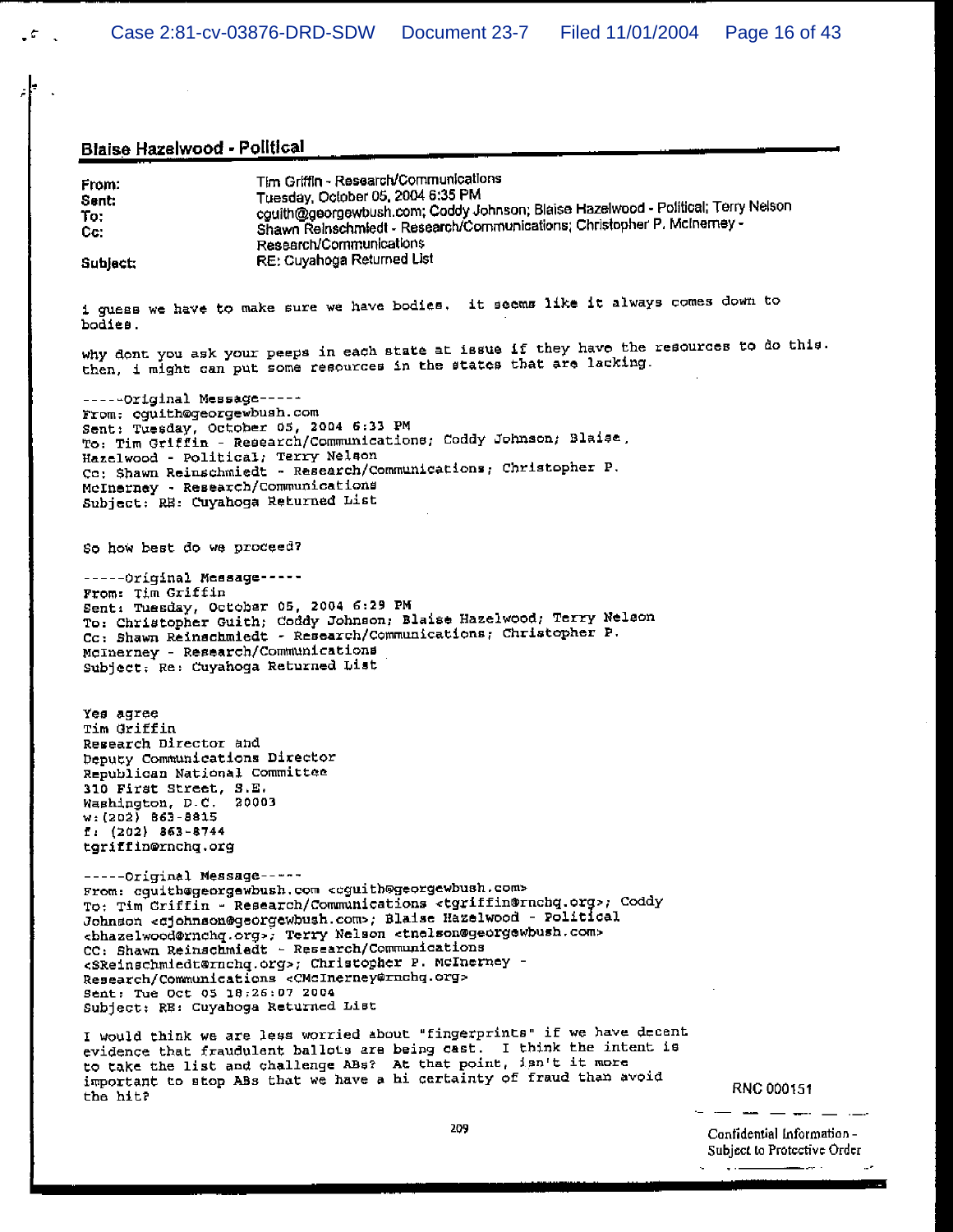-----Original Message-----From: Tim Griffin Sent: Tuesday, October 05, 2004 6:01 PM To: Christopher Guith, Coddy Johnson, Blaise Hazelwood, Terry Nelson Co: Shawn Reinschmiedt - Research/Communications; Christopher P. McInerney - Research/Communications Subject: RE: Cuyahoga Returned List

chris me says this:

Jack Christopher and I have already tasked our IT person with creating a match list between the BoE's return mail list and the AB request list. Jack thought this would be a good idea to have - to reference as part of the larger DenHerder press strategy. We should have the result of this match later tonight.

I can't speak to other states, but if they don't have flagged voter rolls, we run the risk of having GOP fingerprints...

 $-CM$ 

 $\mathcal{G}^{\mathcal{G}}$ 

-----Original Message-----From: cquith@georgewbush.com Sent: Tuesday, October 05, 2004 5:45 PM To: Tim Griffin - Research/Communications; Coddy Johnson; Blaise Hazelwood - Political, Terry Nelson Cc: Shawn Reinschmiedt - Research/Communications Subject: RE: Cuyahoga Returned List

Does Chris M know how it worked in OH? Can he reach out to Jack Christopher to get a sense?

-----Original Message-----From: Tim Griffin Sent: Tuesday, October 05, 2004 5:34 PM To: Coddy Johnson; Blaise Hazelwood; Terry Nelson Cc: Christopher Guith; Shawn Reinschmiedt - Research/Communications Subject: RE: Cuyahoga Returned List

if you want to compare our mailings to the absentee ballot requested, that might work. not sure how labor intensive it would be.

-----Original Message-----From: Coddy Johnson Sent: Tuesday, October 05, 2004 5:01 PM To: Blaise Hazelwood - Political; Terry Nelson; Tim Griffin -Research/Communications Cc: cguith@georgewbush.com Subject: FW: Cuyahoga Returned List

We should do this in all these states - flag the reg returns vs. the AB ballots requested, no?

-----Original Message-----From: Christopher Guith Sent: Tuesday, October 05, 2004 4:59 PM To: Coddy Johnson; Robert Paduchik; 'Mike Magan'; Dave DenHerder; Caroline Hunter - Legal Subject: RE: Cuyahoga Returned List

**RNC 000152**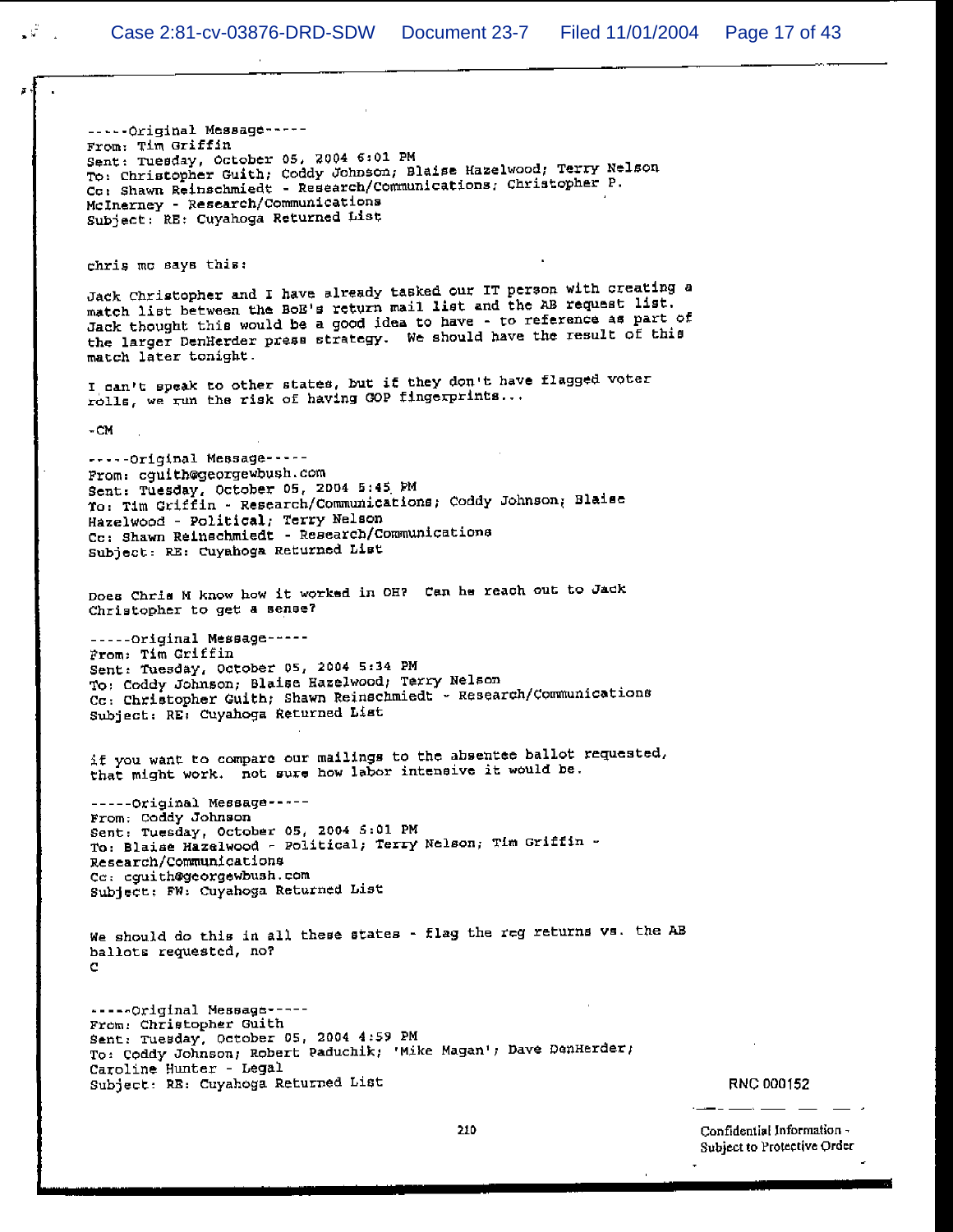LE L

We can do this in NV, FL, PA, and NM because we have a list to run against the AB requests, and should. But to my knowledge, OH is the only state that requires the counties to keep a list of "flagged" registrations from bounce backed mailings. -----Original Message-----From: Coddy Johnson Sent: Tuesday, October 05, 2004 3:31 PM Sent: Tuesday, October 05, 2004 3:31 FM<br>To: Robert Paduchik; 'Mike Magan'; Dave DenHerder; Christopher Guith Subject: RE: Cuyahoga Returned List We need to be doing this in other states as well -Guith - advise - $\mathbf{C}$ \*\*\*\*\*\*\*\*\*\*\*\*\*\*\*\*\*\*\*\*\*\*\*\*\* Sign up to be a Bush Volunteer! www.georgewbush.com/volunteer ALLER AND TO ACTE AND MOREOVER AND STREET START PIELD Director, Bush-Cheney '04 work: 703-647-2733 cell: 202-441-4733 fax: 703-647-2995 email: cjohnson@georgewbush.com -----Original Message-----From: Robert Paduchik Sent: Tuesday, October 05, 2004 3:21 PM To: 'Mike Magan'; Coddy Johnson; Dave DenHerder; Christopher Guith Subject: RE: Cuyahoga Returned List A bad registration card can be an accident or fraud. A bad card AND an Absentee Ballot request is a clear case of fraud. -----Original Message-----From: Mike Magan [mailto: Magan@ohiogop.org] Sent: Tuesday, October 05, 2004 3:19 PM To: Robert Paduchik; Coddy Johnson, Dave DenHerder; Christopher Guith Subject: RE: Cuyahoga Returned List We are doing a larger check on this tonight running the Franklin Co return list against the AB requests. We will have to start doing this in our target counties. I am coordinating with Amanda Walker to see how ORP is coming along with uploading AB requests in the system. Mike Michael Magan Ohio Republican Party 211 South Fifth Street Columbus, OH 43215 Office: (614)228-2481 ext. 148  $(614)425 - 6519$  $cell:$ Fax:  $(614)$  228-1093 magan@ohiogop.org -----Original Message-----From: Robert Paduchik [mailto:bpaduchik@georgewbush.com] Sent: Tuesday, October 05, 2004 3:16 PM 211

RNC 000153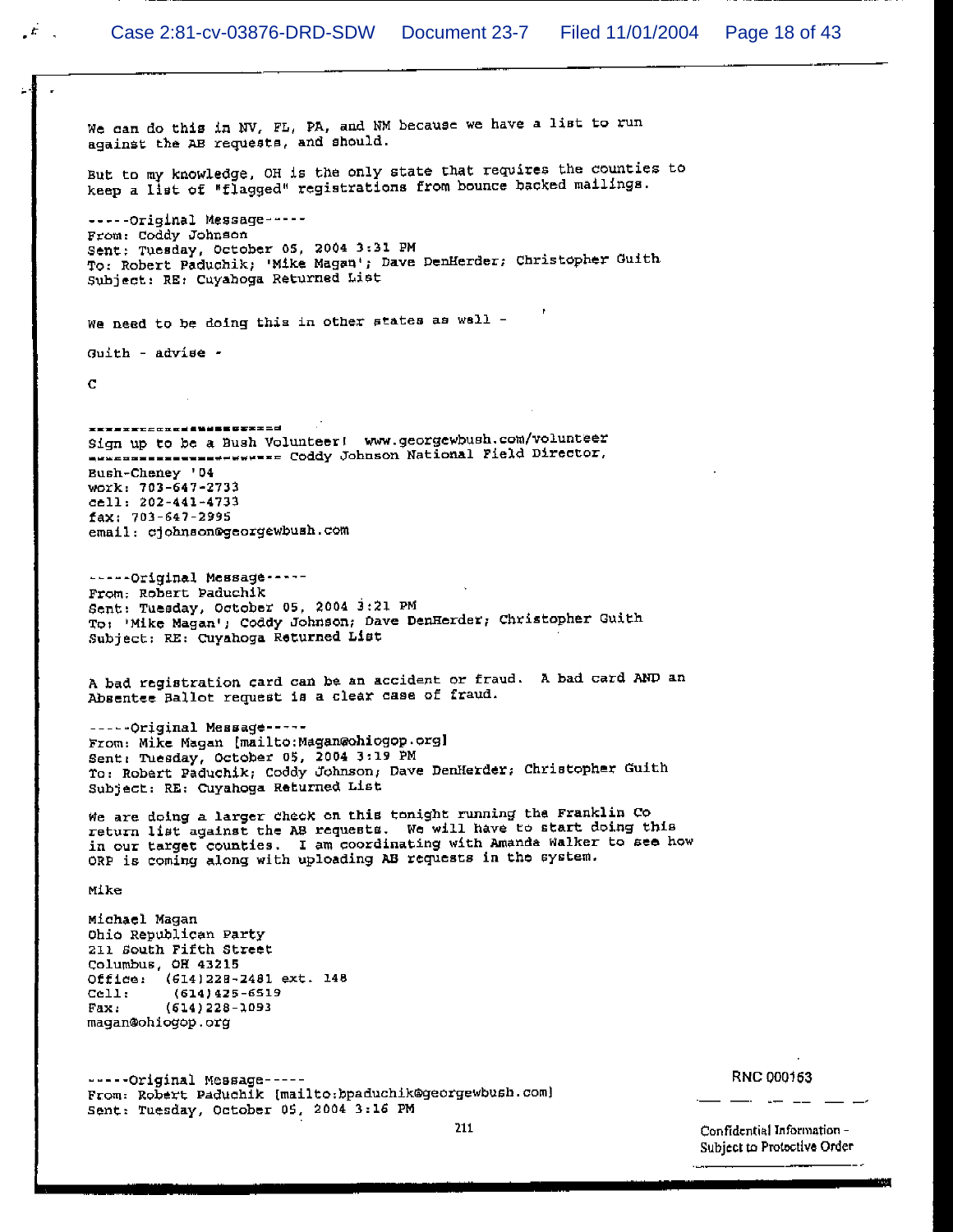To: Coddy Johnson; Dave DenHerder; Christopher Guith; Mike Magan Subject: RE: Cuyahoga Returned List Importance: High

I have just learned that Summit County has recvd 200 AB requests from "10-U voters" (these are people the BOE mails address confirmation forms to and they're returned as undeliverable). If this is true it is proof that people with questionable registrations are trying to vote absentee.

-----Original Message-----From: Coddy Johnson Sent: Tuesday, October 05, 2004 3:05 PM To: 'SReinschmiedt@rnchq.org'; Dave DenHerder; Robert Paduchik; Christopher Guith; 'Magan@ohiogop.org'; Kevin Madden; 'Mauk@ohiogop.org' Cc: 'CMcInerney@rnchq.org'; Tim Griffin; Sean Cairncross Subject: Re: Cuyahoga Returned List

This is goldmine

ö. ×  $\overline{\phantom{a}}$ 

-----Original Message-----From: Shawn Reinschmiedt - Research/Communications <SReinschmiedt@rnchq.org> To: Dave DenHerder <ddenherder@georgewbush.com>; Coddy Johnson <cjohnson@georgewbush.com>; Robert Paduchik <bpaduchik@georgewbush.com>; Christopher Guith <cguith@georgewbush.com>; Mike Magan (E-mail) <Magan@ohiogop.org>; Kevin Madden <kmadden@gaorgewbush.com>; Mauk@ohiogop.org <Mauk@ohiogop.org> CC: Christopher P. McInerney - Research/Communications <CMcInerney@rnchq.org>; Tim Griffin <Tgriffin@rnchq.org>; Sean Cairneross <scairneross@rnchq.org> Sent: Tue Oct 05 14:51:50 2004 Subject: Cuyahoga Returned List

Received Cuyahoga county returned mailing/inactive CD from McInerney. I extracted from the total returned list (of kick backs from the county's own mailing), the ACT and ACORN #s.

> NOTE: This is just a partial list, as the BOE was unable to put onto a CD the entire returned mailings to date. It does, however give a great snapshot.

> According to the CD, there have been 502 returned registration mailings for ACT, and 1068 for ACORN.

> > <<Inactive Returned List-ACT.xls>> > > <<Inactive Returned Liat-ACORN.xls>>

#### RNC 000154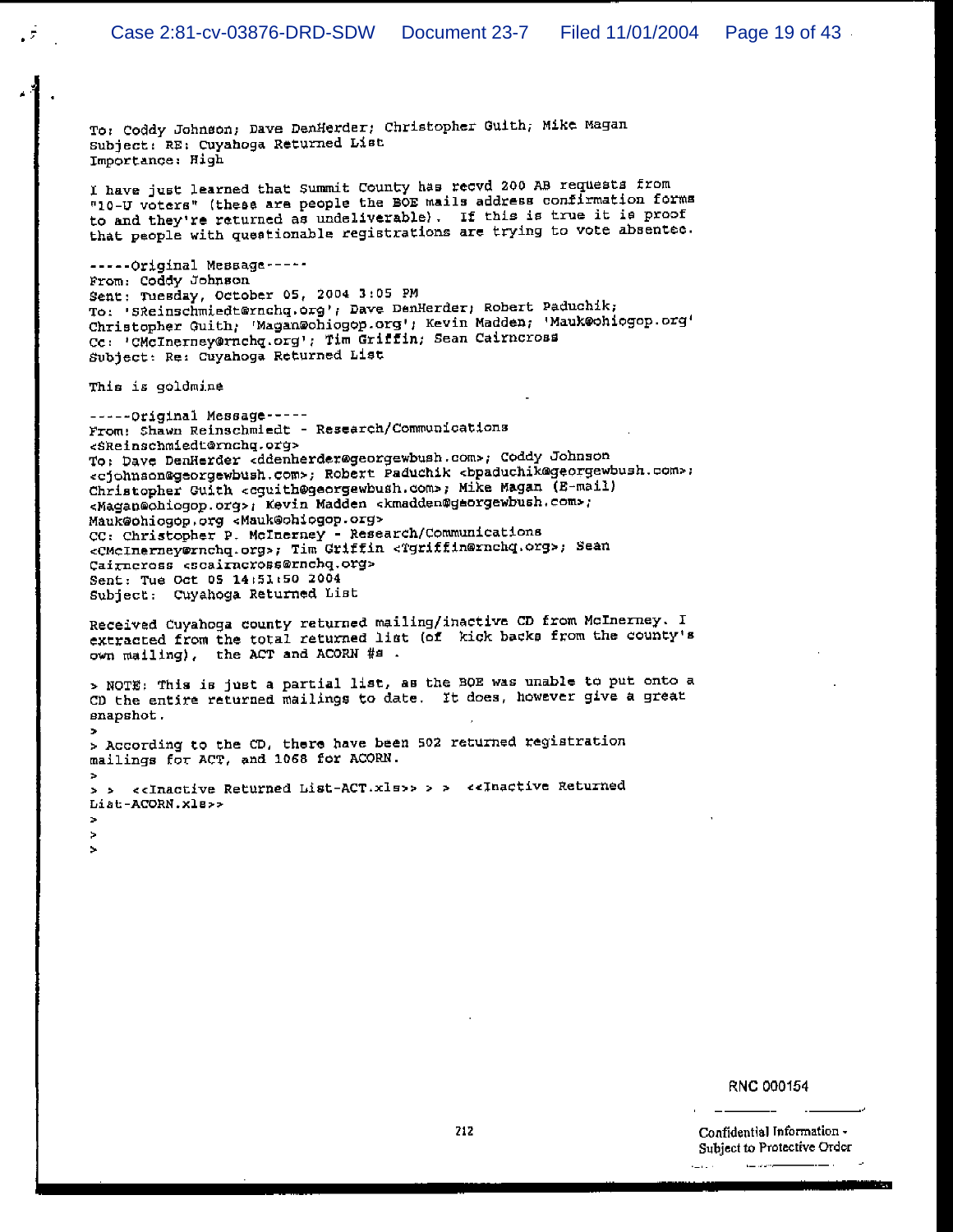$\sim$   $-$ 

. . . . . <u>. . . . .</u>

 $\sim$   $\sim$   $\sim$   $\sim$   $\sim$ 

## Blaise Hazelwood - Political

À

| Blaise Hazelwood - Political                                                                                                                                                                                                                                                                                                                                                                                                                                                                                                                                                                                                                                                                                              |                                                           |  |  |
|---------------------------------------------------------------------------------------------------------------------------------------------------------------------------------------------------------------------------------------------------------------------------------------------------------------------------------------------------------------------------------------------------------------------------------------------------------------------------------------------------------------------------------------------------------------------------------------------------------------------------------------------------------------------------------------------------------------------------|-----------------------------------------------------------|--|--|
| Tim Griffin - Research/Communications<br>From:<br>Tuesday, October 05, 2004 6:29 PM<br>Sent:<br>cguith@georgewbush.com; Coddy Johnson; Blaise Hazelwood - Political; Terry Nelson<br>To:<br>Shawn Reinschmledt - Research/Communications; Christopher P. McInemey -<br>Cc.<br>Research/Communications<br>Re: Cuyahoga Returned List<br>Subject:                                                                                                                                                                                                                                                                                                                                                                           |                                                           |  |  |
| Yes agree<br>Tim Griffin.<br>Research Director and<br>Deputy Communications Director<br>Republican National Committee<br>310 First Street, S.E.<br>Washington, D.C. 20003<br>$v: (202)$ 863-8815<br>$f: (202)$ 863-8744<br>tgriffin@rnchq.org                                                                                                                                                                                                                                                                                                                                                                                                                                                                             |                                                           |  |  |
| -----Original Message-----<br>From: cguith@georgewbush.com <cguith@georgewbush.com><br/>To: Tim Griffin - Research/Communications <tgriffin@rnchq.org>; Coddy Johnson<br/><cjohnson@georgewbush.com>; Blaise Hazelwood - Political <br/> <br/> <br/> <br/> <br/> <br/> <br/> <br/>Ferry<br/>Nelson <tnelson@georgewbush.com><br/>CC: Shawn Reinschmiedt - Research/Communications <sreinschmiedt@rnchq.org>; Christopher P.<br/>McInerney - Research/Communications <cmcinerney@rnchq.org><br/>Sent: Tue Oct 05 18:26:07 2004<br/>Subject: RE: Cuyahoga Returned List</cmcinerney@rnchq.org></sreinschmiedt@rnchq.org></tnelson@georgewbush.com></cjohnson@georgewbush.com></tgriffin@rnchq.org></cguith@georgewbush.com> |                                                           |  |  |
| I would think we are less worried about "fingerprints" if we have decent<br>evidence that fraudulent ballots are being cast. I think the intent is<br>to take the list and challenge ABs? At that point, isn't it more<br>important to stop ABs that we have a hi cartainty of fraud than avoid<br>the hit?                                                                                                                                                                                                                                                                                                                                                                                                               |                                                           |  |  |
| -----Original Message-----<br>From: Tim Griffin<br>Sent: Tuesday, October 05, 2004 6:01 PM<br>To: Christopher Guith; Coddy Johnson; Blaise Hazelwood; Terry Nelson<br>Cc: Shawn Reinschmiedt - Research/Communications; Christopher P.<br>McInerney - Research/Communications<br>Subject: RE: Cuyahoga Returned List                                                                                                                                                                                                                                                                                                                                                                                                      |                                                           |  |  |
| chris me says this:                                                                                                                                                                                                                                                                                                                                                                                                                                                                                                                                                                                                                                                                                                       |                                                           |  |  |
| Jack Christopher and I have already tasked our IT person with creating a<br>match list between the BoE's return mail list and the AB request list.<br>Jack thought this would be a good idea to have - to reference as part of<br>the larger DenHerder press strategy. We should have the result of this<br>match later tonight.                                                                                                                                                                                                                                                                                                                                                                                          |                                                           |  |  |
| I can't speak to other states, but if they don't have flagged voter<br>rolls, we run the risk of having GOP fingerprints                                                                                                                                                                                                                                                                                                                                                                                                                                                                                                                                                                                                  |                                                           |  |  |
| -CM                                                                                                                                                                                                                                                                                                                                                                                                                                                                                                                                                                                                                                                                                                                       |                                                           |  |  |
| -----Original Message-----<br>From: cguith@georgewbush.com<br>Sent: Tuesday, October 05, 2004 5:45 PM<br>To: Tim Griffin - Research/Communications; Coddy Johnson; Blaise<br>Hazelwood - Political; Terry Nelson<br>Cc: Shawn Reinschmiedt - Research/Communications                                                                                                                                                                                                                                                                                                                                                                                                                                                      | RNC 000155                                                |  |  |
| 213                                                                                                                                                                                                                                                                                                                                                                                                                                                                                                                                                                                                                                                                                                                       | Confidential Information -<br>Subject to Protective Order |  |  |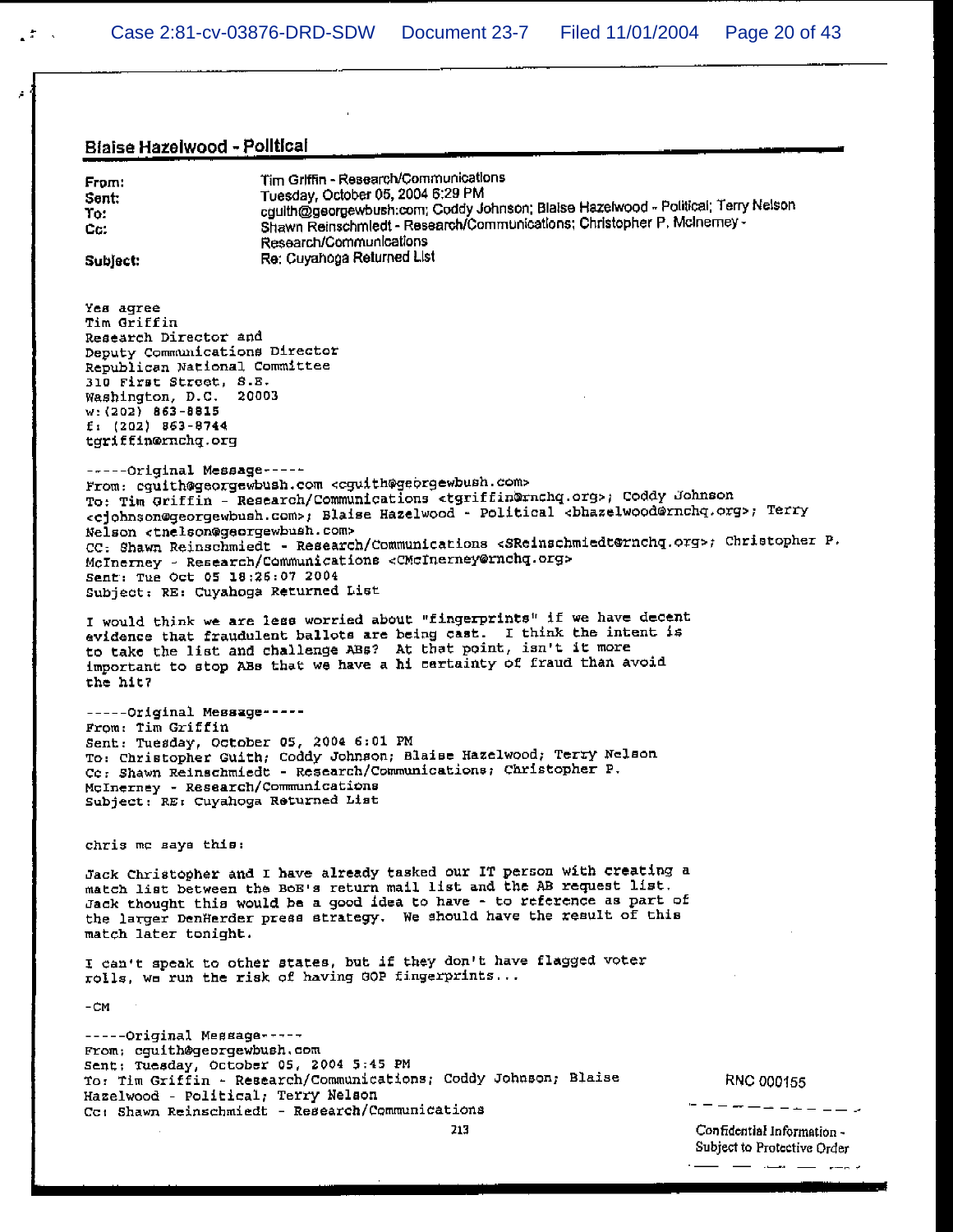Subject: RE: Cuyahoga Returned List Does Chris M know how it worked in OH? Can he reach out to Jack Christopher to get a sense?  $---Orrjinal Message---$ From: Tim Griffin Sent: Tuesday, October 05, 2004 5:34 PM To: Coddy Johnson; Blaise Hazelwood; Terry Nelson Cc: Christopher Guith; Shawn Reinschmiedt - Research/Communications Subject: RE: Cuyahoga Returned List if you want to compare our mailings to the absentee ballot requested, that might work. not sure how labor intensive it would be. -----Original Message-----From: Coddy Johnson Sent: Tuesday, October 05, 2004 5:01 PM To: Blaise Hazelwood - Political, Terry Nelson, Tim Griffin -Research/Communications Cc: cquith@georgewbush.com Subject: FW: Cuyahoga Returned List We should do this in all these states - flag the reg returns vs. the AB ballots requested, no?  $\mathbf C$ -----Original Message-----From: Christopher Guith Sent: Tuesday, October 05, 2004 4:59 PM To: Coddy Johnson; Robert Paduchik; 'Mike Magan'; Dave DenHerder; Caroline Hunter - Legal Subject: RE: Cuyahoga Returned List We can do this in NV, FL, PA, and NM because we have a list to run against the AB requests, and should. But to my knowledge, OH is the only state that requires the counties to keep a list of "flagged" registrations from bounce backed mailings. -----Original Message-----From: Coddy Johnson Sent: Tuesday, October 05, 2004 3:31 PM To: Robert Paduchik, 'Mike Magan'; Dave DenHerder; Christopher Guith Subject: RE: Cuyahoga Returned List We need to be doing this in other states as well -Guith - advise -C \_\_\_\_\_\_\_\_\_\_\_\_\_\_\_\_\_\_\_\_\_\_\_\_\_\_ Sign up to be a Bush Volunteer! www.georgewbush.com/volunteer ---------------------- Coddy Johnson National Field Director, **Bush-Cheney '04** WOTK: 703-647-2733 cell: 202-441-4733 fax: 703-547-2995 email: cjohnson@georgewbush.com

**RNC 000156**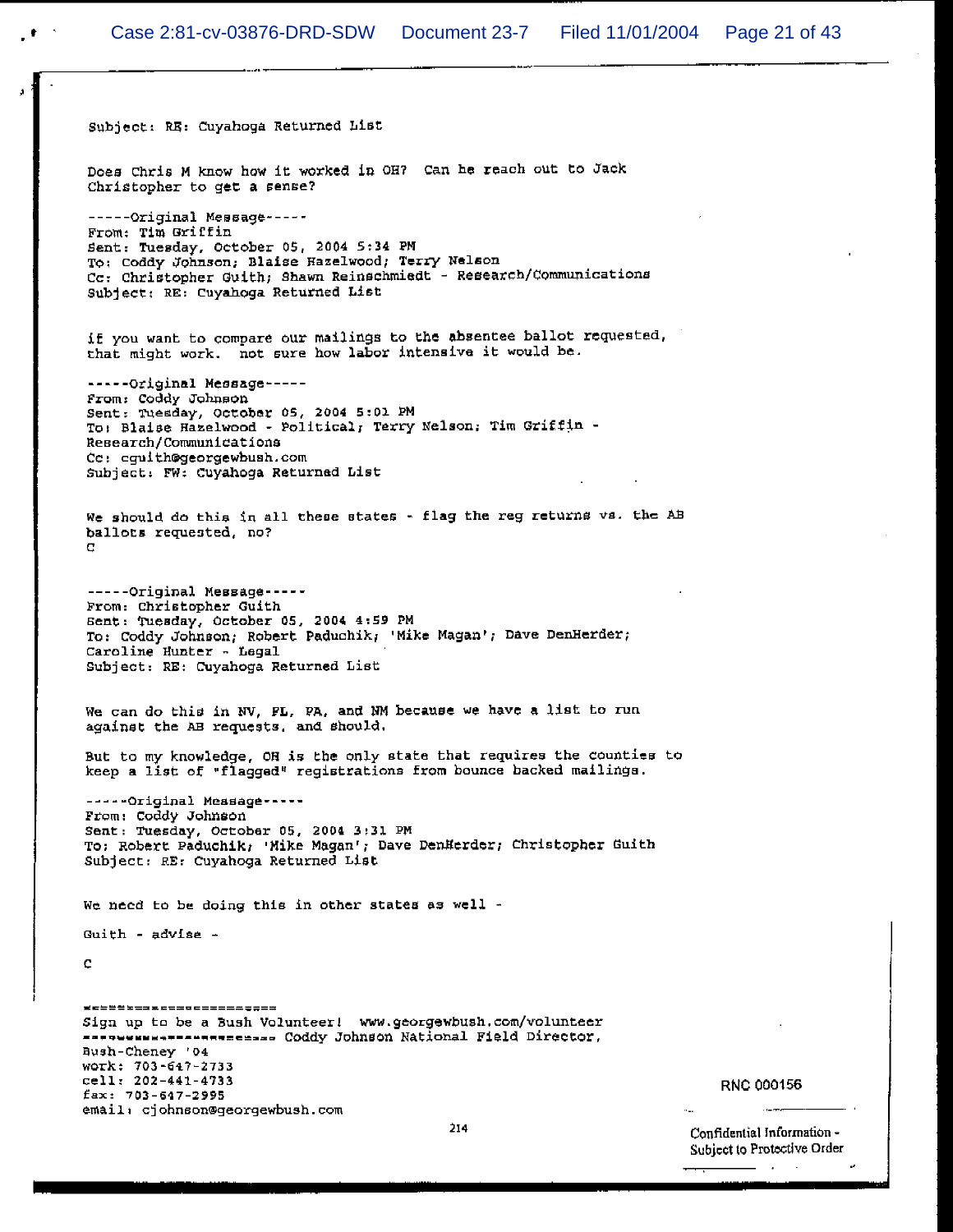-----Original Message-----From: Robert Paduchik Sent: Tuesday, October 05, 2004 3:21 PM To: 'Mike Magan'; Coddy Johnson, Dave DenHerder; Christopher Guith Subject: RE: Cuyahoga Returned List

A bad registration card can be an accident or fraud. A bad card AND an Absentee Ballot request is a clear case of fraud.

-----Original Message-----From: Mike Magan [mailto: Magan@ohiogop.org] Sent: Tuesday, October 05, 2004 3:19 PM To: Robert Paduchik, Coddy Johnson; Dave DenHerder; Christopher Guith Subject: RE: Cuyahoga Returned List

We are doing a larger check on this tonight running the Franklin Co return list against the AB requests. We will have to start doing this in our target counties. I am coordinating with Amanda Walker to see how ORP is coming along with uploading AB requests in the system.

Mike

Michael Magan Ohio Republican Party 211 South Fifth Street Columbus, OH 43215 Office: (614)228-2481 ext. 148  $(614)425 - 6519$ Cell:  $(614)$  228-1093 Fax: magan@ohiogop.org

-----Original Message -----From: Robert Paduchik (mailto:bpaduchik@georgewbush.com) Sent: Tuesday, October 05, 2004 3:16 PM To: Coddy Johnson; Dave DenHerder; Christopher Guith; Mike Magan Subject: RE: Cuyahoga Returned List Importance: High

I have just learned that Summit County has recvd 200 AB requests from "10-U voters" (these are people the BOE mails address confirmation forms to and they're returned as undeliverable). If this is true it is proof that people with questionable registrations are trying to vote absentee.

-----Original Message-----From: Coddy Johnson Sent: Tuesday, October 05, 2004 3:05 PM To: 'SReinschmiedt@rnchq.org'; Dave DenHerder; Robert Paduchik; Christopher Guith; 'Magan@ohiogop.org'; Kevin Madden; 'Mauk@ohiogop.org' Co: 'CMcInerney@rnchq.org'; Tim Griffin; Sean Cairneross Subject: Re: Cuyahoga Returned List

This is goldmine

-----Original Message-----From: Shawn Reinschmiedt - Research/Communications <SReinschmiedt@rnchq.org> To: Dave DenHerder <ddenherder@georgewbush.com>; Coddy Johnson <cjohnson@georgewbush.com>; Robert Paduchik <bpaduchik@georgewbush.com>; Christopher Guith <cguith@georgewbush.com>; Mike Magan (E-mail) <Magan@ohiogop.org>; Kevin Madden <kmadden@georgewbush.com>; Mauk@ohiogop.org <Mauk@ohiogop.org> CC: Christopher P. McInerney - Research/Communications

215

RNC 000157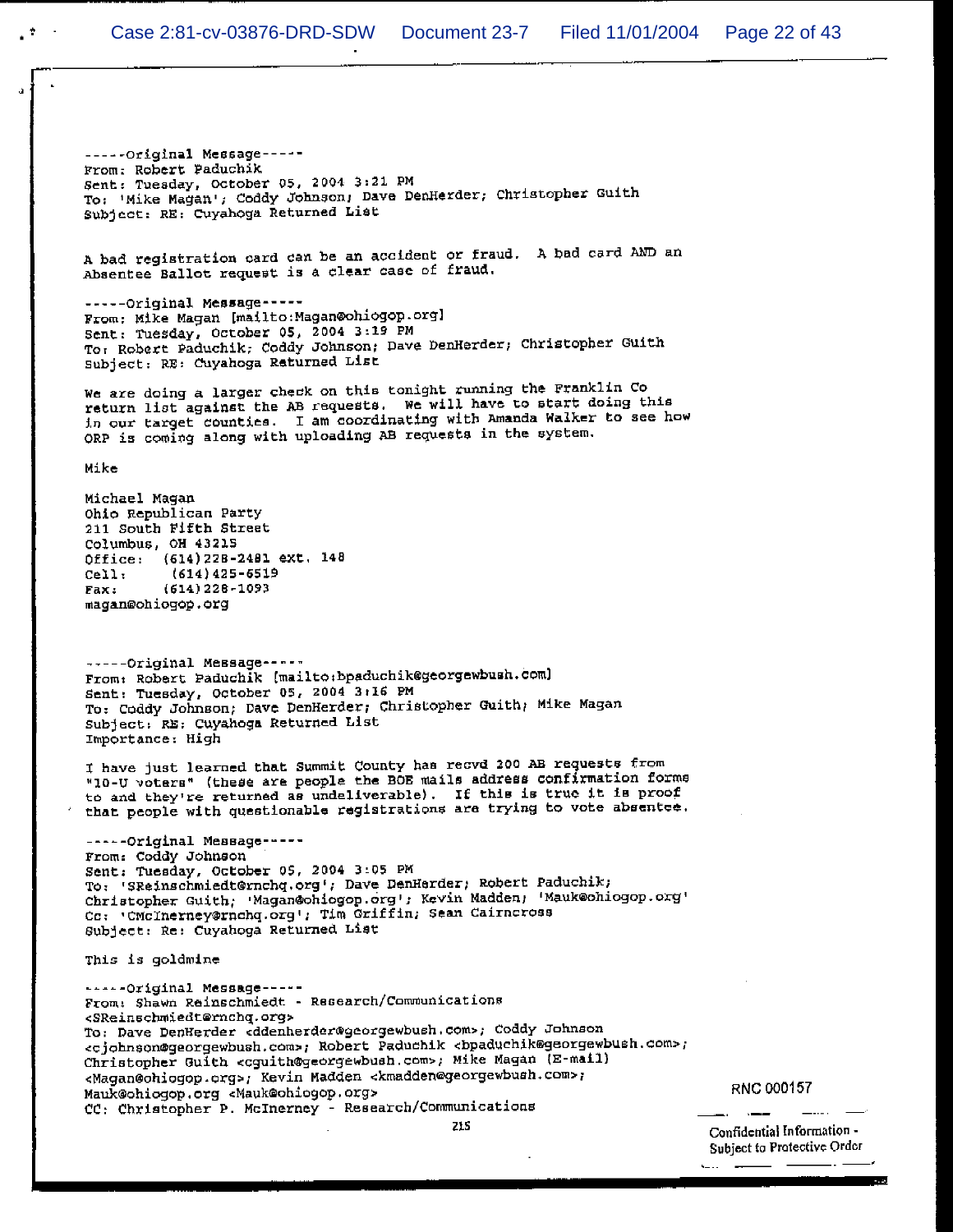<CMcInerney@rnchq.org>; Tim Griffin <Tgriffin@rnchq.org>; Sean Cairncross «scairncross@rnchq.org> Sent: Tue Oct 05 14:51:50 2004 Subject: Cuyahoga Returned List Received Cuyahoga county returned mailing/inactive CD from McInerney. I extracted from the total returned list (of kick backs from the county's own mailing), the ACT and ACORN #s. > NOTE: This is just a partial list, as the BOE was unable to put onto a CD the entire returned mailings to date. It does, however give a great snapshot. > According to the CD, there have been 502 returned registration mailings for ACT, and 1068 for ACORN. > > <<Inactive Returned List-ACT.xls>> > > <<Inactive Returned List-ACORN.xls>>  $\mathbf{r}$  $\rightarrow$ 

#### Blaise Hazelwood - Political

cauith@georgewbush.com From: Tuesday, October 05, 2004 6:26 PM Sent: Tim Griffin - Research/Communications; Coddy Johnson; Blaise Hazelwood - Political; Terry To: Nelson Shawn Reinschmiedt - Research/Communications; Christopher P. McInemey -Ce: Research/Communications RE: Cuyahoga Returned List Subject:

I would think we are less worried about "fingerprints" if we have decent evidence that fraudulent ballots are being cast. I think the intent is to take the list and challenge ABs? At that point, isn't it more important to stop ABS that we have a hi certainty of fraud than avoid the hit?

-----Original Message-----From: Tim Griffin Sent: Tuesday, October 05, 2004 6:01 PM To: Christopher Guith, Coddy Johnson, Blaise Hazelwood, Terry Nelson Co: Shawn Reinschmiedt - Research/Communications; Christopher P. McInerney - Research/Communications Subject: RE: Cuyahoga Returned List

chris me says this:

Jack Christopher and I have already tasked our IT person with creating a match list between the BoE's return mail list and the AB request list. Jack thought this would be a good idea to have - to reference as part of the larger DenHerder press strategy. We should have the result of this match later tonight.

216

I can't speak to other states, but if they don't have flagged voter rolls, we run the risk of having GOP fingerprints...

 $-CM$ 

-----Original Message-----From: cguith@georgewhush.com Sent: Tuesday, October 05, 2004 5:45 PM

RNC 000158

Confidential Information -Subject to Protective Order

سياني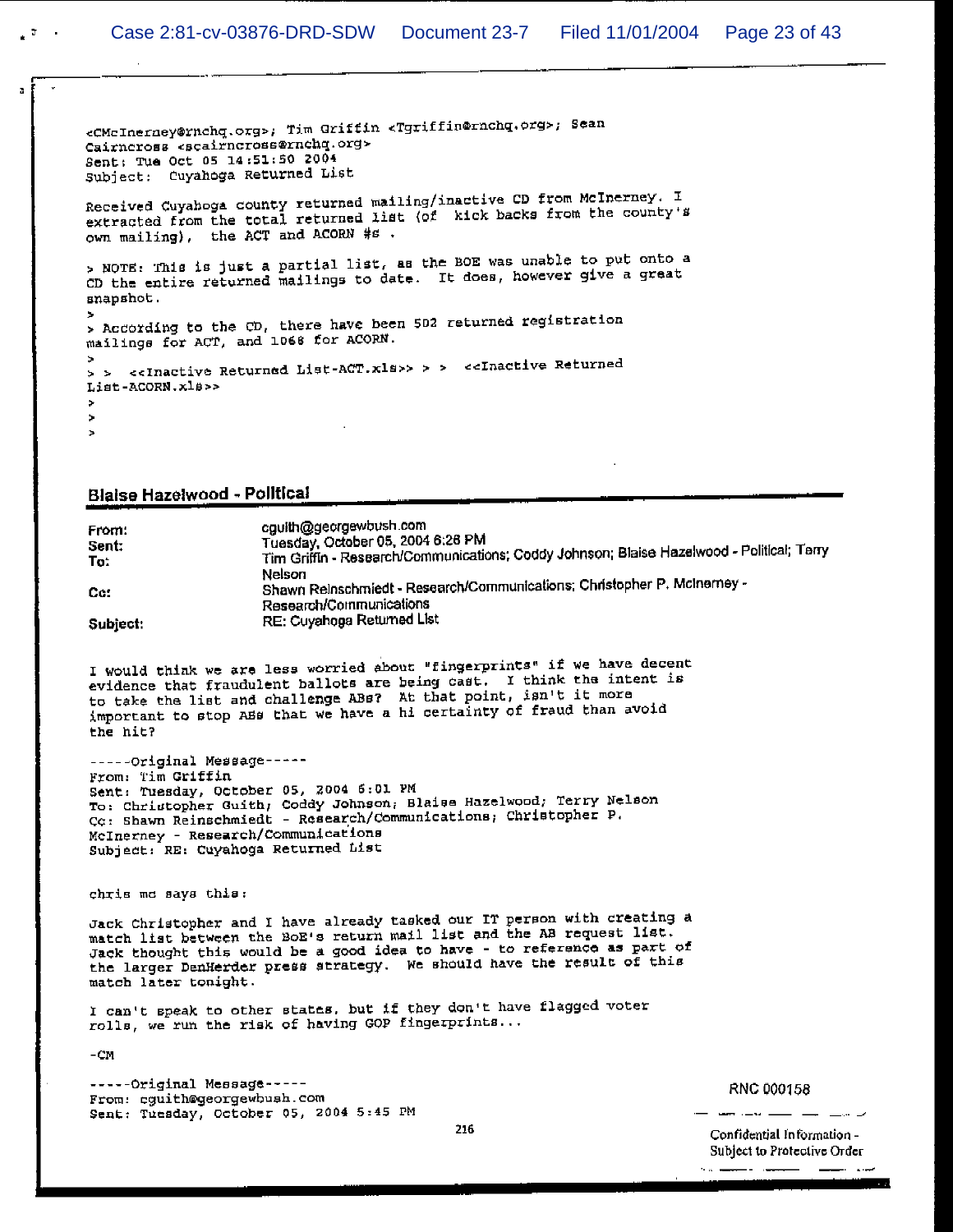$\mathbb{R}^{\mathbb{Z}^n}$ 

To: Tim Griffin - Research/Communications; Coddy Johnson; Blaise Hazelwood - Political; Terry Nelson Cc: Shawn Reinschmiedt - Research/Communications Subject: RE: Cuyahoga Returned List Does Chris M know how it worked in OH? Can he reach out to Jack Christopher to get a sense? -----Original Message-----From: Tim Griffin Sent: Tuesday, October 05, 2004 5:34 PM To: Coddy Johnson, Blaise Hazelwood, Terry Nelson Cc: Christopher Guith; Shawn Reinschmiedt - Research/Communications Subject: RE: Cuyahoga Returned List if you want to compare our mailings to the absentee ballot requested, that might work. not sure how labor intensive it would be. -----Original Message-----From: Coddy Johnson Sent: Tuesday, October 05, 2004 5:01 PM To: Blaise Hazelwood - Political; Terry Nelson; Tim Griffin -Research/Communications Cc: cguith@georgewbush.com Subject: FW: Cuyahoga Returned List We should do this in all these states - flag the reg returns vs, the AB ballots requested, no? C. -----Original Message-----From: Christopher Guith Sent: Tuesday, October 05, 2004 4:59 PM To: Coddy Johnson; Robert Paduchik; 'Mike Magan'; Dave DenHerder; Caroline Hunter - Legal Subject: RE: Cuyahoga Returned List We can do this in NV, FL, PA, and NM because we have a list to run against the AB requests, and should. But to my knowledge, OH is the only state that requires the counties to keep a list of "flagged" registrations from bounce backed mailings. -----Original Message-----From: Coddy Johnson Sent: Tuesday, October 05, 2004 3:31 PM To: Robert Paduchik; 'Mike Magan'; Dave DenHerder; Christopher Guith Subject: RE: Cuyahoga Returned List We need to be doing this in other states as well -Guith - advise -Ç ======================= Sign up to be a Bush Volunteer! www.georgewbush.com/volunteer sese=================== Coddy Johnson National Field Director, Bush-Cheney '04 work: 703-647-2733 217

RNC 000159

Confidential Information -Subject to Protective Order ш.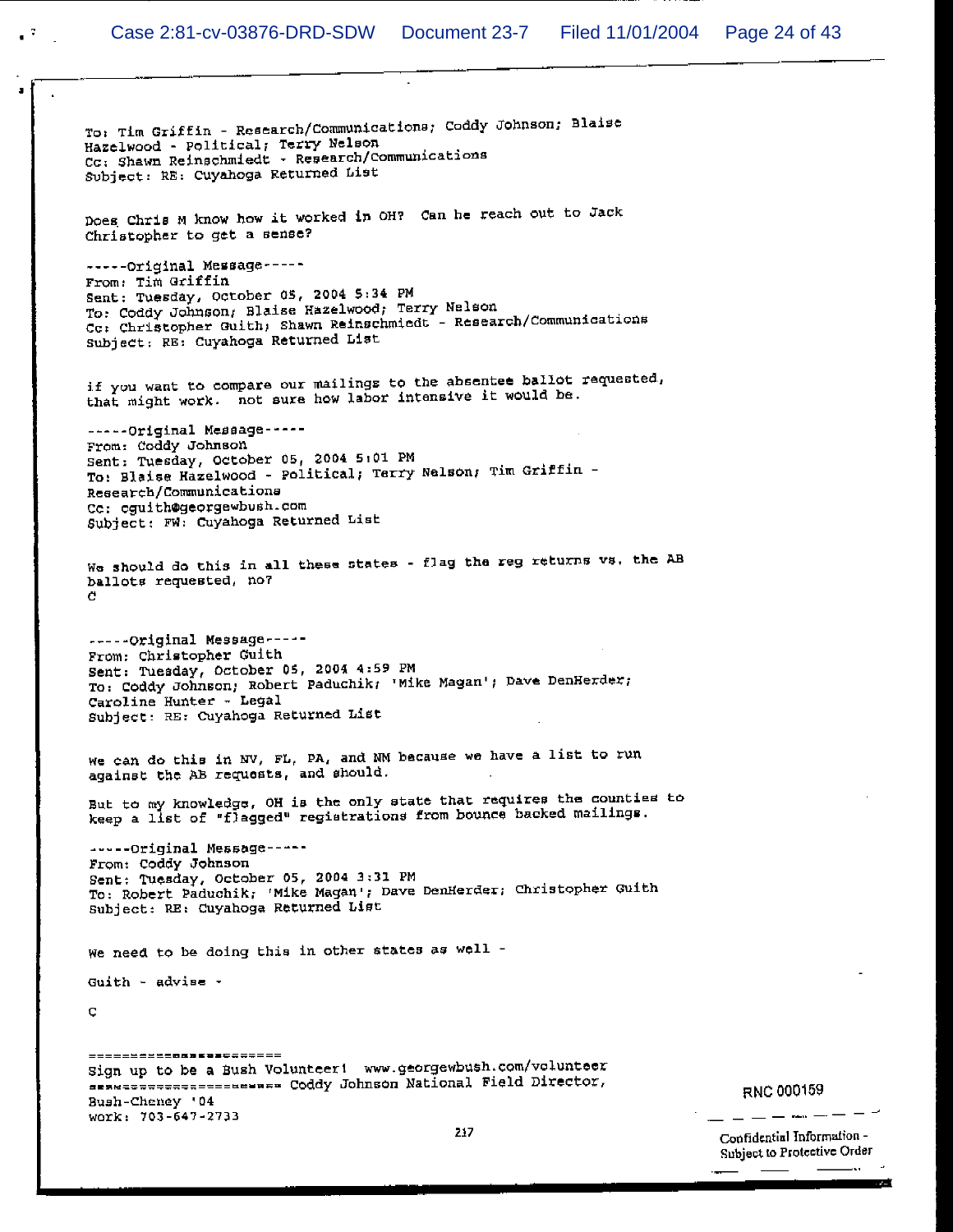cell: 202-441-4733 fax: 703-647-2995 email: cjohnson@georgewbush.com

-----Original Message-----From: Robert Paduchik Sent: Tuesday, October 05, 2004 3:21 PM To: 'Mike Magan'; Coddy Johnson; Dave DenHerder; Christopher Guith Subject: RE: Cuyahoga Returned List

A bad registration card can be an accident or fraud. A bad card AND an Absentee Ballot request is a clear case of fraud.

-----Original Message-----From: Mike Magan [mailto:Magan@ohiogop.org] Sent: Tuesday, October 05, 2004 3:19 PM To: Robert Paduchik; Coddy Johnson; Dave DenHerder; Christopher Guith Subject: RE: Cuyahoga Returned List

We are doing a larger check on this tonight running the Franklin Co return list against the AB requests. We will have to start doing this in our target counties. I am coordinating with Amanda Walker to see how ORP is coming along with uploading AB requests in the system.

Mike

Michael Magan Ohio Republican Party 211 South Fifth Street Columbus, OH 43215 Office: (614)228-2481 ext. 148  $(614)425 - 6519$ cell.  $(614)$  228-1093 Fax: magan@ohiogop.org -----Original Message-----From: Robert Paduchik [mailto:bpaduchik@georgewbush.com]

Sent: Tuesday, October 05, 2004 3:16 PM To: Coddy Johnson; Dave DenHerder; Christopher Guith; Mike Magan Subject: RE: Cuyahoga Returned List Importance: High

I have just learned that Summit County has recvd 200 AB requests from "10-U voters" (these are people the BOE mails address confirmation forms to and they're returned as undeliverable). If this is true it is proof that people with questionable registrations are trying to vote absentee.

-----Original Message-----From: Coddy Johnson Sent: Tuesday, October 05, 2004 3:05 PM To: 'SReinschmiedt@rnchq.org'; Dave DenHerder; Robert Paduchik; Christopher Guith; 'Magan@ohiogop.org'; Kevin Madden; 'Mauk@ohiogop.org' Cc: 'CMcInerney@rnchq.org'; Tim Griffin; Sean Cairneross Subject: Re: Cuyahoga Returned List

This is goldmine

------Original Message-----From: Shawn Reinschmiedt - Research/Communications <SReinschmiedt@rnchq.org> To: Dave DenHerder <ddenherder@georgewbush.com>; Coddy Johnson <cjohnson@georgewbush.com>; Robert Paduchik <bpaduchik@georgewbush.com>; Christopher Guith <cguith@georgewbush.com>; Mike Magan (E-mail)

RNC 000160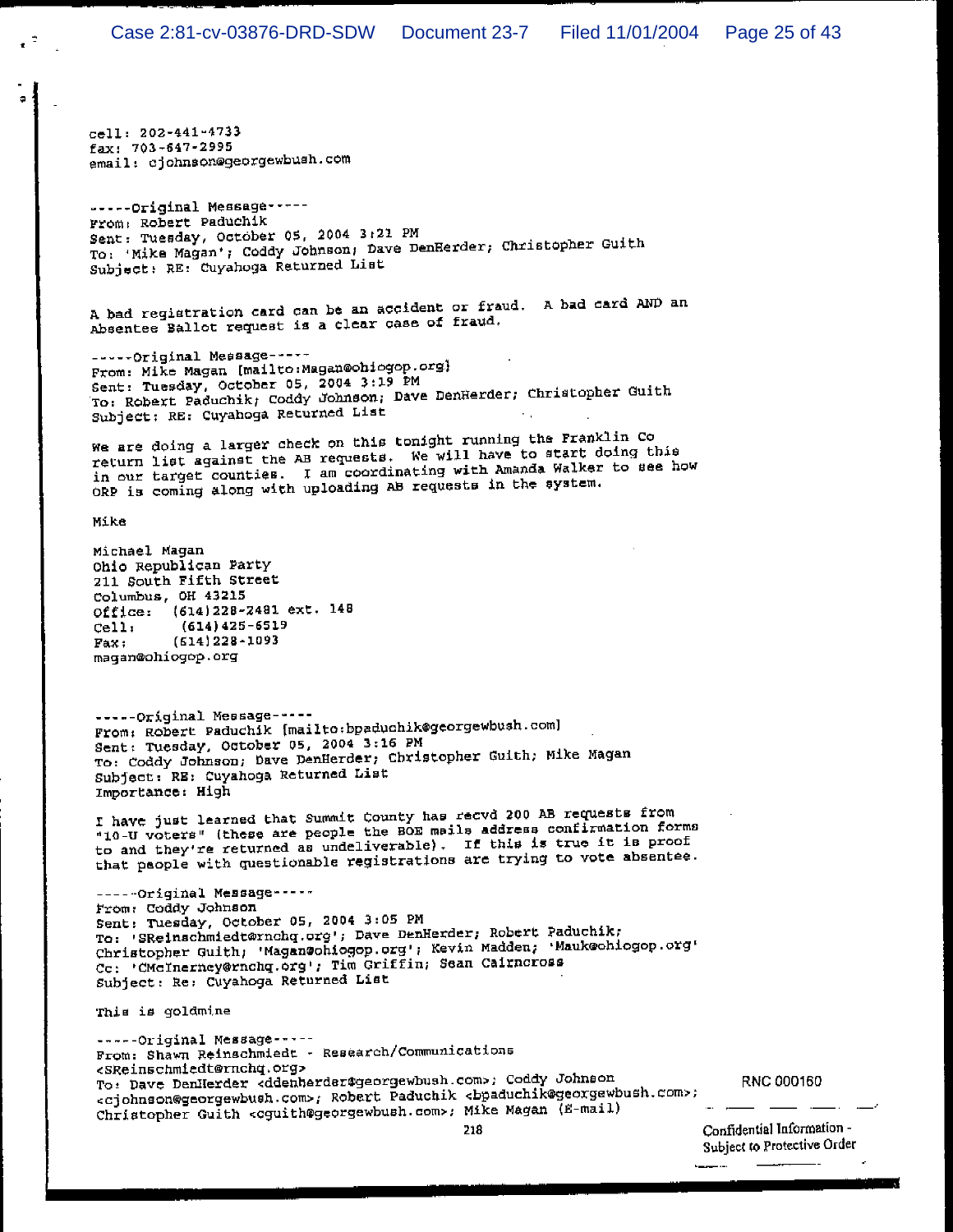<Magan@ohiogop.org>; Kevin Madden <kmadden@georgewbush.com>; Mauk@ohiogop.org <Mauk@ohiogop.org> CC: Christopher P. McInerney - Research/Communications <CMcInerney@rnchq.org>; Tim Griffin <Tgriffin@rnchq.org>; Sean Cairncross <scairncross@rnchq.org> Sent: Tue Oct 05 14:51:50 2004 Subject: Cuyahoga Returned List Received Cuyahoga county returned mailing/inactive CD from McInerney. I extracted from the total returned list (of kick backs from the county's own mailing), the ACT and ACORN #s. > NOTE: This is just a partial list, as the BOE was unable to put onto a CD the entire returned mailings to date. It does, however give a great snapshot. > According to the CD, there have been 502 returned registration mailings for ACT, and 1068 for ACORN. > > <<Inactive Returned List-ACT.xls>> > > <<Inactive Returned List-ACORN.xls>> ÷. ×

#### **Blaise Hazelwood - Political**

Tim Griffin - Research/Communications From: Tuesday, October 05, 2004 B:01 PM Sent: cguith@georgewbush.com; Coddy Johnson; Blaise Hazelwood - Political; Terry Nelson To: Shawn Reinschmiedt - Research/Communications: Christopher P. McInerney -Cc: Research/Communications RE: Cuyahoga Returned List Subject:

chris me says this:

Jack Christopher and I have already tasked our IT person with creating a match list between the BoE's return mail list and the AB request list. Jack thought this would be a good idea to have - to reference as part of the larger DenHerder press strategy. We should have the result of this match later tonight.

I can't speak to other states, but if they don't have flagged voter rolls, we run the risk of having GOP fingerprints...

 $-CM$ 

-----Original Message-----From: cguith@georgewbush.com Sent: Tuesday, October 05, 2004 S:45 PM To: Tim Griffin - Research/Communications; Coddy Johnson; Blaise Hazelwood - Political; Terry Nelson Cc: Shawn Reinschmiedt - Research/Communications Subject: RE: Cuyahoga Returned List

Does Chris M know how it worked in OH? Can he reach out to Jack Christopher to get a sense?

-----Original Message-----From: Tim Griffin Sent: Tuesday, October 05, 2004 5:34 PM To: Coddy Johnson; Blaise Hazelwood; Terry Nelson Co: Christopher Guith; Shawn Reinschmiedt - Research/Communications

```
RNC 000161
```
Confidential Information -Subject to Protective Order

**TAXABLE** 

219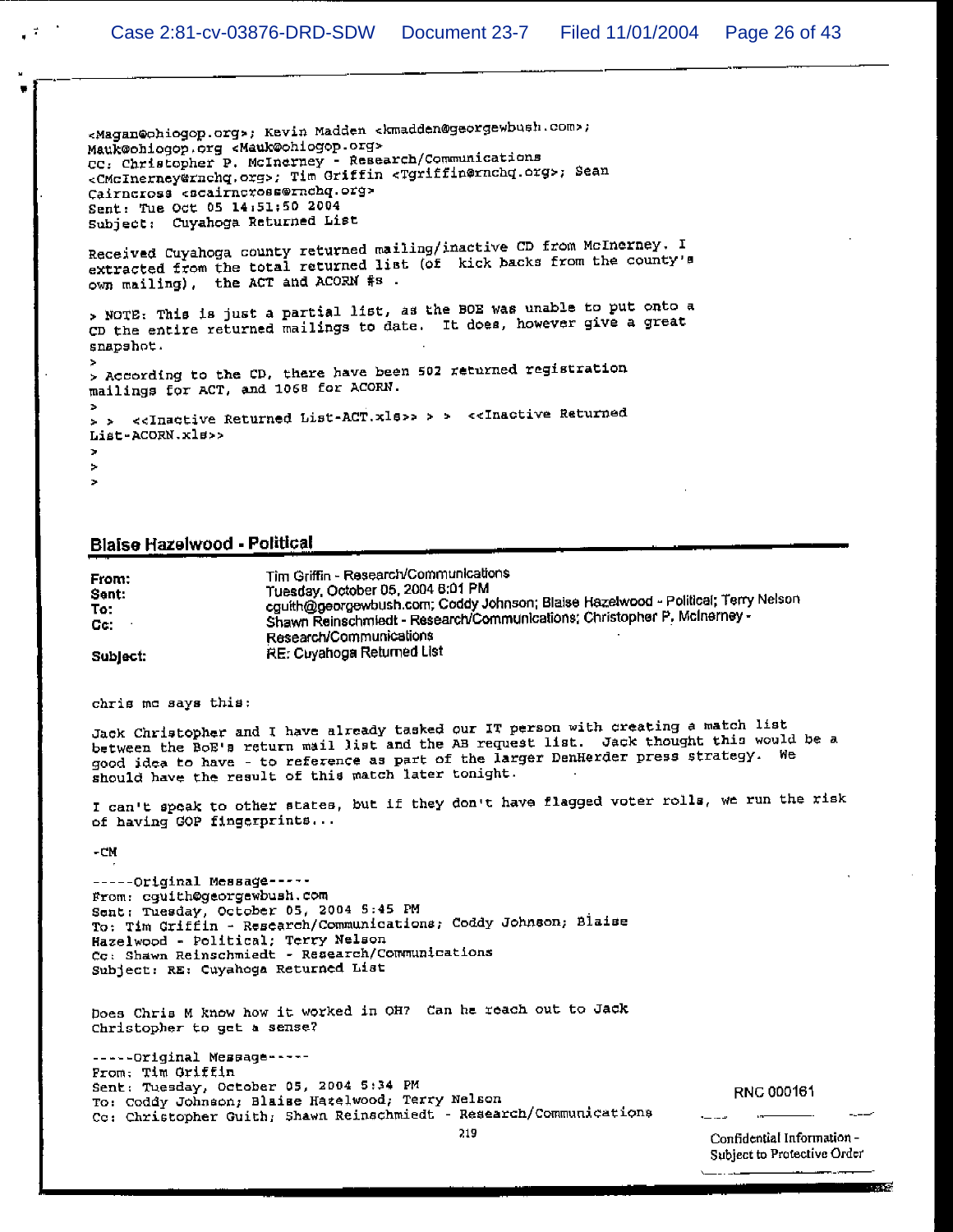$\mathcal{L} \subset \mathcal{L}$ 

Subject: RE: Cuyahoga Returned List if you want to compare our mailings to the absentee ballot requested. if you want to compare our mailings to the absencer start.<br>that might work. not sure how labor intensive it would be. -----Original Message-----From: Coddy Johnson Sent: Tuesday, October 05, 2004 5:01 PM Sent: Tuesday, October 05, 2004 5:01 Pm<br>To: Blaise Hazelwood - Political; Terry Nelson; Tim Griffin -Research/Communications Cc: cguith@georgewbush.com Subject. FW: Cuyahoga Returned List We should do this in all these states - flag the reg returns vs. the AB ballots requested, no? -----Original Message-----From: Christopher Guith Sent, Tuesday, October 05, 2004 4:59 PM Sent: Tuesday, October 05, 2004 4:59 PM<br>To: Coddy Johnson; Robert Paduchik; 'Mike Magan'; Dave DenHerder; Caroline Hunter - Legal Subject: RE: Cuyahoga Returned List We can do this in NV, FL, PA, and NM because we have a list to run against the AB requests, and should. But to my knowledge, OH is the only state that requires the counties to keep a list of "flagged" registrations from bounce backed mailings. -----Original Message-----From: Coddy Johnson Sent: Tuesday, October 05, 2004 3:31 PM Sent: Tuesday, October 05, 2004 3:31 PM<br>To: Robert Paduchik; 'Mike Magan'; Dave DenHerder; Christopher Guith Subject: RE: Cuyahoga Returned List We need to be doing this in other states as well -Guith - advise  $\mathbf C$ **ĦĔŖ\$\$\$\$==>**=±b#¥¥¥¤¤¤@W**=** sign up to be a Bush Volunteer! www.georgewbush.com/volunteer Sign up to be a Bush volunteer. Annual process all pirector, Bush-Cheney '04 work: 703-647-2733 cell: 202-441-4733 fax: 703-647-2995 email: cjohnson@georgewbush.com -----Original Message-----From: Robert Paduchik Sent: Tuesday, October 05, 2004 3:21 PM To: 'Mike Magan'; Coddy Johnson; Dave DenHerder; Christopher Guith Subject: RE: Cuyahoga Returned List **RNC 000162** A bad registration card can be an accident or fraud. A bad card AND an Absentee Ballot request is a clear case of fraud. Confidential Information -220 Subject to Protective Order

المراكبين للمراكب المسار المسار المساراة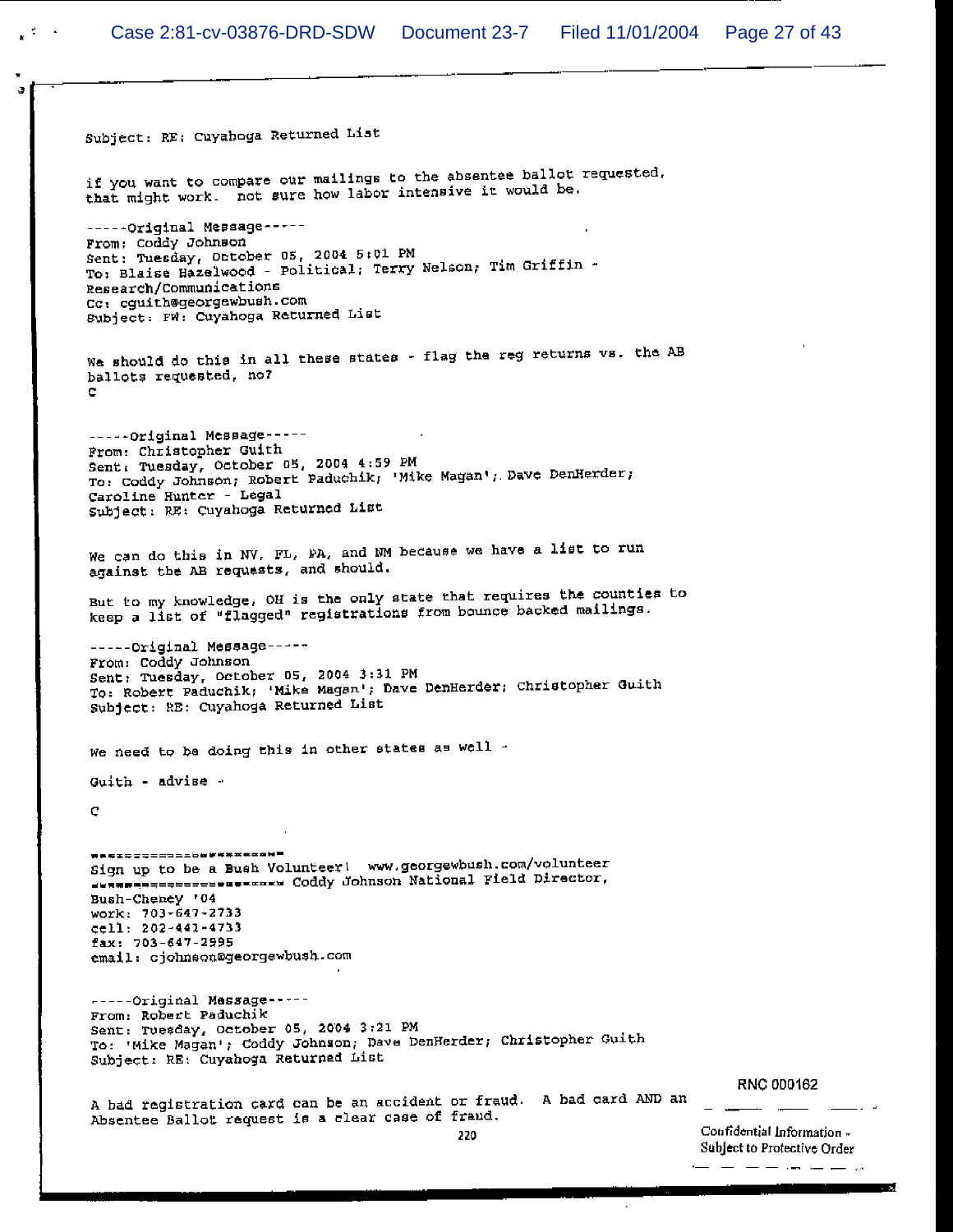$\frac{4}{7}$ 

-----Original Message-----From: Mike Magan [mailto: Magan@ohiogop.org] Sent: Tuesday, October 05, 2004 3:19 PM To: Robert Paduchik; Coddy Johnson; Dave DenHerder; Christopher Guith Subject: RE: Cuyahoga Returned List We are doing a larger check on this tonight running the Franklin Co return list against the AB requests. We will have to start doing this in our target counties. I am coordinating with Amanda Walker to see how ORP is coming along with uploading AB requests in the system. Mike Michael Magan Ohio Republican Party 211 South Fifth Street Columbus, OH 43215 Office: (614) 228-2481 ext. 148  $(614)425 - 6519$  $Cell:$  $(614)$  228-1093  $Fax:$ magan@ohiogop.org -----Original Message-----From: Robert Paduchik [mailto:bpaduchik@georgewbush.com] Sent: Tuesday, October 05, 2004 3:16 PM To: Coddy Johnson, Dave DenHerder, Christopher Guith, Mike Magan Subject: RE: Cuyahoga Returned List Importance: High I have just learned that Summit County has recvd 200 AB requests from "10-U voters" (these are people the BOB mails address confirmation forms to and they're returned as undeliverable). If this is true it is proof that people with questionable registrations are trying to vote absentee. -----Original Message-----From: Coddy Johnson Sent: Tuesday, October 05, 2004 3:05 PM To: 'SReinschmiedt@rnchq.org'; Dave DenHerder; Robert Paduchik; Christopher Guith, 'Magan@chiogop.org'; Kevin Madden; 'Mauk@chiogop.org' Co. CMcInerney@rnchq.org'; Tim Griffin; Sean Cairncross Subject: Re: Cuyahoga Returned List This is goldmine -----Original Message-----From: Shawn Reinschmiedt - Research/Communications <SReinschmiedt@rnchq.org> To: Dave DenHerder <ddenherder@georgewbush.com>; Coddy Johnson <cjohnson@georgewbush.com>; Robert Paduchik <bpaduchik@georgewbush.com>; Christopher Guith <cguith@georgewbush.com>; Mike Magan (E-mail) <Magan@ohiogop.org>; Kevin Madden <kmadden@georgewbush.com>; Mauk@ohiogop.org <Mauk@ohiogop.org> CC: Christopher P. McInerney - Research/Communications <CMcInerney@rnchq.org>; Tim Griffin <Tgriffin@rnchq.org>; Sean Cairneross escairneross@rnchq.org> Sent: Tue Oct 05 14:51:50 2004 Subject: Cuyahoga Returned List Received Cuyahoga county returned mailing/inactive CD from McInerney. I extracted from the total returned list (of kick backs from the county's own mailing), the ACT and ACORN #s. > NOTE: This is just a partial list, as the BOE was unable to put onto a CD the entire returned mailings to date. It does, however give a great

RNC 000163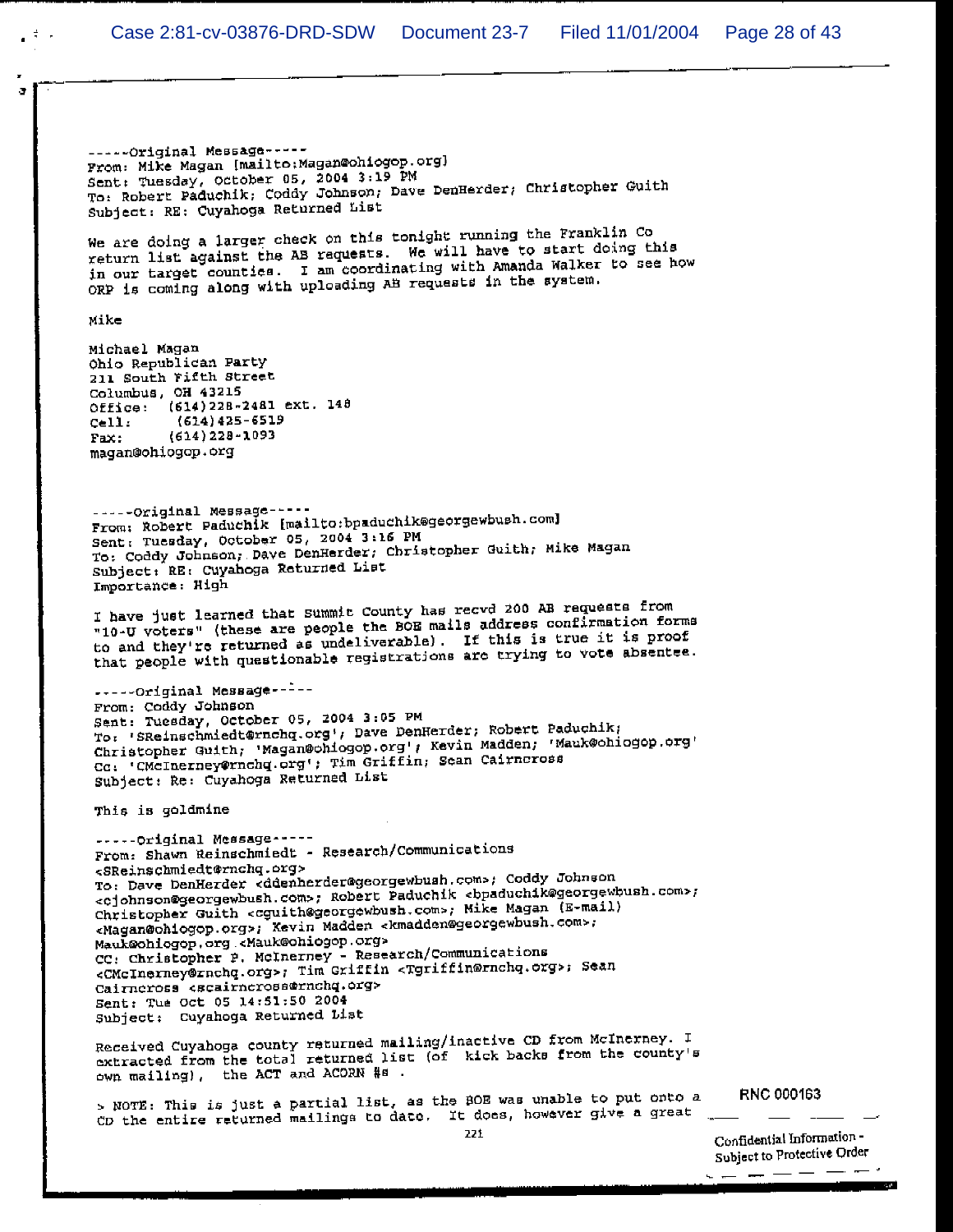snapshot.

```
> According to the CD, there have been 502 returned registration
mailings for ACT, and 1068 for ACORN.
> > <<Inactive Returned List-ACT.xls>> > > <<Inactive Returned
List-ACORN.xls>>
\simŚ.
\overline{a}
```
#### **Blaise Hazelwood - Political**

Tim Griffin - Research/Communications From: Tuesday, October 05, 2004 5:45 PM cguith@georgewbush.com; Coddy Johnson; Blaise Hazelwood - Political; Terry Nelson Sent: To: Shawn Reinschmiedt - Research/Communications Cc: RE: Cuyahoga Returned List Subject:

sure

```
-----Original Message-----
From: cguith@georgewbush.com
Sent: Tuesday, October 05, 2004 5:45 PM
To: Tim Griffin - Research/Communications; Coddy Johnson; Blaise
Hazelwood - Political; Terry Nelson
Co: Shawn Reinschmiedt - Research/Communications
Subject: RE: Cuyahoga Returned List
```
Does Chris M know how it worked in OH? Can he reach out to Jack Christopher to get a sense?

-----Original Message-----From: Tim Griffin Sent: Tuesday, October 05, 2004 5:34 PM To: Coddy Johnson; Blaise Hazelwood; Terry Nelson Cc: Christopher Guith; Shawn Reinschmiedt - Research/Communications Subject: RE: Cuyahoga Returned List

if you want to compare our mailings to the absentee ballot requested, that might work, not sure how labor intensive it would be.

-----Original Message-----From: Coddy Johnson Sent: Tuesday, October 05, 2004 5:01 PM To: Blaise Hazelwood - Political; Terry Nelson; Tim Griffin -Research/Communications Cc: cguith@georgewbush.com Subject: PW: Cuyahoga Returned List

```
We should do this in all these states - flag the reg returns vs. the AB
ballots requested, no?
C
```
-----Original Message-----Prom: Christopher Guith Sent: Tuesday, October 05, 2004 4:59 PM To: Coddy Johnson; Robert Paduchik; 'Mike Magan'; Dave DenHerder; Caroline Hunter - Legal

RNC 000164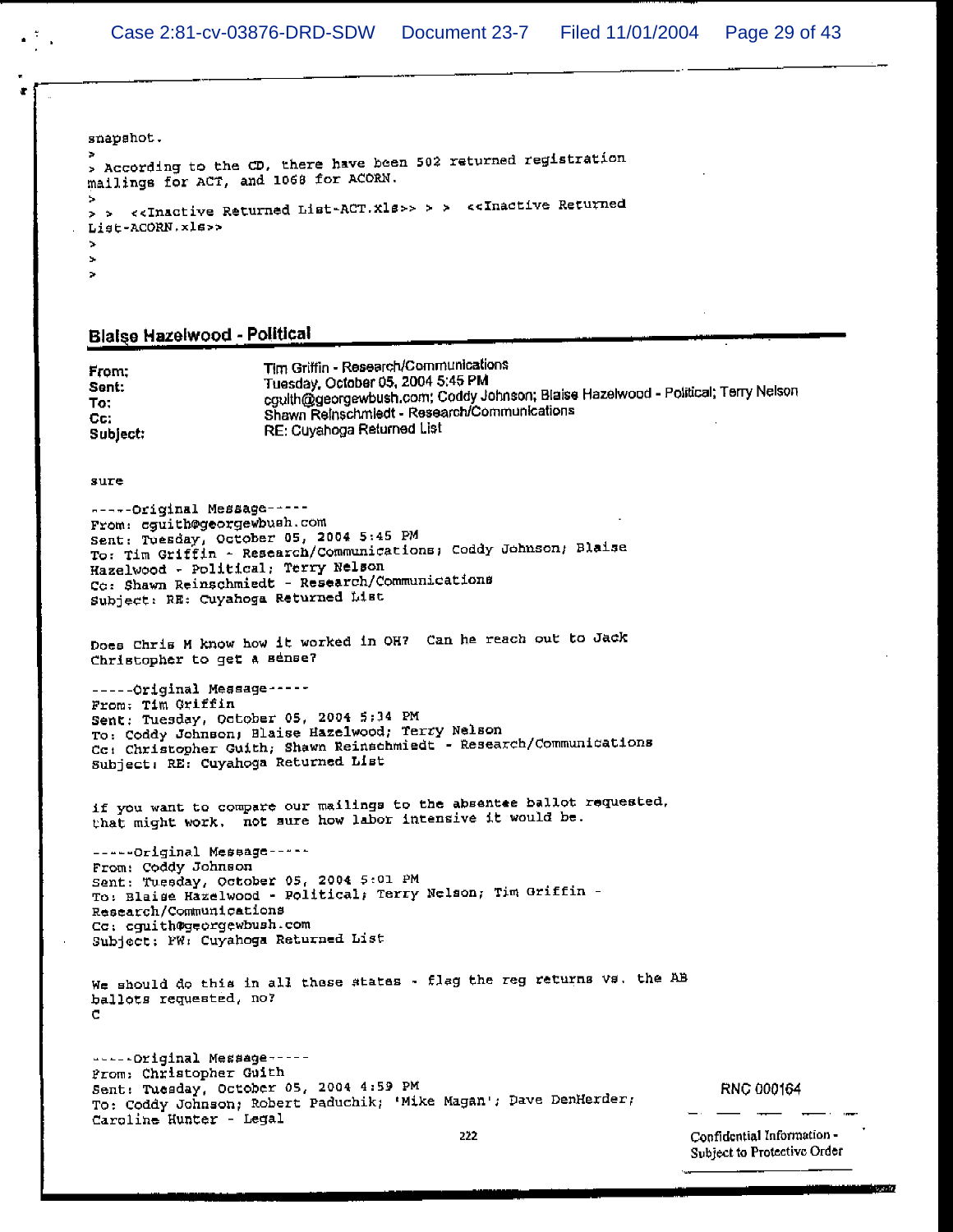÷.

Subject: RE: Cuyahoga Returned List We can do this in NV, FL, PA, and NM because we have a list to run against the AB requests, and should. But to my knowledge, OH is the only state that requires the counties to keep a list of "flagged" registrations from bounce backed mailings. -----Original Message-----From: Coddy Johnson Sent: Tuesday, October 05, 2004 3:31 PM To: Robert Paduchik; 'Mike Magan'; Dave DenHerder; Christopher Guith Subject: RE: Cuyahoga Returned List We need to be doing this in other states as well -Guith - advise -Ç -------------------------Sign up to be a Bush Volunteer! www.georgewbush.com/volunteer --------------------- Coddy Johnson National Field Director, Bush-Cheney '04 work: 703-647-2733 cell: 202-441-4733 fax: 703-647-2995 cmail: cjohnson@georgewbush.com -----Original Message-----From: Robert Paduchik Sent: Tuesday, October 05, 2004 3:21 PM To: 'Mike Magan'; Coddy Johnson; Dave DenHerder; Christopher Guith Subject: RE: Cuyahoga Returned List A bad registration card can be an accident or fraud. A bad card AND an Absentee Ballot request is a clear case of fraud. -----Original Message-----From: Mike Magan (mailto: Magan@ohiogop.org) Sent: Tuesday, October 05, 2004 3:19 PM To: Robert Paduchik; Coddy Johnson; Dave DenHerder; Christopher Guith Subject: RE: Cuyahoga Returned List We are doing a larger check on this tonight running the Franklin Co return list against the AB requests. We will have to start doing this in our target counties. I am coordinating with Amanda Walker to see how ORP is coming along with uploading AB requests in the system. Mike Michael Magan Ohio Republican Party 211 South Fifth Street Columbus, OH 43215 Office: (614) 228-2481 ext. 148  $cel:$  $(614)425 - 6519$ Fax:  $(614)$  228-1093 magan@ohiogop.org  $\sim$   $\sim$ 

**RNC 000165**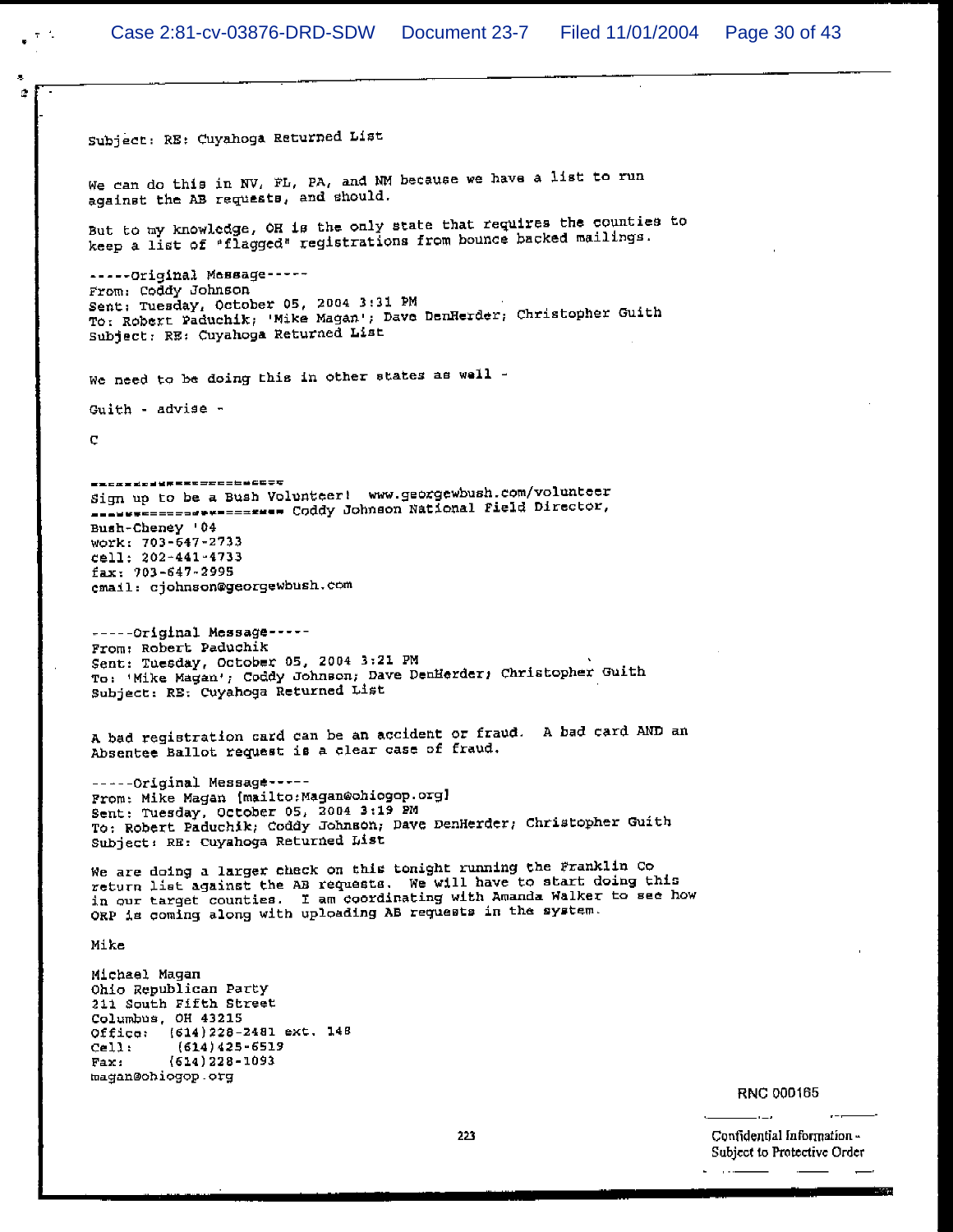-----Original Message-----From: Robert Paduchik (mailto:bpaduchik@georgewbush.com) Sent: Tuesday, October 05, 2004 3:16 PM To: Coddy Johnson; Dave DenHerder; Christopher Guith; Mike Magan Subject: RE: Cuyahoga Returned List Importance: High I have just learned that Summit County has recvd 200 AB requests from "10-U voters" (these are people the BOE mails address confirmation forms to and they're returned as undeliverable). If this is true it is proof that people with questionable registrations are trying to vote absentee. -----Original Message-----From: Coddy Johnson Sent: Tuesday, October 05, 2004 3:05 PM To: 'Skeinschmiedt@rnchq.org'; Dave DenHerder; Robert Paduchik; Christopher Guith; 'Magan@ohiogop.org'; Kevin Madden; 'Mauk@ohiogop.org' Co: 'CMcInerney@rnchq.org'; Tim Griffin; Sean Cairncross Subject: Re: Cuyahoga Returned List This is goldmine -----Original Message-----From: Shawn Reinschmiedt - Research/Communications <SReinschmiedt@rnchq.org> To: Dave DenHerder <ddenherder@georgewbush.com>; Coddy Johnson <cjohnson@georgewbush.com>; Robert Paduchik <bpaduchik@georgewbush.com>; Christopher Guith <cguith@georgewbush.com>; Mike Magan (E-mail) <Magan@ohiogop.org>; Kevin Madden <kmadden@georgewbush.com>; Mauk@ohiogop.org <Mauk@ohiogop.org>

CC: Christopher P. McInerney - Research/Communications <CMcInerney@rnchq.org>; Tim Griffin <Tgriffin@rnchq.org>; Sean Cairncross <scairncross@rnchq.org> Sent; Tue Oct 05 14:51:50 2004 Subject: Cuyahoga Returned List

Received Cuyahoga county returned mailing/inactive CD from McInerney. I extracted from the total returned list (of kick backs from the county's own mailing), the ACT and ACORN #s.

> NOTE: This is just a partial list, as the BOE was unable to put onto a CD the entire returned mailings to date. It does, however give a great snapshot.

> According to the CD, there have been 502 returned registration mailings for ACT, and 1068 for ACORN.

> > <<Inactive Returned List-ACT.xls>> > > <<Inactive Returned List-ACORN.xls>>

 $\mathbf{h}$ ÿ.  $\mathcal{D}_{\mathcal{A}}$ 

#### **RNC 000166**

Confidential Information -Subject to Protective Order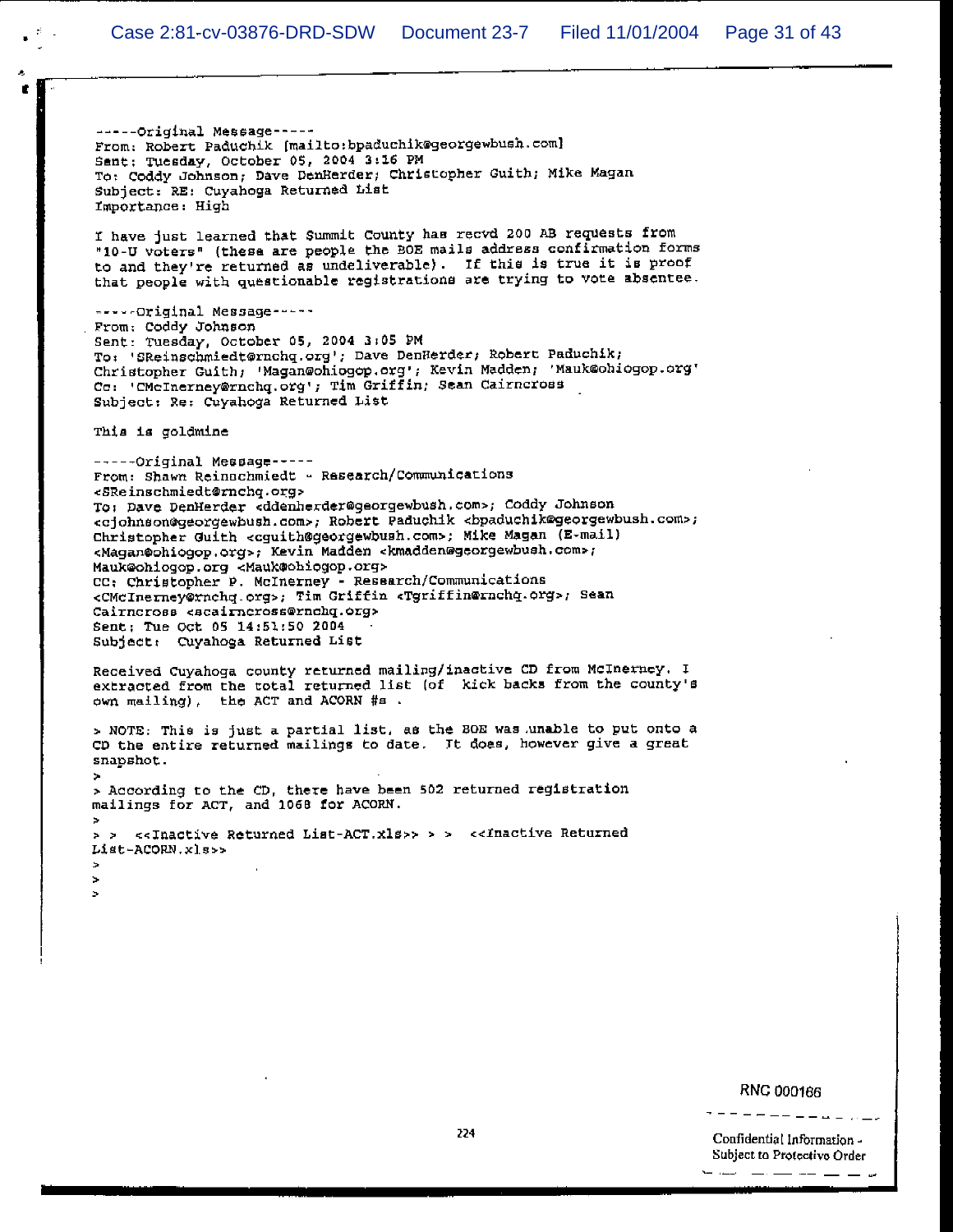## Blaise Hazelwood - Political **Communication of the Communication**

 $\mathbf{r}^{(k+1)}$ 

 $\sigma$  $\blacksquare$ 

| From:<br>Sent:<br>To l<br>Cc:<br>Subject:                                                                                                                                                    | cguith@georgewbush.com<br>Tuesday, October 05, 2004 5:45 PM<br>Tim Griffin - Research/Communications; Coddy Johnson; Blaise Hazelwood - Political; Terry<br>Nelson<br>Shawn Reinschmiedt - Research/Communications<br>RE: Cuyahoga Returned List |                                                           |
|----------------------------------------------------------------------------------------------------------------------------------------------------------------------------------------------|--------------------------------------------------------------------------------------------------------------------------------------------------------------------------------------------------------------------------------------------------|-----------------------------------------------------------|
| Christopher to get a sense?                                                                                                                                                                  | Does Chris M know how it worked in OH? Can he reach out to Jack                                                                                                                                                                                  |                                                           |
| -----Original Message-----<br>From: Tim Griffin<br>Sent: Tuesday, October 05, 2004 5:34 PM<br>Subject: RE: Cuyahoga Returned List                                                            | To: Coddy Johnson; Blaise Hazelwood; Terry Nelson<br>Cc: Christopher Guith; Shawn Reinschmiedt - Research/Communications                                                                                                                         |                                                           |
|                                                                                                                                                                                              | if you want to compare our mailings to the absentee ballot requested,<br>that might work. not sure how labor intensive it would be.                                                                                                              |                                                           |
| -----Original Message-----<br>From: Coddy Johnson<br>Sent: Tuesday, October 05, 2004 5:01 PM<br>Research/Communications<br>Cc: cguith@georgewbush.com<br>Subject; FW: Cuyahoga Returned List | To: Blaise Hazelwood - Political; Terry Nelson; Tim Griffin -                                                                                                                                                                                    |                                                           |
| ballots requested, no?<br>с                                                                                                                                                                  | We should do this in all these states - flag the reg returns vs. the AB                                                                                                                                                                          |                                                           |
| -----Original Message-----<br>From: Christopher Guith<br>Sent: Tuesday, October 05, 2004 4:59 PM<br>Caroline Hunter - Legal<br>Subject: RE: Cuyahoga Returned List                           | To: Coddy Johnson; Robert Paduchik; 'Mike Magan'; Dave DenHerder;                                                                                                                                                                                |                                                           |
| against the AB requests, and should.                                                                                                                                                         | We can do this in NV, FL, PA, and NM because we have a list to run                                                                                                                                                                               |                                                           |
|                                                                                                                                                                                              | But to my knowledge, OH is the only state that requires the counties to<br>keep a list of "flagged" registrations from bounce backed mailings.                                                                                                   |                                                           |
| -----Original Message-----<br>From: Coddy Johnson<br>Sent: Tuesday, October 05, 2004 3:31 PM<br>Subject: RE: Cuyahoga Returned List                                                          | To: Robert Paduchik; 'Mike Magan'; Dave DenHerder; Christopher Guith                                                                                                                                                                             |                                                           |
| We need to be doing this in other states as well -                                                                                                                                           |                                                                                                                                                                                                                                                  |                                                           |
| Guith - advise -                                                                                                                                                                             |                                                                                                                                                                                                                                                  | <b>RNC 000167</b>                                         |
| с                                                                                                                                                                                            |                                                                                                                                                                                                                                                  |                                                           |
|                                                                                                                                                                                              | 225                                                                                                                                                                                                                                              | Confidential Information -<br>Subject to Protective Order |

فالمستور المسترد المستدرية

**TANK**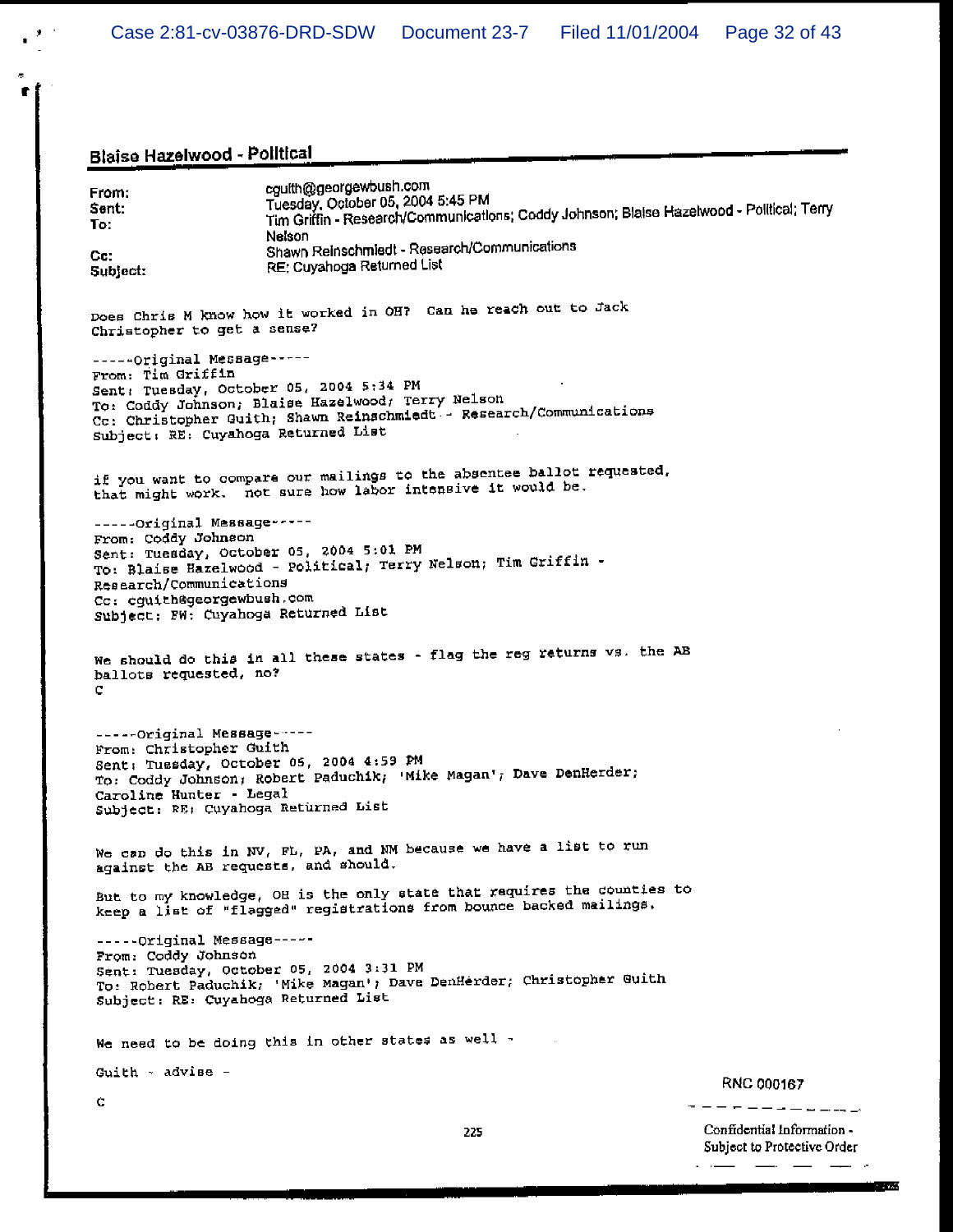₩₩¥₩₩₩₩₩₩₩₩₩₩₩₩₩₩₩₩₩₩₩₩ Sign up to be a Bush Volunteer! www.georgewbush.com/volunteer ARETTEERSEERSTERE Coddy Johnson National Field Director, Bush-Cheney '04 work: 703-647-2733 cell: 202-441-4733 fax: 703-647-2995 email: cjohnson@georgewbush.com

-----Original Message-----From: Robert Paduchik Sent: Tuesday, October 05, 2004 3:21 PM To: 'Mike Magan'; Coddy Johnson; Dave DenHerder; Christopher Guith Subject: RE: Cuyahoga Returned List

A bad registration card can be an accident or fraud. A bad card AND an Absentee Ballot request is a clear case of fraud.

-----Original Message-----From: Mike Magan (mailto: Magan@ohiogop.org) Sent: Tuesday, October 05, 2004 3:19 PM To: Robert Paduchik; Coddy Johnson; Dave DenHerder; Christopher Guith Subject: RE: Cuyahoga Returned List

We are doing a larger check on this tonight running the Franklin Co return list against the AB requests. We will have to start doing this in our target counties. I am coordinating with Amanda Walker to see how ORP is coming along with uploading AB requests in the system.

Mike

Michael Magan Ohio Republican Party 211 South Fifth Street Columbus, OH 43215 Office: (614) 228-2481 ext. 148  $Cell:$  $(614)425 - 6519$  $Fax:$  $(614)$  228-1093 magan@ohiogop.org

-----Original Message-----From: Robert Paduchik [mailto:bpaduchik@georgewbush.com] Sent: Tuesday, October 05, 2004 3:16 PM To: Coddy Johnson; Dave DenHerder, Christopher Guith; Mike Magan Subject: RE: Cuyahoga Returned List Importance: High

I have just learned that Summit County has recvd 200 AB requests from "10-U voters" (these are people the BOE mails address confirmation forms to and they're returned as undeliverable). If this is true it is proof that people with questionable registrations are trying to vote absentee.

-----Original Message-----From: Coddy Johnson Sent: Tuesday, October 05, 2004 3:05 PM To: 'SReinschmiedt@rnchq.org'; Dave DenHerder; Robert Paduchik; Christopher Guith; 'Magan@ohiogop.org'; Kevin Madden; 'Mauk@ohiogop.org' Co: 'CMcInerney@rnchq.org'; Tim Griffin; Sean Cairncross Subject: Re: Cuyahoga Returned List

This is goldmine

**RNC 000168** 

Confidential Information -Subject to Protective Order . . . . . . <u>.</u> .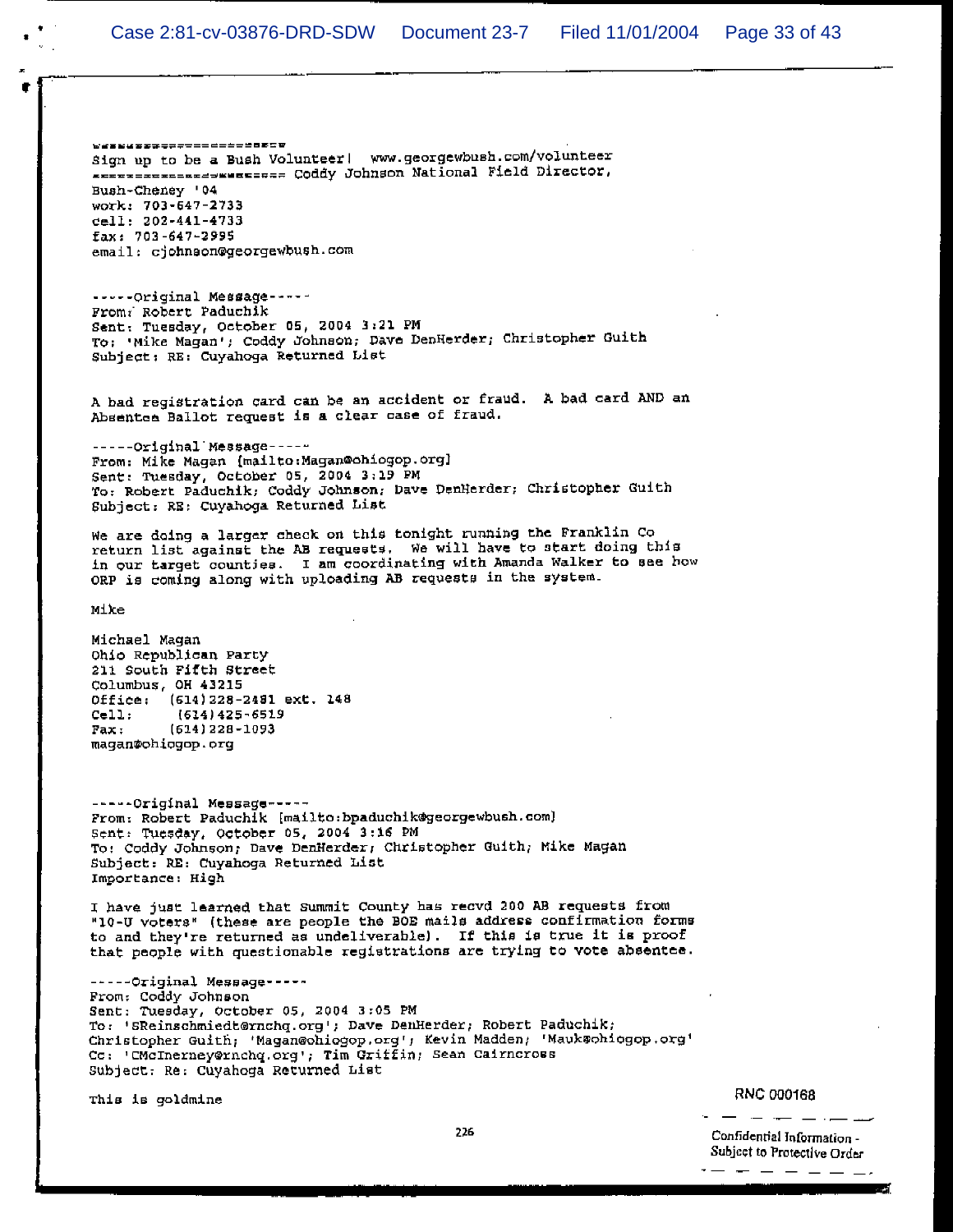```
-----Original Message-----
From: Shawn Reinschmiedt - Research/Communications
<SReinschmiedt@rnchq.org>
To: Dave DenHerder <ddenherder@georgewbush.com>; Coddy Johnson
<cjohnson@georgewbush.com>; Robert Paduchik cbpaduchik@georgewbush.com>;
Christopher Guith <cguith@georgewbush.com>, Mike Magan (E-mail)
<Magan@ohiogop.org>; Kevin Madden <kmadden@georgewbush.com>;
Mauk@ohiogop.org <Mauk@ohiogop.org>
CC: Christopher P. McInerney - Research/Communications
<CMcInerney@rnchq.org>; Tim Griffin <Tgriffin@rnchq.org>; Sean
Cairncross <scairncross@rnchq.org>
Sent: Tue Oct 05 14:51:50 2004
Subject: Cuyahoga Returned List
Received Cuyahoga county returned mailing/inactive CD from McInerney. I
extracted from the total returned list (of kick backs from the county's
own mailing), the ACT and ACORN #B.
> NOTE: This is just a partial list, as the BOE was unable to put onto a
CD the entire returned mailings to date. It does, however give a great
snapshot.
> According to the CD, there have been 502 returned registration
mailings for ACT, and 1068 for ACORN.
> > <<Inactive Returned List-ACT.xls>> > > <<Inactive Returned
List-ACORN.xls>>
\mathbf{r}\bullet\mathbf{r}
```
#### **Blaise Hazelwood - Political**

| From:    | Tim Griffin - Research/Communications                                |
|----------|----------------------------------------------------------------------|
| Sent:    | Tuesday, October 05, 2004 5:34 PM                                    |
| To:      | Coddy Johnson; Blaise Hazelwood - Political; Terry Nelson            |
| Cc:      | cguith@georgewbush.com; Shawn Reinschmiedt - Research/Communications |
| Subject: | RE: Cuyahoga Returned List                                           |
|          |                                                                      |

if you want to compare our mailings to the absentee ballot requested, that might work. not sure how labor intensive it would be.

-----Original Message-----From: Coddy Johnson Sent: Tuesday, October 05, 2004 5:01 PM To: Blaise Hazelwood - Political; Terry Nelson; Tim Griffin -Research/Communications Cc: cquith@georgewbush.com Subject: FW: Cuyahoga Returned List

We should do this in all these states - flag the reg returns vs. the AB ballots requested, no? е

-----Original Message ----From: Christopher Guith Sent: Tuesday, October 05, 2004 4:59 PM To: Coddy Johnson; Robert Paduchik; 'Mike Magan'; Dave DenHerder; Caroline Hunter - Legal Subject: RE: Cuyahoga Returned List

RNC 000169

Confidential Information -Subject to Protective Order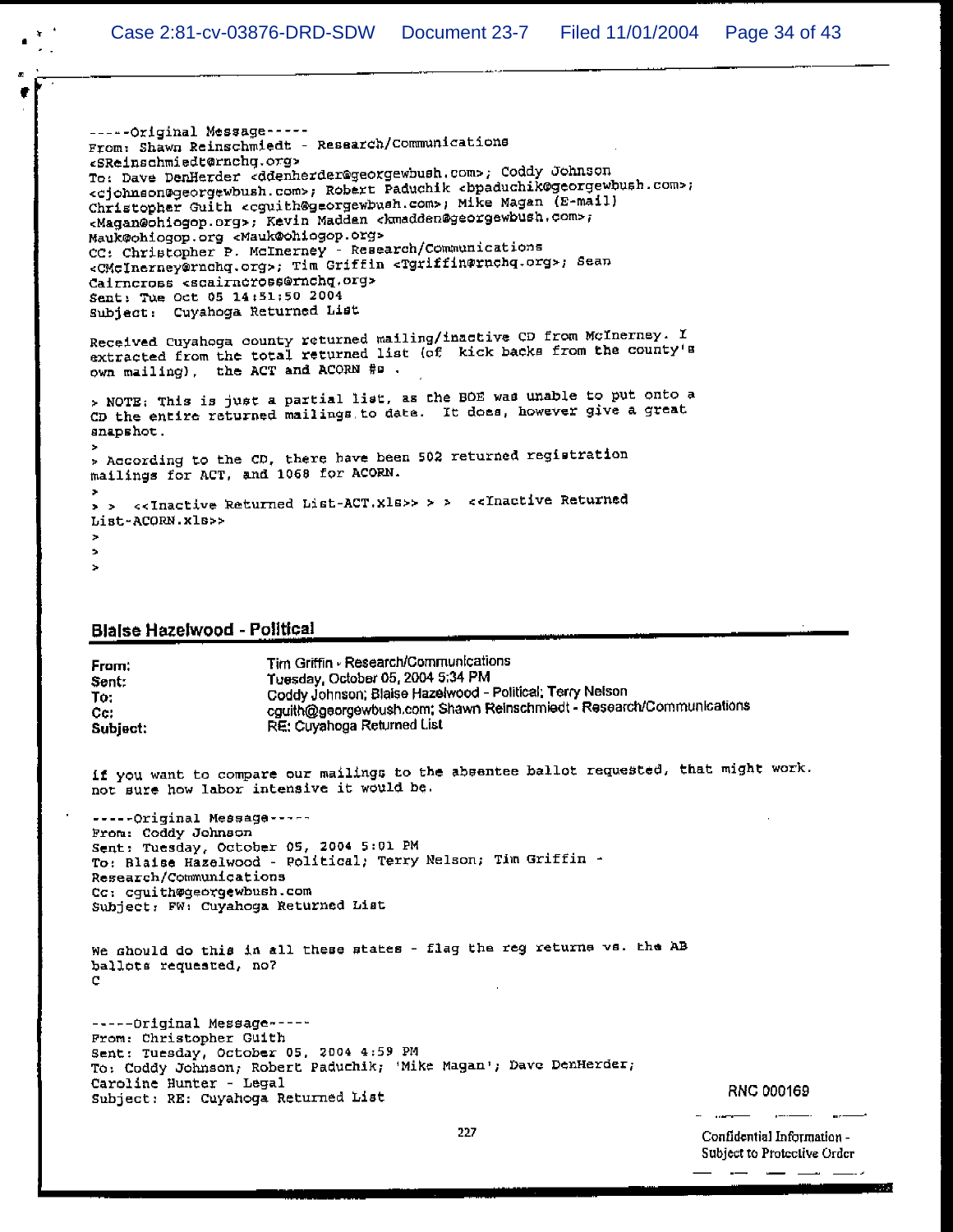We can do this in NV, FL, PA, and NM because we have a list to run against the AB requests, and should.

But to my knowledge, OH is the only state that requires the counties to keep a list of "flagged" registrations from bounce backed mailings.

----- Original Message-----From: Coddy Johnson Sent: Tuesday, October 05, 2004 3:31 PM To: Robert Paduchik, 'Mike Magan', Dave DenHerder, Christopher Guith Subject: RE: Cuyahoga Returned List

We need to be doing this in other states as well -

Guith - advise -

Ċ.

<u>\_\_\_</u>\_\_\_\_\_\_\_\_\_\_\_\_\_\_\_\_\_\_\_ Sign up to be a Bush Volunteer! www.georgewbush.com/volunteer ---------------------- Coddy Johnson National Field Director, Bush-Cheney '04 work: 703-647-2733 cell: 202-441-4733 fax: 703-647-2995 email: cjohnson@georgewbush.com

-----Original Message-----From: Robert Paduchik Sent: Tuesday, October 05, 2004 3:21 PM To: 'Mike Magan'; Coddy Johnson; Dave DenHerder; Christopher Guith Subject: RE: Cuyahoga Returned List

A bad registration card can be an accident or fraud. A bad card AND an Absentee Ballot request is a clear case of fraud.

-----Original Message-----From: Mike Magan (mailto: Magan@ohiogop.org) Sent: Tuesday, October 05, 2004 3:19 PM To: Robert Paduchik; Coddy Johnson; Dave DenHerder; Christopher Guith Subject: RE: Cuyahoga Returned List

We are doing a larger check on this tonight running the Franklin Co return list against the AB requests. We will have to start doing this in our target counties. I am coordinating with Amanda Walker to see how ORP is coming along with uploading AB requests in the system.

Mike

Michael Magan Ohio Republican Party 211 South Fifth Street Columbus, OH 43215 Office: (614)228-2481 ext. 148  $(614)425 - 6519$  $ceil:$  $(614)$  228-1093 Fax: magan@ohiogop.org

-----Original Message-----From: Robert Paduchik [mailto:bpaduchik@georgewbush.com]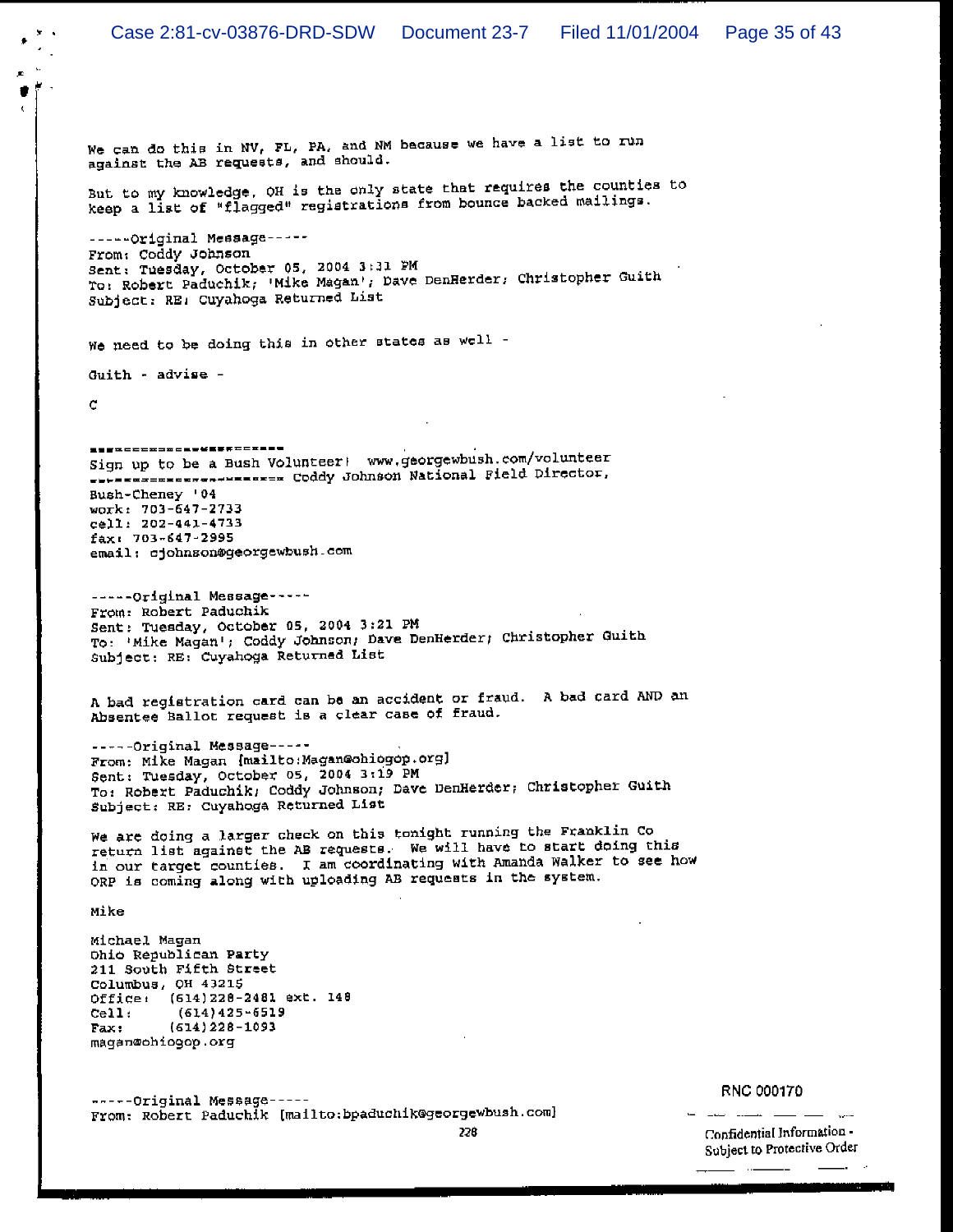Sent: Tuesday, October 05, 2004 3:16 PM To: Coddy Johnson; Dave DenHerder; Christopher Guith; Mike Magan Subject: RE: Cuyahoga Returned List Importance: High

I have just learned that Summit County has recvd 200 AB requests from "10-U voters" (these are people the BOE mails address confirmation forms to and they're returned as undeliverable). If this is true it is proof that people with questionable registrations are trying to vote absentee.

-----Original Message-----From: Coddy Johnson Sent: Tuesday, October 05, 2004 3:05 PM To: 'SReinschmiedt@rnchq.org'; Dave DenHerder; Robert Paduchik; Christopher Guith; 'Magan@ohiogop.org'; Kevin Madden; 'Mauk@ohiogop.org' Co: 'CMcInerney@rnchq.org'; Tim Griffin; Sean Cairneross Subject: Re: Cuyahoga Returned List

This is goldmine

× ż, ×

-----Original Message-----From: Shawn Reinschmiedt - Research/Communications <SReinschmiedt@rnchq.org> To: Dave DenHerder <ddenherder@georgewbush.com>; Coddy Johnson <cjohnson@georgewbush.com>; Robert Paduchik <br/> <br/>paduchik@georgewbush.com>; Christopher Guith <cguith@georgewbush.com>; Mike Magan (E-mail) <Magan@chiogop.org>; Kevin Madden <kmadden@georgewbush.com>; Mauk@ohiogop.org <Mauk@ohiogop.org> CC: Christopher P. McInerney - Research/Communications <CMcInerney@rnchq.org>; Tim Griffin <Tgriffin@rnchq.org>; Sean Cairneross <scairneross@rnchq.org> Sent: Tue Oct 05 14:51:50 2004 Subject: Cuyahoga Returned List

Received Cuyahoga county returned mailing/inactive CD from McInerney. I extracted from the total returned list (of kick backs from the county's own mailing), the ACT and ACORN #s.

> NOTE: This is just a partial list, as the BOE was unable to put onto a CD the entire returned mailings to date. It does, however give a great snapshot.

> According to the CD, there have been 502 returned registration mailings for ACT, and 1068 for ACORN.

<<Inactive Returned List-ACT.xls>> > > <<Inactive Returned  $5 - 5$ List-ACORN.xls>>

#### RNC 000171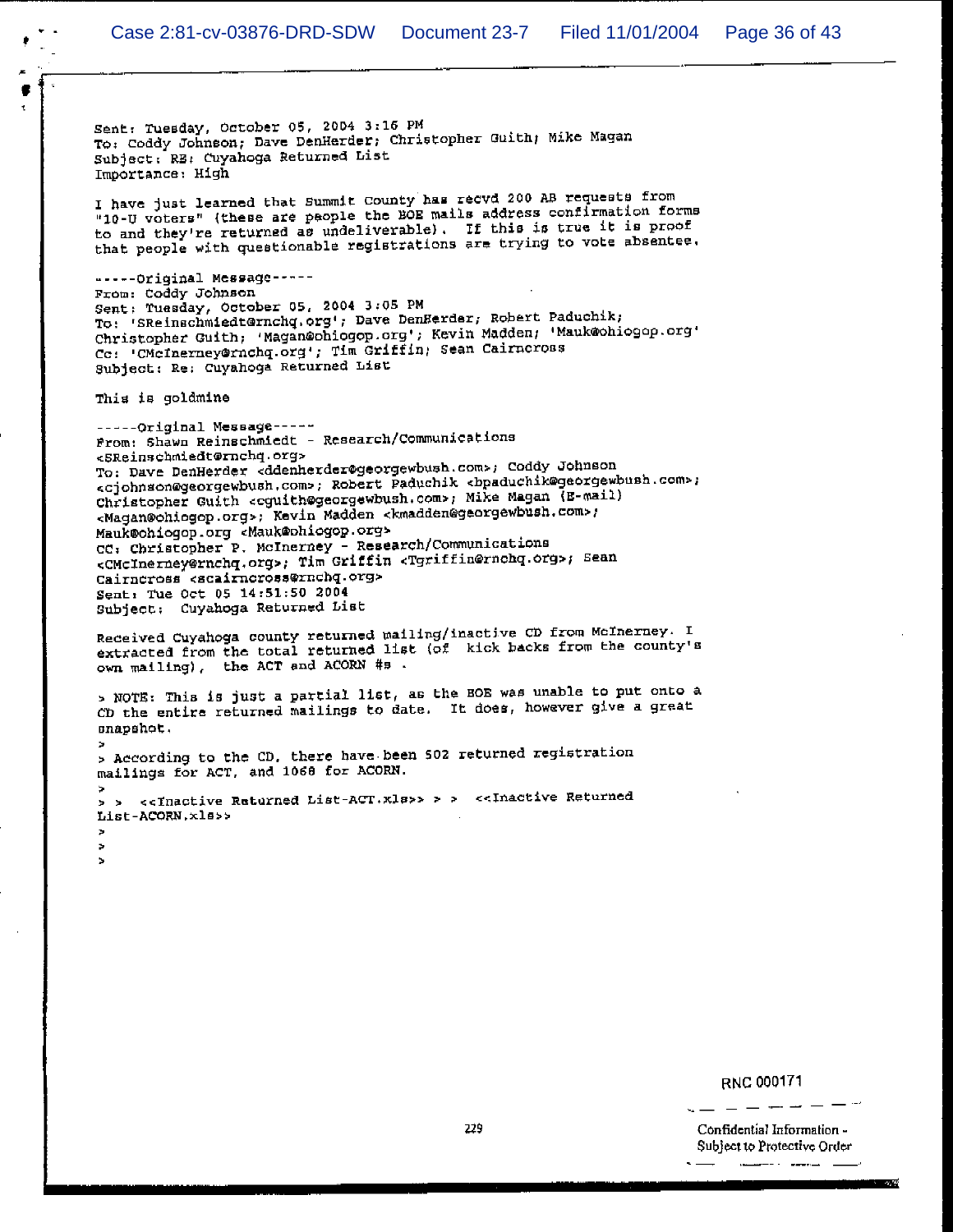## Blaise Hazelwood - Political

 $\blacksquare$ ۷ ł

| From:<br>Sent:<br>To:<br>Cc.<br>Subject:                                                                                                                                                                    | Coddy Johnson<br>Tuesday, October 05, 2004 5:01 PM<br>Blaise Hazelwood - Political; Terry Nelson; Tim Griffin - Research/Communications<br>cguith@georgewbush.com<br>FW: Cuyahoga Returned List |                                                           |
|-------------------------------------------------------------------------------------------------------------------------------------------------------------------------------------------------------------|-------------------------------------------------------------------------------------------------------------------------------------------------------------------------------------------------|-----------------------------------------------------------|
| ballots requested, no?<br>е                                                                                                                                                                                 | We should do this in all these states - flag the reg returns vs. the AB                                                                                                                         |                                                           |
| -----Original Message-----<br>From: Christopher Guith<br>Caroline Hunter - Legal<br>Subject: RE: Cuyahoga Returned List                                                                                     | Sent: Tuesday, October 05, 2004 4:59 PM<br>To: Coddy Johnson; Robert Paduchik; 'Mike Magan'; Dave DenHerder;                                                                                    |                                                           |
| against the AB requests, and should.                                                                                                                                                                        | We can do this in NV, FL, PA, and NM because we have a list to run                                                                                                                              |                                                           |
|                                                                                                                                                                                                             | But to my knowledge, OH is the only state that requires the counties to<br>keep a list of "flagged" registrations from bounce backed mailings.                                                  |                                                           |
| -----Original Message-----<br>From: Coddy Johnson<br>Sent: Tuesday, October 05, 2004 3:31 PM<br>To: Robert Paduchik; 'Mike Magan'; Dave DenHerder; Christopher Guith<br>Subject: RE: Cuyahoga Returned List |                                                                                                                                                                                                 |                                                           |
|                                                                                                                                                                                                             | We need to be doing this in other states as well -                                                                                                                                              |                                                           |
| Guith - advise -                                                                                                                                                                                            |                                                                                                                                                                                                 |                                                           |
| c                                                                                                                                                                                                           |                                                                                                                                                                                                 |                                                           |
| #DE#===================<br>Bush-Cheney '04<br>work: 703-647-2733<br>cell: 202-441-4733<br>$fax: 703-647-2995$<br>email: cjohnson@georgewbush.com                                                            | Sign up to be a Bush Volunteer! www.georgewbush.com/volunteer<br>nonnowswerereremenses Coddy Johnson National Field Director,                                                                   |                                                           |
| -----Original Message-----<br>From. Robert Paduchik<br>Sent: Tuesday, October 05, 2004 3:21 PM<br>Subject: RE: Cuyahoga Returned List                                                                       | To: 'Mike Magan'; Coddy Johnson; Dave DenHerder; Christopher Guith                                                                                                                              |                                                           |
|                                                                                                                                                                                                             | A bad registration card can be an accident or fraud. A bad card AND an<br>Absentee Ballot request is a clear case of fraud.                                                                     |                                                           |
| -----Original Message-----                                                                                                                                                                                  |                                                                                                                                                                                                 | RNC 000172                                                |
| Sent: Tuesday, October 05, 2004 3:19 PM                                                                                                                                                                     | From: Mike Magan [mailto: Magan@ohiogop.org]<br>230                                                                                                                                             | Confidential Information -<br>Subject to Protective Order |
|                                                                                                                                                                                                             |                                                                                                                                                                                                 | المسار المساريحين المستراسين الحرور الم                   |

 $\overline{\phantom{0}}$ 

an seri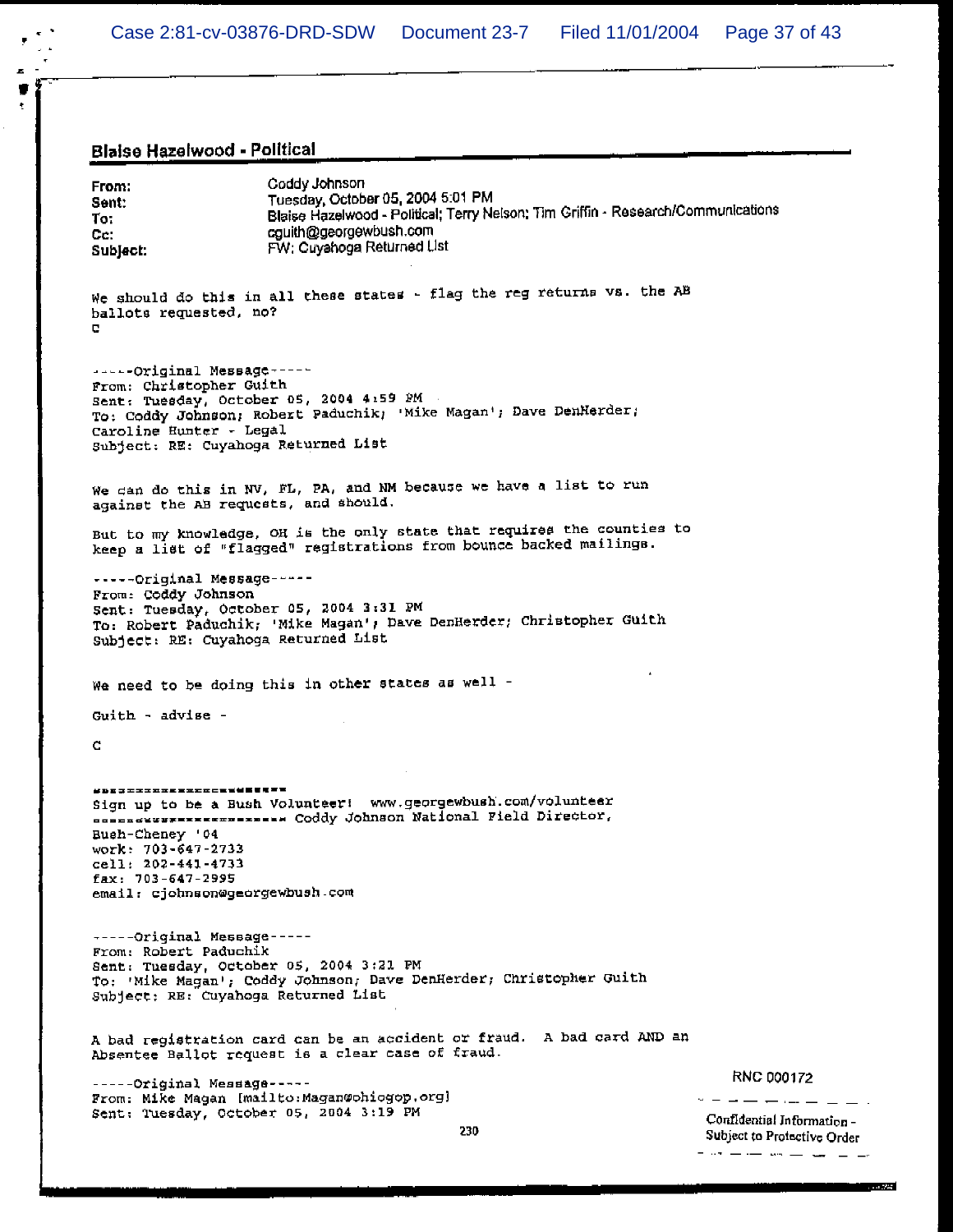To: Robert Paduchik; Coddy Johnson; Dave DenHerder; Christopher Guith Subject: RE: Cuyahoga Returned List

We are doing a larger check on this tonight running the Franklin Co return list against the AB requests. We will have to start doing this in our target counties. I am coordinating with Amanda Walker to see how ORP is coming along with uploading AB requests in the system.

Mike

 $\mu$  .  $0$ 

Michael Magan Ohio Republican Party 211 South Fifth Street Columbus, OH 43215 Office: (614) 228-2481 ext. 148  $(614)425 - 6519$  $Cell:$  $(614)$  228-1093 Fax: magan@ohiogop.org

-----Original Message-----From: Robert Paduchik [mailto:bpaduchik@georgewbush.com] Sent: Tuesday, October 05, 2004 3:16 PM To: Coddy Johnson, Dave DenHerder, Christopher Guith, Mike Magan Subject: RE: Cuyahoga Returned List Importance: High

I have just learned that Summit County has recvd 200 AB requests from "10-U voters" (these are people the BOE mails address confirmation forms to and they're returned as undeliverable). If this is true it is proof that people with questionable registrations are trying to vote absentee.

-----Original Message-----From: Coddy Johnson Sent: Tuesday, October 05, 2004 3:05 PM To: 'SReinschmiedternahg.org'; Dave DenHerder; Robert Paduchik; Christopher Guith, Magan@ohiogop.org', Kevin Madden, Mauk@ohiogop.org' Cc: 'CMCInerney@rnchq.org'; Tim Griffin; Sean Cairncross Subject: Re: Cuyahoga Returned List

This is goldmine

-----Original Message-----From: Shawn Reinschmiedt - Research/Communications <SReinschmiedt@rnchq.org> To: Dave DenHerder <ddenherder@georgewbush.com>; Coddy Johnson <cjohnson@georgewbush.com>; Robert Paduchik <bpaduchik@georgewbush.com>; Christopher Guith coguith@georgewbush.com>; Mike Magan (E-mail) <Magan@ohiogop.org>; Kevin Madden <kmadden@georgewbush.com>; Mauk@ohiogop.org <Mauk@ohiogop.org> CC: Christopher P. McInerney - Research/Communications <CMcInerney@rnchq.org>; Tim Griffin <Tgriffin@rnchq.org>; Sean Cairncross <scairncross@rnchq.org> Sent: Tue Oct 05 14:51:50 2004 Subject: Cuyahoga Returned List

Received Cuyahoga county returned mailing/inactive CD from McInerney. I extracted from the total returned list (of kick backs from the county's own mailing), the ACT and ACORN #s.

> NOTE: This is just a partial list, as the BOE was unable to put onto a CD the entire returned mailings to date. It does, however give a great snapshot.

> According to the CD, there have bsen 502 returned registration mailings for ACT, and 1068 for ACORN.

RNC 000173

Confidential Information -Subject to Protective Order المسامل مناصب مناصب المراك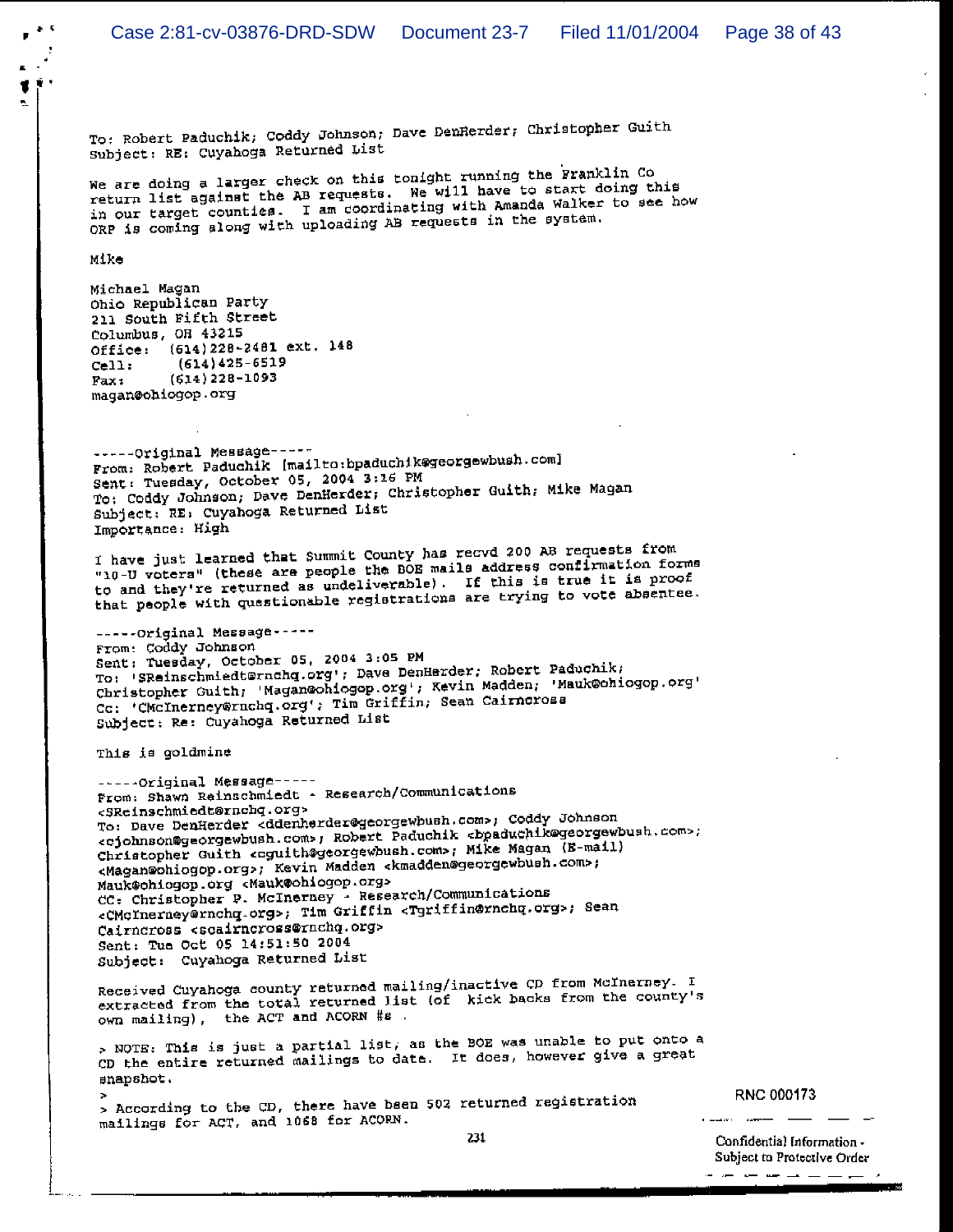$\mathcal{A}^{\mathcal{A}}$ 

 $\bar{\mathcal{L}}$ 

 $\sim 100$ 

Exhibit 9

 $\sim 10^7$ 

 $\sim$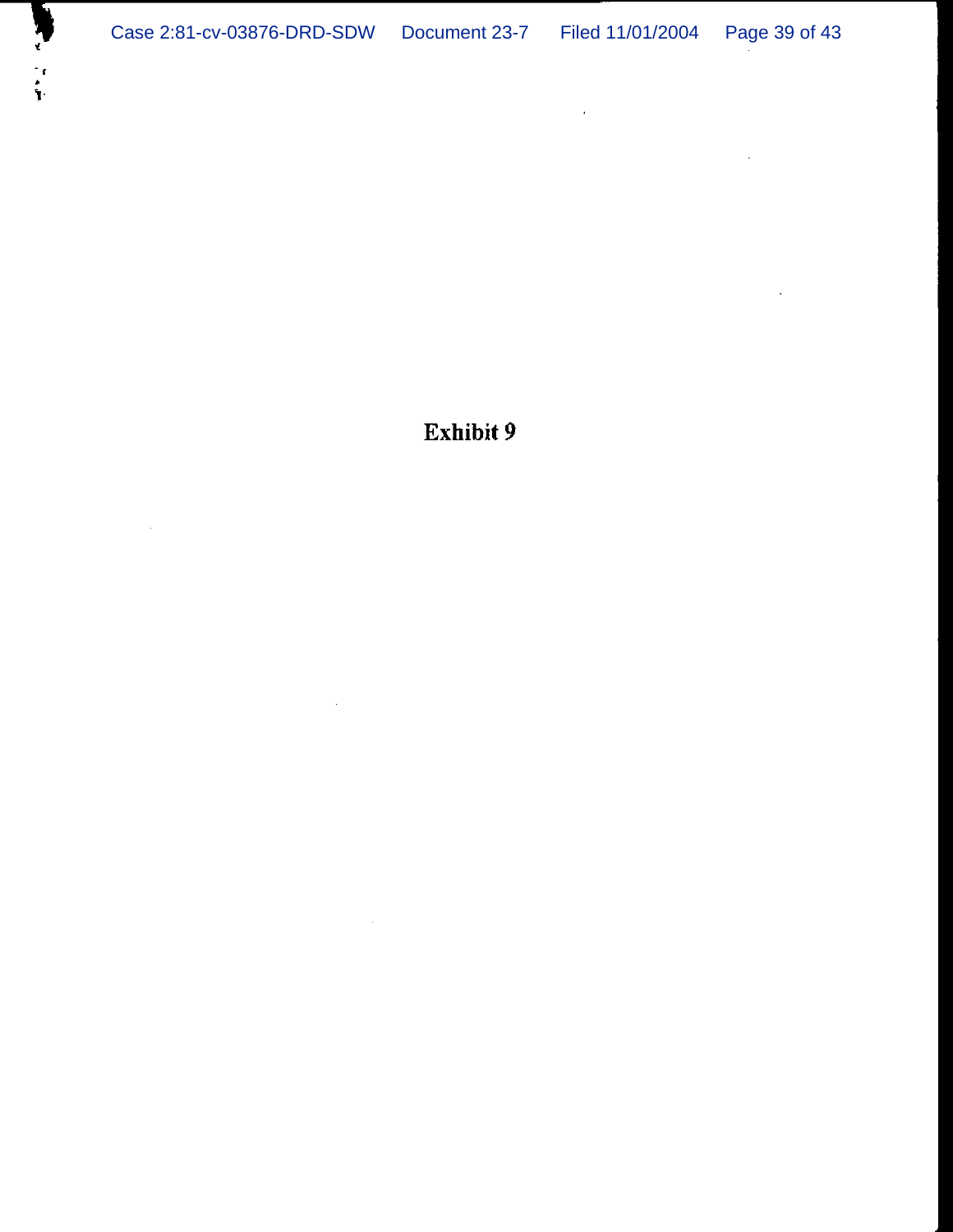What's this?

Page 40 of 43<br>Page 1 of 1

## washingtonpost.com Ohio GOP Challenges 35,000 Voters

Saturday, October 23, 2004; Page A09

The Ohio Republican Party challenged the eligibility of 35,000 newly registered voters yesterday, an action that party officials said was unprecedented but necessary to prevent election fraud in a state where polls show President Bush and John F. Kerry in a statistical tie.

Most of the 35,000 voters live in urban, Democratic areas, party spokesman Jason Mauk said. Local party officials, joined by Republican National Committee Chairman Ed Gillespie at a news conference, said the voters were mainly registered by "shadowy" Democratic-leaning groups and were chosen after the GOP sent them mail that was returned as undeliverable.

The party also announced plans to send election observers to nearly 8,000 precincts, drawing on an old, little-used law that allows at-the-poll eligibility challenges.

Democrats immediately denounced the move as a plot to keep voters from the polls. Returned mail or failure to vote in previous elections is not proof that a voter is not eligible, said David Sullivan, the party's voter protection coordinator in Ohio.

 $-$  Jo Recker

© 2004 The Washington Post Company

Advertising Links by Google

Tell Bush "See ya Later" This web site is an open web log you can use to express yourself. LaterBush.com

Will Kerry Win?<br>Take Our Poll And You Can Get A Free \$50 Shopping Card (aff) www.wilkerrywin.com

Bush vs. Kerry Vote and select your \$50 gift card. Free with offer signup, 18+ only. www.freegiftworld.com

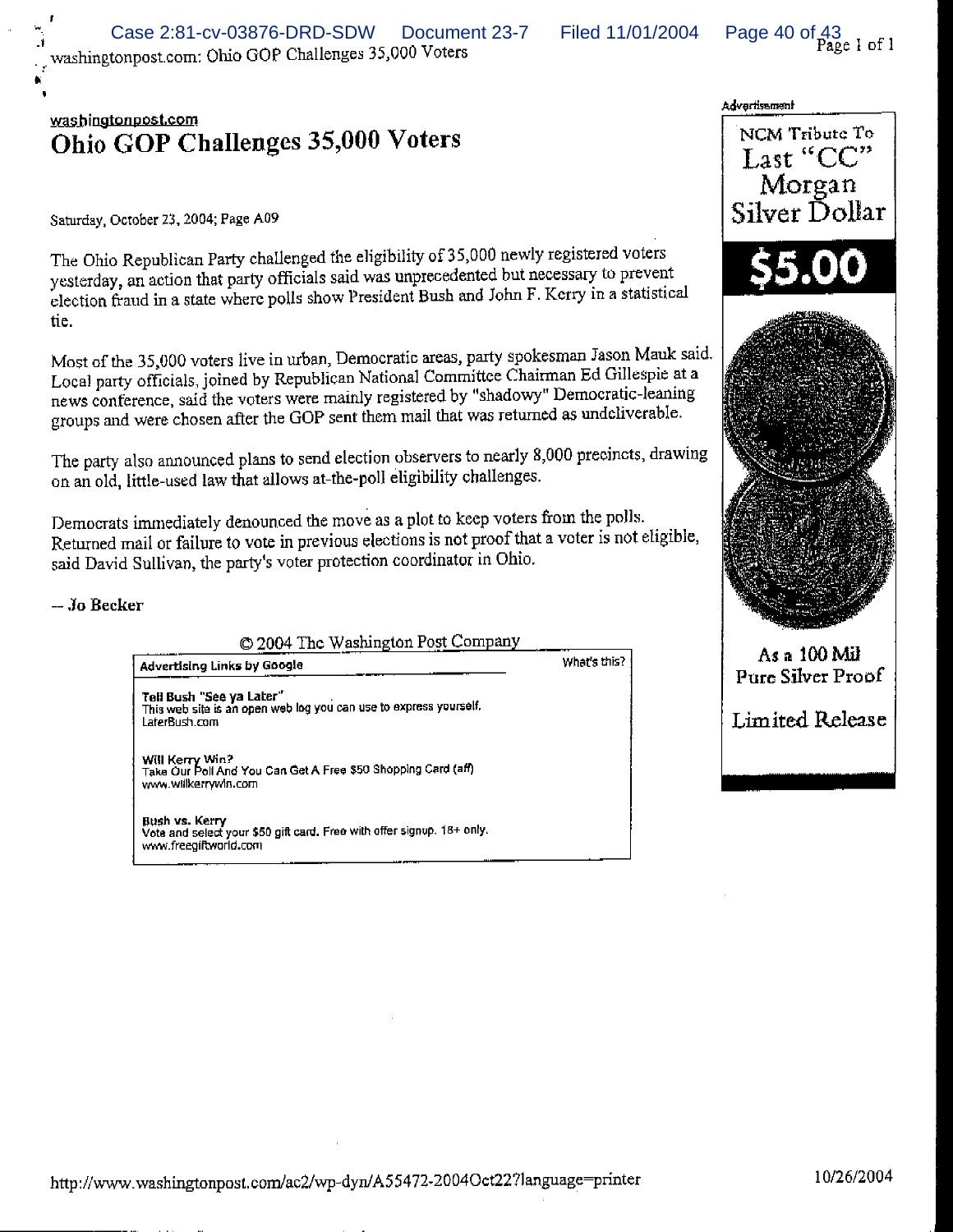$\mathbf{r}$ 

---

**Exhibit 10**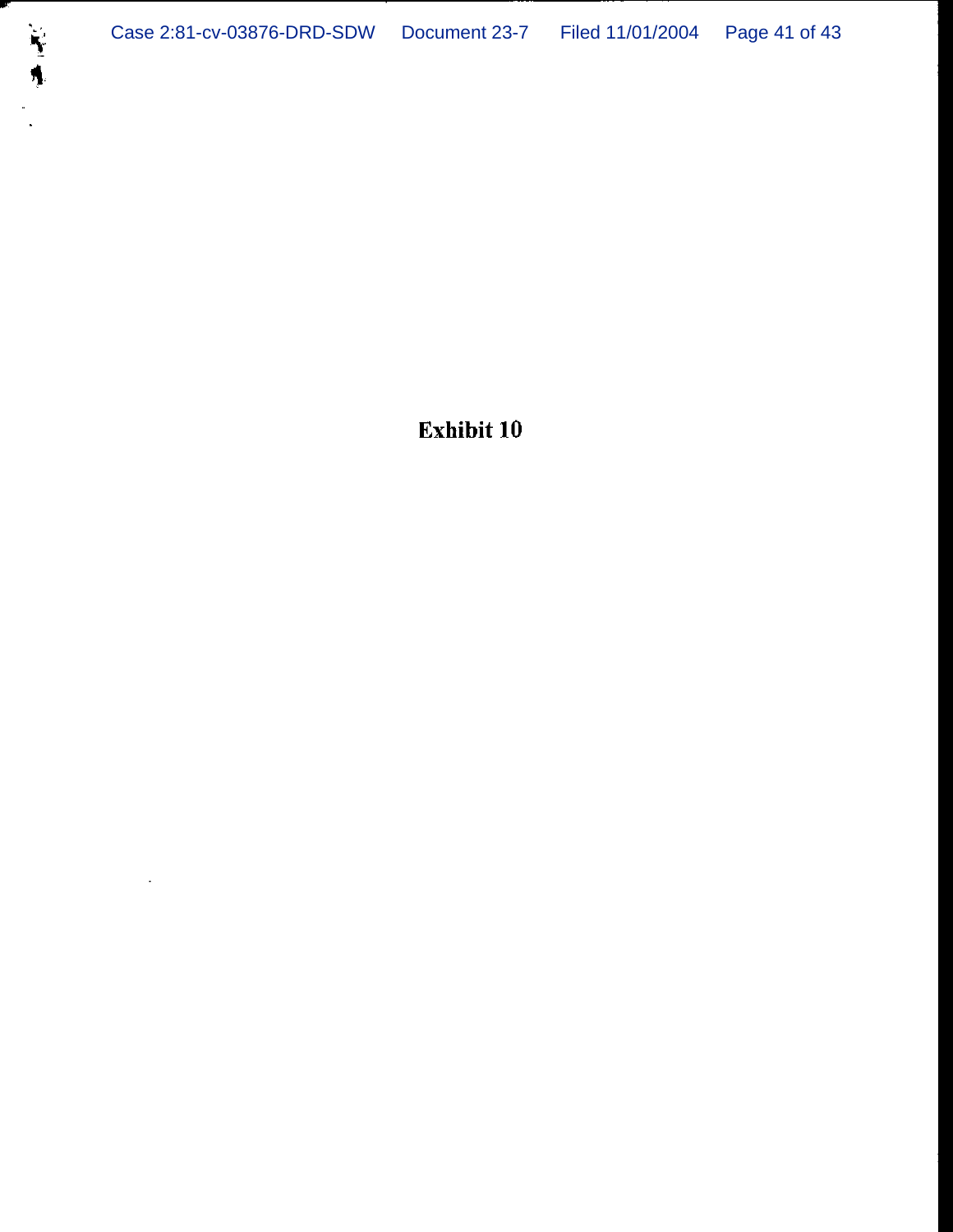SARULED DELEE & TUUNG



## Joseph Sandler

 $\ddot{\bullet}$ 

Brent Colbum (ColbumC@dnc.org) From: Friday, October 29, 2004 1:55 PM Sent: Sandler@sandlerreiff.com To: Sublect: Fwd:

>>> "" <awurst@ohlodems.org> 10/29/04 1:26 PM >>> Ohio Republican Party **News Release** 

For Immediate Release

Contact: Jason Mauk

Friday, October 22, 2004

(614) 228-2481 or (614) 561-4994

Ohio GOP Continues Effort to Combat Election Fraud Challenges Filed to Possible Fraudulent Registrations in Multiple Counties

(Columbus) - The Ohio Republican Party filed official challenges today to approximately 35,000 new registrants in 65 counties where mail was returned as undeliverable by U.S. Postal Service authorities.

"Our goal in filing these pre-election challenges is to protect the integrity of Ohio's electoral process," Chairman Bob Bennett said. "We want to ensure that voters are not disenfranchised by fraud in this election. This is an effort to ciarify questionable registrations in advance so they don't become an issue on Election Day."

The challenges are part of an ongoing, aggressive effort by the party to make certain all eligible voters are able to cast their ballot without fear of being disenfranchised. The action comes after widespread reports of voter registration fraud in multiple Ohio counties.

Bennett was joined at a news conference earlier this week by Republican National Committee Chairman Ed Gillespie, where he displayed thousands of pieces of undeliverable mail to newly-registered voters. The mall was returned to the party at an unprecedented rate, three to ten times normal rates for new registrants. An extraordinary high rate of returned mail sent to new registrants by county boards of elections has also been reported by election officials in several Ohio counties.

Gillesple and Bennett highlighted dozens of media reports of suspected fraud across the state, virtually all of it attributable to so-called "527" Democratic front groups such as America Coming Together (ACT), ACORN, and other Democrat-affiliated groups.

The Ohio Republican Party also announced appointment of election observers in all 88 counties who will help to ensure that all eligible voters are able to cast their ballots.

"I am dismayed that the Democratic Party, even while they qualify their own challengers, claim they have no plans to challenge anyone who seeks to vote," Bennett said. "The Democrats presumably will allow Mary Poppins, Dick Tracy or anyone appearing at the polling place to cast a ballot, even if it's a fraudulent vote. That is unconscionable. We will not walk away from our obligations under the law to make certain the election is honest and free of manipulation."

"Democrats outsourced their voter registration activities to shadowy groups, and now they're trying to